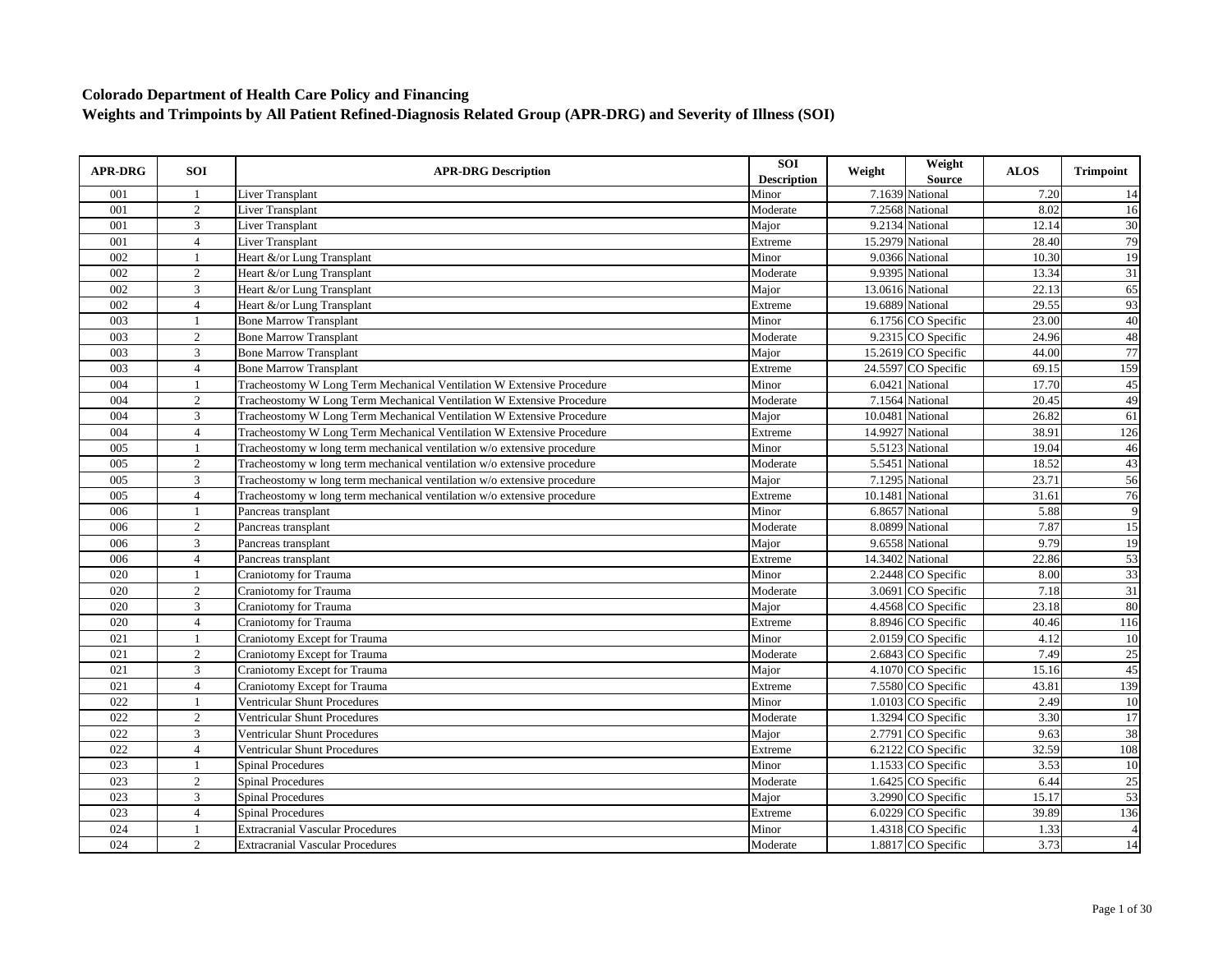| <b>APR-DRG</b> | <b>SOI</b>     | <b>APR-DRG Description</b>                               | <b>SOI</b><br><b>Description</b> | Weight | Weight<br>Source     | <b>ALOS</b> | <b>Trimpoint</b> |
|----------------|----------------|----------------------------------------------------------|----------------------------------|--------|----------------------|-------------|------------------|
| 024            | 3              | <b>Extracranial Vascular Procedures</b>                  | Major                            |        | 3.7253 CO Specific   | 11.60       | 30               |
| 024            | $\overline{4}$ | <b>Extracranial Vascular Procedures</b>                  | Extreme                          |        | 7.7854 CO Specific   | 39.94       | 119              |
| 026            | 1              | Other Nervous System & Related Procedures                | Minor                            |        | 1.0211 CO Specific   | 1.86        | 6                |
| 026            | 2              | Other Nervous System & Related Procedures                | Moderate                         |        | 1.4331 CO Specific   | 3.53        | 14               |
| 026            | 3              | Other Nervous System & Related Procedures                | Major                            |        | 2.2315 CO Specific   | 6.93        | 44               |
| 026            | $\overline{4}$ | Other Nervous System & Related Procedures                | Extreme                          |        | 4.6296 CO Specific   | 19.33       | 54               |
| 040            |                | Spinal Disorders & Injuries                              | Minor                            |        | 0.6403 CO Specific   | 2.10        | $\overline{7}$   |
| 040            | 2              | Spinal Disorders & Injuries                              | Moderate                         |        | 0.7527 CO Specific   | 8.08        | 36               |
| 040            | 3              | Spinal Disorders & Injuries                              | Major                            |        | 1.0750 CO Specific   | 14.82       | 55               |
| 040            | $\overline{4}$ | Spinal Disorders & Injuries                              | Extreme                          |        | 2.5272 CO Specific   | 15.96       | 44               |
| 041            | $\mathbf{1}$   | Nervous System Malignancy                                | Minor                            |        | 0.7184 National      | 5.42        | 19               |
| 041            | $\overline{2}$ | Nervous System Malignancy                                | Moderate                         |        | 0.7737 National      | 4.17        | 14               |
| 041            | 3              | Nervous System Malignancy                                | Major                            |        | 1.1266 National      | 5.91        | $\overline{19}$  |
| 041            | $\overline{4}$ | Nervous System Malignancy                                | Extreme                          |        | 2.0242 National      | 7.64        | $\overline{25}$  |
| 042            |                | Degenerative Nervous System Disorders Exc Mult Sclerosis | Minor                            |        | 0.9354 CO Specific   | 4.24        | 18               |
| 042            | $\overline{2}$ | Degenerative Nervous System Disorders Exc Mult Sclerosis | Moderate                         |        | 1.3491 CO Specific   | 6.55        | 29               |
| 042            | 3              | Degenerative Nervous System Disorders Exc Mult Sclerosis | Major                            |        | 1.8332 CO Specific   | 7.15        | 32               |
| 042            | $\overline{4}$ | Degenerative Nervous System Disorders Exc Mult Sclerosis | Extreme                          |        | 4.2644 CO Specific   | 12.36       | $\overline{32}$  |
| 043            | 1              | Multiple Sclerosis & Other Demyelinating Diseases        | Minor                            |        | 0.7897 CO Specific   | 4.41        | 16               |
| 043            | 2              | Multiple Sclerosis & Other Demyelinating Diseases        | Moderate                         |        | 0.9856 CO Specific   | 6.10        | $\overline{24}$  |
| 043            | $\mathfrak{Z}$ | Multiple Sclerosis & Other Demyelinating Diseases        | Major                            |        | 1.5652 CO Specific   | 15.36       | 63               |
| 043            | $\overline{4}$ | Multiple Sclerosis & Other Demyelinating Diseases        | Extreme                          |        | 3.2566 CO Specific   | 12.06       | 34               |
| 044            | $\mathbf{1}$   | <b>Intracranial Hemorrhage</b>                           | Minor                            |        | 1.0253 CO Specific   | 4.35        | 14               |
| 044            | 2              | <b>Intracranial Hemorrhage</b>                           | Moderate                         |        | 1.3960 CO Specific   | 13.23       | 69               |
| 044            | 3              | Intracranial Hemorrhage                                  | Major                            |        | 1.9970 CO Specific   | 12.20       | 53               |
| 044            | $\overline{4}$ | <b>Intracranial Hemorrhage</b>                           | Extreme                          |        | 4.2440 CO Specific   | 32.53       | 118              |
| 045            | $\overline{1}$ | CVA & Precerebral Occulusion w/ Infarct                  | Minor                            |        | 0.7844 CO Specific   | 2.61        | 8                |
| 045            | $\overline{2}$ | CVA & Precerebral Occulusion w/ Infarct                  | Moderate                         |        | 0.9462 CO Specific   | 6.54        | 28               |
| 045            | 3              | CVA & Precerebral Occulusion w/ Infarct                  | Major                            |        | 1.3433 CO Specific   | 12.73       | 49               |
| 045            | $\overline{4}$ | CVA & Precerebral Occulusion w/ Infarct                  | Extreme                          |        | 2.7706 CO Specific   | 28.38       | 108              |
| 046            |                | Nonspecific CVA & Precerebral Occlusion w/o Infarct      | Minor                            |        | 0.6820 National      | 2.39        | $\overline{7}$   |
| 046            | 2              | Nonspecific CVA & Precerebral Occlusion w/o Infarct      | Moderate                         |        | 0.8418 National      | 2.93        | 9                |
| 046            | 3              | Nonspecific CVA & Precerebral Occlusion w/o Infarct      | Major                            |        | 1.1085 National      | 4.77        | 13               |
| 046            | $\overline{4}$ | Nonspecific CVA & Precerebral Occlusion w/o Infarct      | Extreme                          |        | 1.8462 National      | 8.88        | 26               |
| 047            | $\overline{1}$ | <b>Transient Ischemia</b>                                | Minor                            |        | 0.6116 CO Specific   | 1.66        | $\overline{5}$   |
| 047            | $\overline{2}$ | <b>Transient Ischemia</b>                                | Moderate                         |        | 0.6887 CO Specific   | 2.01        | $\overline{7}$   |
| 047            | 3              | <b>Transient Ischemia</b>                                | Major                            |        | 0.8843 CO Specific   | 2.69        | 12               |
| 047            | $\overline{4}$ | Transient Ischemia                                       | Extreme                          |        | 1.8099 CO Specific   | 8.35        | $\overline{22}$  |
| 048            | $\mathbf{1}$   | Peripheral, Cranial & Autonomic Nerve Disorders          | Minor                            |        | 0.5455 CO Specific   | 2.37        | $\overline{8}$   |
| 048            | $\overline{2}$ | Peripheral, Cranial & Autonomic Nerve Disorders          | Moderate                         |        | 0.6615 CO Specific   | 3.48        | 12               |
| 048            | $\overline{3}$ | Peripheral, Cranial & Autonomic Nerve Disorders          | Maior                            |        | $0.9022$ CO Specific | 4.14        | $\overline{12}$  |
| 048            | $\overline{4}$ | Peripheral, Cranial & Autonomic Nerve Disorders          | Extreme                          |        | 2.1888 CO Specific   | 12.38       | $\overline{35}$  |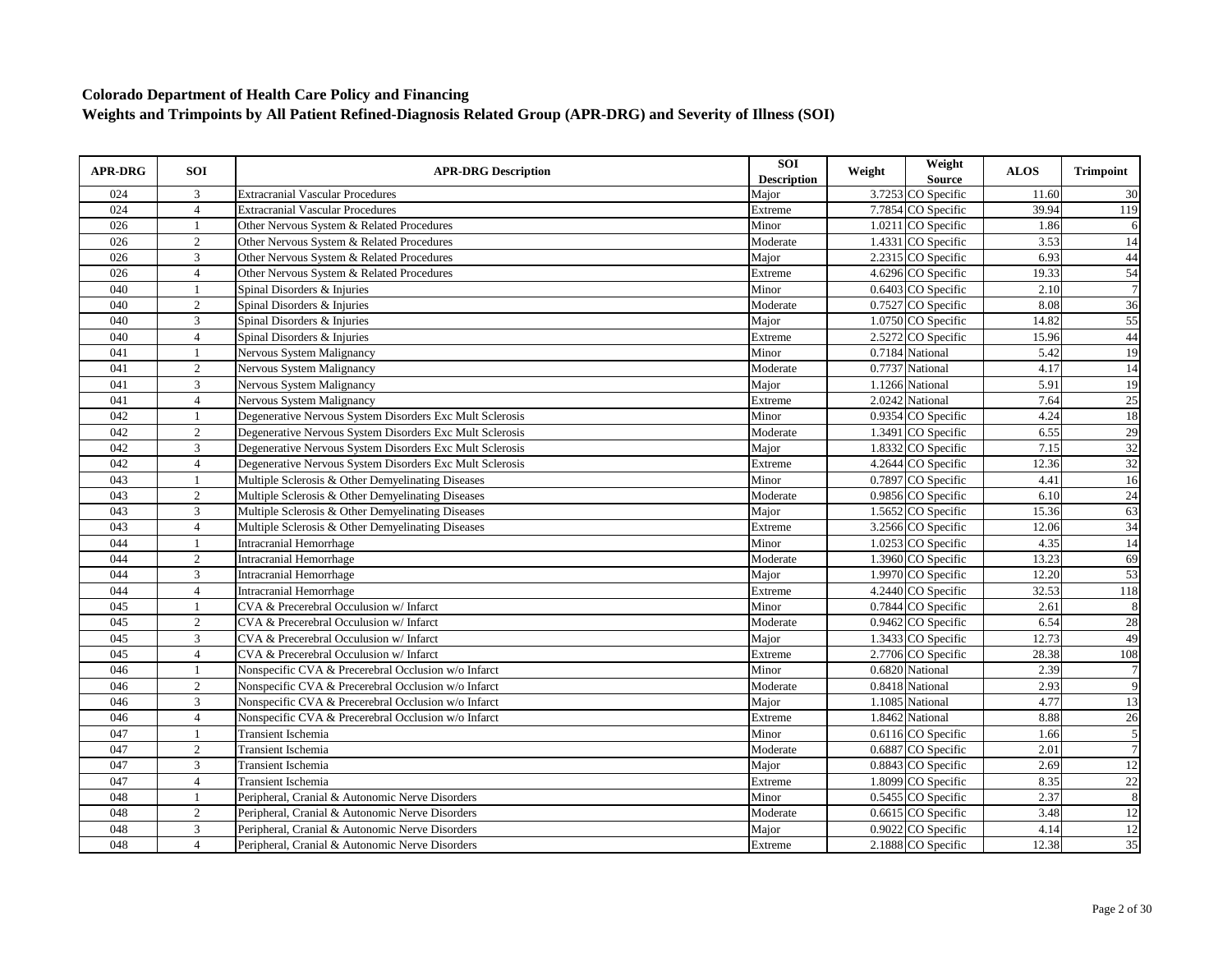| <b>APR-DRG</b> | <b>SOI</b>     | <b>APR-DRG Description</b>                                                                | SOI<br><b>Description</b> | Weight | Weight<br><b>Source</b>         | <b>ALOS</b> | <b>Trimpoint</b> |
|----------------|----------------|-------------------------------------------------------------------------------------------|---------------------------|--------|---------------------------------|-------------|------------------|
| 049            | -1             | Bacterial & Tuberculous Infections of Nervous System                                      | Minor                     |        | 0.9563 National                 | 6.17        | 22               |
| 049            | $\overline{2}$ | Bacterial & Tuberculous Infections of Nervous System                                      | Moderate                  |        | 1.7860 National                 | 8.79        | 30               |
| 049            | 3              | Bacterial & Tuberculous Infections of Nervous System                                      | Major                     |        | 2.3342 National                 | 12.71       | 41               |
| 049            | $\overline{4}$ | Bacterial & Tuberculous Infections of Nervous System                                      | Extreme                   |        | 4.1470 National                 | 30.65       | 94               |
| 050            | $\mathbf{1}$   | Non-bacterial Infections of Nervous System Exc Viral Meningitis                           | Minor                     |        | 0.6180 National                 | 3.79        | 10               |
| 050            | $\overline{2}$ | Non-bacterial Infections of Nervous System Exc Viral Meningitis                           | Moderate                  |        | 1.0192 National                 | 5.84        | 23               |
| 050            | 3              | Non-bacterial Infections of Nervous System Exc Viral Meningitis                           | Major                     |        | 1.7794 National                 | 9.61        | 38               |
| 050            | $\overline{4}$ | Non-bacterial Infections of Nervous System Exc Viral Meningitis                           | Extreme                   |        | 4.1627 National                 | 16.59       | 42               |
| 051            |                | Viral Meningitis                                                                          | Minor                     |        | 0.4645 CO Specific              | 2.33        | 6                |
| 051            | $\overline{2}$ | Viral Meningitis                                                                          | Moderate                  |        | 0.7064 CO Specific              | 3.22        | 10               |
| 051            | 3              | Viral Meningitis                                                                          | Major                     |        | 1.2657 CO Specific              | 4.85        | 13               |
| 051            | $\overline{4}$ | Viral Meningitis                                                                          | Extreme                   |        | 2.7717 CO Specific              | 12.43       | 35               |
| 052            | $\mathbf{1}$   | Nontraumatic Stupor & Coma                                                                | Minor                     |        | 0.5266 CO Specific              | 2.16        | 6                |
| 052            | $\overline{2}$ | Nontraumatic Stupor & Coma                                                                | Moderate                  |        | 0.6278 CO Specific              | 2.34        | 8                |
| 052            | 3              | Nontraumatic Stupor & Coma                                                                | Major                     |        | $\overline{0.8996}$ CO Specific | 4.22        | 16               |
| 052            | $\overline{4}$ | Nontraumatic Stupor & Coma                                                                | Extreme                   |        | 2.2294 CO Specific              | 12.09       | 58               |
| 053            |                | Seizure                                                                                   | Minor                     |        | 0.5025 CO Specific              | 2.07        | $\overline{7}$   |
| 053            | 2              | Seizure                                                                                   | Moderate                  |        | 0.6414 CO Specific              | 2.35        | $\overline{7}$   |
| 053            | 3              | Seizure                                                                                   | Maior                     |        | 0.9222 CO Specific              | 3.08        | 10               |
| 053            | $\overline{4}$ | Seizure                                                                                   | Extreme                   |        | 2.2951 CO Specific              | 12.58       | 46               |
| 054            | $\mathbf{1}$   | Migraine & Other Headaches                                                                | Minor                     |        | 0.4961 CO Specific              | 2.09        | $\overline{6}$   |
| 054            | $\overline{2}$ | Migraine & Other Headaches                                                                | Moderate                  |        | 0.6131 CO Specific              | 2.56        | $\overline{8}$   |
| 054            | 3              | Migraine & Other Headaches                                                                | Major                     |        | 0.8096 CO Specific              | 3.41        | 13               |
| 054            | $\overline{4}$ | Migraine & Other Headaches                                                                | Extreme                   |        | 1.3037 CO Specific              | 7.18        | 22               |
| 055            |                | Head Trauma w/ Coma > 1 Hr or Hemorrhage                                                  | Minor                     |        | 0.4480 CO Specific              | 1.66        | $\overline{5}$   |
| 055            | $\overline{2}$ | Head Trauma w/ Coma > 1 Hr or Hemorrhage                                                  | Moderate                  |        | 0.6289 CO Specific              | 3.67        | $\overline{17}$  |
| 055            | 3              | Head Trauma w/ Coma > 1 Hr or Hemorrhage                                                  | Major                     |        | 1.0421 CO Specific              | 8.02        | $\overline{35}$  |
| 055            | $\overline{4}$ | Head Trauma w/ Coma > 1 Hr or Hemorrhage                                                  | Extreme                   |        | 2.4293 CO Specific              | 27.48       | 85               |
| 056            | $\mathbf{1}$   | Brain Contusion/Laceration & Compliated Skull FX, COMA < 1 HR OR No Coma                  | Minor                     |        | 0.5970 National                 | 1.79        | $\overline{7}$   |
| 056            | 2              | Brain Contusion/Laceration & Compliated Skull FX, COMA < 1 HR OR No Coma                  | Moderate                  |        | 0.8669 National                 | 2.73        | 8                |
| 056            | 3              | Brain Contusion/Laceration & Compliated Skull FX, COMA < 1 HR OR No Coma                  | Major                     |        | 1.4386 National                 | 8.31        | 28               |
| 056            | $\overline{4}$ | Brain Contusion/Laceration & Compliated Skull FX, COMA < 1 HR OR No Coma                  | Extreme                   |        | 3.5945 National                 | 14.12       | 36               |
| 057            | $\mathbf{1}$   | Concussion, Closed Skull FX Nos, Uncomplicated Intracranial Injury, Coma <1 Hr or No Coma | Minor                     |        | 0.3975 CO Specific              | 1.39        | $\overline{5}$   |
| 057            | 2              | Concussion, Closed Skull FX Nos, Uncomplicated Intracranial Injury, Coma <1 Hr or No Coma | Moderate                  |        | $0.5719$ CO Specific            | 2.52        | 9                |
| 057            | 3              | Concussion, Closed Skull FX Nos, Uncomplicated Intracranial Injury, Coma <1 Hr or No Coma | Major                     |        | 0.8739 CO Specific              | 3.20        | 10               |
| 057            | $\overline{4}$ | Concussion, Closed Skull FX Nos, Uncomplicated Intracranial Injury, Coma <1 Hr or No Coma | Extreme                   |        | 2.0205 CO Specific              | 10.61       | $\overline{30}$  |
| 058            |                | Other Disorders of Nervous System                                                         | Minor                     |        | 0.5651 CO Specific              | 2.01        | 6                |
| 058            | 2              | Other Disorders of Nervous System                                                         | Moderate                  |        | 0.6944 CO Specific              | 3.56        | 13               |
| 058            | 3              | Other Disorders of Nervous System                                                         | Major                     |        | 0.9614 CO Specific              | 5.60        | 23               |
| 058            | $\overline{4}$ | Other Disorders of Nervous System                                                         | Extreme                   |        | 2.1360 CO Specific              | 14.20       | 45               |
| 070            | $\mathbf{1}$   | <b>Orbital Procedures</b>                                                                 | Minor                     |        | 0.7798 National                 | 2.00        | $\overline{6}$   |
| 070            | $\overline{2}$ | <b>Orbital Procedures</b>                                                                 | Moderate                  |        | 1.1718 National                 | 4.10        | 11               |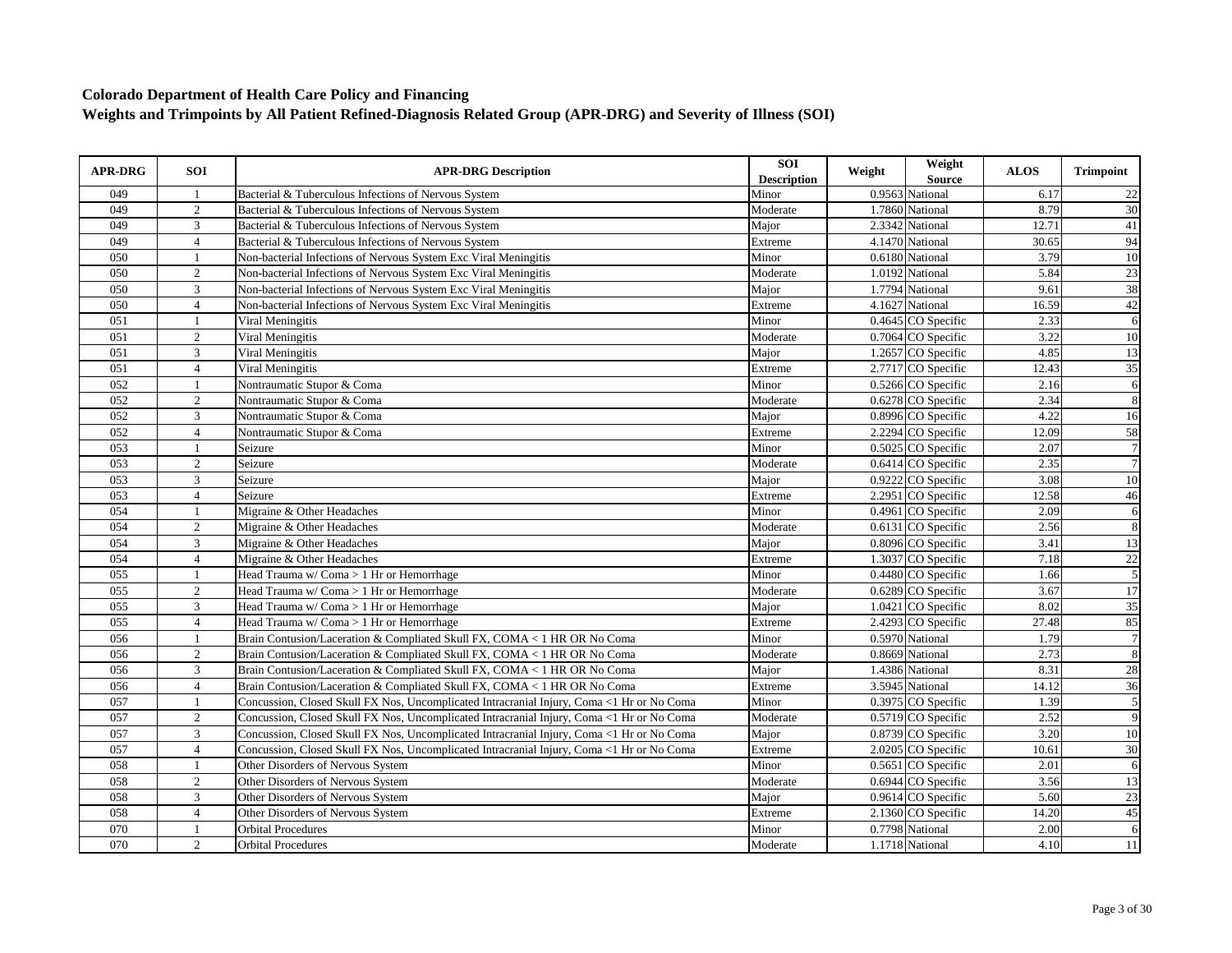| <b>APR-DRG</b> | SOI            | <b>APR-DRG Description</b>                                         | <b>SOI</b><br><b>Description</b> | Weight | Weight<br><b>Source</b> | <b>ALOS</b> | <b>Trimpoint</b>        |
|----------------|----------------|--------------------------------------------------------------------|----------------------------------|--------|-------------------------|-------------|-------------------------|
| 070            | 3              | <b>Orbital Procedures</b>                                          | Major                            |        | 1.8731 National         | 5.59        | 16                      |
| 070            | $\overline{4}$ | <b>Orbital Procedures</b>                                          | Extreme                          |        | 4.0768 National         | 11.76       | $\overline{30}$         |
| 073            | -1             | Eye Procedures Except Orbit                                        | Minor                            |        | 0.6661 CO Specific      | 2.16        | $\overline{7}$          |
| 073            | 2              | Eye Procedures Except Orbit                                        | Moderate                         |        | 0.8461 CO Specific      | 1.55        | 10                      |
| 073            | 3              | Eye Procedures Except Orbit                                        | Major                            |        | 1.4093 CO Specific      | 6.32        | $21\,$                  |
| 073            | $\overline{4}$ | Eye Procedures Except Orbit                                        | Extreme                          |        | 3.4114 CO Specific      | 13.53       | 38                      |
| 080            | $\overline{1}$ | Acute Major Eye Infections                                         | Minor                            |        | 0.5926 CO Specific      | 3.11        | $\overline{7}$          |
| 080            | 2              | <b>Acute Major Eye Infections</b>                                  | Moderate                         |        | 0.8373 CO Specific      | 3.33        | $\overline{8}$          |
| 080            | 3              | <b>Acute Major Eye Infections</b>                                  | Major                            |        | 1.4104 CO Specific      | 5.70        | 15                      |
| 080            | $\overline{4}$ | <b>Acute Major Eye Infections</b>                                  | Extreme                          |        | 3.2187 CO Specific      | 10.17       | $25\,$                  |
| 082            |                | Eye Disorders Except Major Infections                              | Minor                            |        | 0.4673 CO Specific      | 2.40        | $\overline{7}$          |
| 082            | $\overline{2}$ | Eye Disorders Except Major Infections                              | Moderate                         |        | 0.6384 CO Specific      | 2.13        | 6                       |
| 082            | 3              | Eye Disorders Except Major Infections                              | Major                            |        | 0.9069 CO Specific      | 2.64        | 9                       |
| 082            | $\overline{4}$ | Eye Disorders Except Major Infections                              | Extreme                          |        | 2.1568 CO Specific      | 12.31       | 43                      |
| 089            | $\mathbf{1}$   | Major Cranial/Facial Bone Procedures                               | Minor                            |        | 1.3209 CO Specific      | 2.38        | 6                       |
| 089            | 2              | Major Cranial/Facial Bone Procedures                               | Moderate                         |        | 1.7776 CO Specific      | 3.38        | $\,8\,$                 |
| 089            | 3              | Major Cranial/Facial Bone Procedures                               | Major                            |        | 3.1057 CO Specific      | 10.25       | 36                      |
| 089            | $\overline{4}$ | Major Cranial/Facial Bone Procedures                               | Extreme                          |        | 6.3483 CO Specific      | 19.56       | 54                      |
| 090            |                | Major Larynx & Trachea Procedures                                  | Minor                            |        | 0.7597 National         | 2.49        | 9                       |
| 090            | 2              | Major Larynx & Trachea Procedures                                  | Moderate                         |        | 2.2966 National         | 6.57        | 21                      |
| 090            | 3              | Major Larynx & Trachea Procedures                                  | Major                            |        | 3.8117 National         | 8.40        | 21                      |
| 090            | $\overline{4}$ | Maior Larvnx & Trachea Procedures                                  | Extreme                          |        | 8.2693 National         | 25.92       | 65                      |
| 091            | -1             | Other Major Head & Neck Procedures                                 | Minor                            |        | 1.3448 National         | 3.07        | $\overline{9}$          |
| 091            | $\overline{2}$ | Other Major Head & Neck Procedures                                 | Moderate                         |        | 2.0173 National         | 4.53        | 14                      |
| 091            | 3              | Other Major Head & Neck Procedures                                 | Major                            |        | 3.6127 National         | 9.47        | 23                      |
| 091            | $\overline{4}$ | Other Major Head & Neck Procedures                                 | Extreme                          |        | 6.8079 National         | 17.43       | 38                      |
| 092            |                | Facial Bone Procedures Except Major Cranial/Facial Bone Procedures | Minor                            |        | 1.1586 CO Specific      | 2.04        | $\overline{5}$          |
| 092            | 2              | Facial Bone Procedures Except Major Cranial/Facial Bone Procedures | Moderate                         |        | 1.6492 CO Specific      | 4.03        | 14                      |
| 092            | 3              | Facial Bone Procedures Except Major Cranial/Facial Bone Procedures | Major                            |        | 2.6914 CO Specific      | 5.64        | 17                      |
| 092            | $\overline{4}$ | Facial Bone Procedures Except Major Cranial/Facial Bone Procedures | Extreme                          |        | 6.3857 CO Specific      | 14.81       | 39                      |
| 093            | -1             | Sinus & Mastoid Procedures                                         | Minor                            |        | 0.9259 National         | 2.25        | $\overline{7}$          |
| 093            | $\overline{2}$ | Sinus & Mastoid Procedures                                         | Moderate                         |        | 1.2283 National         | 3.54        | 11                      |
| 093            | 3              | Sinus & Mastoid Procedures                                         | Major                            |        | 2.1489 National         | 7.77        | $21\,$                  |
| 093            | $\overline{4}$ | Sinus & Mastoid Procedures                                         | Extreme                          |        | 3.1877 National         | 11.44       | 32                      |
| 095            | $\mathbf{1}$   | Cleft Lip & Palate Repair                                          | Minor                            |        | 0.6701 CO Specific      | 1.49        | $\overline{4}$          |
| 095            | 2              | Cleft Lip & Palate Repair                                          | Moderate                         |        | 0.8259 CO Specific      | 1.48        | $\overline{5}$          |
| 095            | 3              | Cleft Lip & Palate Repair                                          | Major                            |        | 1.1425 CO Specific      | 3.05        | $11$                    |
| 095            | $\overline{4}$ | Cleft Lip & Palate Repair                                          | Extreme                          |        | 1.6758 CO Specific      | 5.85        | 20                      |
| 097            | $\mathbf{1}$   | Tonsill & Adenoid Procedures                                       | Minor                            |        | 0.5657 CO Specific      | 1.75        | $\overline{\mathbf{5}}$ |
| 097            | 2              | Tonsill & Adenoid Procedures                                       | Moderate                         |        | 0.8412 CO Specific      | 2.87        | $\,8\,$                 |
| 097            | 3              | Tonsill & Adenoid Procedures                                       | Major                            |        | 1.6174 CO Specific      | 4.56        | 14                      |
| 097            | $\overline{4}$ | Tonsill & Adenoid Procedures                                       | Extreme                          |        | 4.7169 CO Specific      | 14.79       | 41                      |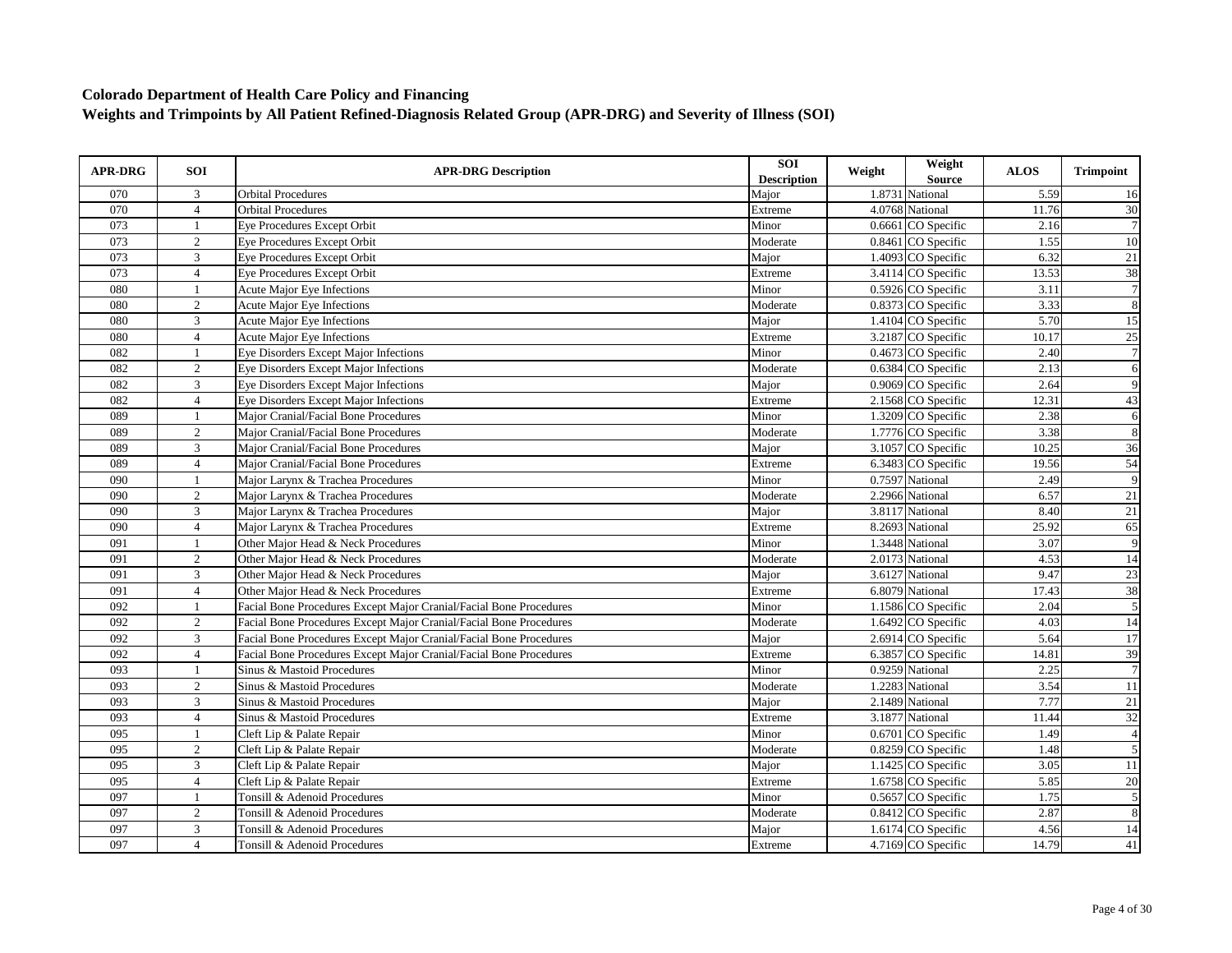| <b>APR-DRG</b>   | <b>SOI</b>     | <b>APR-DRG Description</b>                                    | SOI<br><b>Description</b> | Weight | Weight<br>Source     | <b>ALOS</b> | <b>Trimpoint</b> |
|------------------|----------------|---------------------------------------------------------------|---------------------------|--------|----------------------|-------------|------------------|
| 098              | $\mathbf{1}$   | Other Ear, Nose, Mouth & Throat Procedures                    | Minor                     |        | 0.7268 CO Specific   | 2.15        | 6                |
| 098              | $\sqrt{2}$     | Other Ear, Nose, Mouth & Throat Procedures                    | Moderate                  |        | 0.9836 CO Specific   | 3.32        | 11               |
| 098              | 3              | Other Ear, Nose, Mouth & Throat Procedures                    | Major                     |        | 1.6778 CO Specific   | 7.41        | 26               |
| 098              | $\overline{4}$ | Other Ear, Nose, Mouth & Throat Procedures                    | Extreme                   |        | 3.4145 CO Specific   | 18.09       | 52               |
| 110              |                | Ear, Nose, Mouth Throat, Cranial/Facial Malignancies          | Minor                     |        | 0.5577 National      | 2.86        | 10               |
| 110              | $\overline{2}$ | Ear, Nose, Mouth Throat, Cranial/Facial Malignancies          | Moderate                  |        | 0.7287 National      | 6.09        | $\overline{17}$  |
| 110              | 3              | Ear, Nose, Mouth Throat, Cranial/Facial Malignancies          | Major                     |        | 1.2015 National      | 7.47        | 20               |
| 110              | $\overline{4}$ | Ear, Nose, Mouth Throat, Cranial/Facial Malignancies          | Extreme                   |        | 2.4311 National      | 25.43       | 91               |
| 111              | -1             | Vertigo & Other Labyrinth Disorders                           | Minor                     |        | 0.4831 CO Specific   | 1.74        | 5                |
| 111              | $\overline{2}$ | Vertigo & Other Labyrinth Disorders                           | Moderate                  |        | 0.5667 CO Specific   | 2.02        | 6                |
| 111              | 3              | Vertigo & Other Labyrinth Disorders                           | Major                     |        | 0.7113 CO Specific   | 3.79        | 10               |
| 111              | $\overline{4}$ | Vertigo & Other Labyrinth Disorders                           | Extreme                   |        | 1.3789 CO Specific   | 7.58        | $\overline{24}$  |
| 113              | $\mathbf{1}$   | <b>Infections Of The Upper Respiratory Tract</b>              | Minor                     |        | 0.3226 CO Specific   | 1.64        | 5                |
| 113              | 2              | Infections Of The Upper Respiratory Tract                     | Moderate                  |        | 0.4762 CO Specific   | 2.11        | 6                |
| 113              | 3              | Infections Of The Upper Respiratory Tract                     | Major                     |        | 0.7891 CO Specific   | 2.92        | 9                |
| 113              | $\overline{4}$ | <b>Infections Of The Upper Respiratory Tract</b>              | Extreme                   |        | 1.6468 CO Specific   | 5.55        | 17               |
| 114              |                | Dental & Oral Diseases & Injuries                             | Minor                     |        | 0.4808 CO Specific   | 2.13        | 6                |
| 114              | 2              | Dental & Oral Diseases & Injuries                             | Moderate                  |        | 0.6826 CO Specific   | 2.50        | $\overline{7}$   |
| 114              | 3              | Dental & Oral Diseases & Injuries                             | Major                     |        | 1.1358 CO Specific   | 5.93        | $\overline{15}$  |
| 114              | $\overline{4}$ | Dental & Oral Diseases & Injuries                             | Extreme                   |        | 2.5681 CO Specific   | 11.03       | $\overline{32}$  |
| 115              | $\overline{1}$ | Other Ear, Nose, Mouth, Throat & Cranial/Facial Diagnoses     | Minor                     |        | 0.4462 CO Specific   | 1.86        | $\overline{6}$   |
| 115              | $\overline{2}$ | Other Ear, Nose, Mouth, Throat & Cranial/Facial Diagnoses     | Moderate                  |        | 0.6538 CO Specific   | 2.35        | 8                |
| 115              | 3              | Other Ear, Nose, Mouth, Throat & Cranial/Facial Diagnoses     | Maior                     |        | $0.9712$ CO Specific | 5.80        | 25               |
| 115              | $\overline{4}$ | Other Ear, Nose, Mouth, Throat & Cranial/Facial Diagnoses     | Extreme                   |        | 2.0267 CO Specific   | 19.43       | 65               |
| 120              |                | Major Respiratory & Chest Procedures                          | Minor                     |        | 1.5111 CO Specific   | 4.68        | $\overline{14}$  |
| 120              | 2              | Major Respiratory & Chest Procedures                          | Moderate                  |        | 1.9276 CO Specific   | 7.75        | $\overline{17}$  |
| 120              | 3              | Major Respiratory & Chest Procedures                          | Major                     |        | 2.8552 CO Specific   | 15.45       | 39               |
| 120              | $\overline{4}$ | Major Respiratory & Chest Procedures                          | Extreme                   |        | 5.1041 CO Specific   | 27.78       | 75               |
| 121              | $\mathbf{1}$   | Other Respiratory & Chest Procedures                          | Minor                     |        | 1.0154 CO Specific   | 3.48        | $\overline{11}$  |
| 121              | 2              | Other Respiratory & Chest Procedures                          | Moderate                  |        | 1.3522 CO Specific   | 5.34        | 16               |
| 121              | 3              | Other Respiratory & Chest Procedures                          | Major                     |        | 2.2315 CO Specific   | 10.81       | 36               |
| 121              | $\overline{4}$ | Other Respiratory & Chest Procedures                          | Extreme                   |        | 4.4378 CO Specific   | 37.66       | 117              |
| 130              | $\mathbf{1}$   | Respiratory System Diagnosis w/ Ventilator Support 96+ Hours  | Minor                     |        | 2.9273 National      | 10.42       | 20               |
| 130              | $\overline{2}$ | Respiratory System Diagnosis w/ Ventilator Support 96+ Hours  | Moderate                  |        | 3.2182 National      | 12.18       | 26               |
| 130              | 3              | Respiratory System Diagnosis w/ Ventilator Support 96+ Hours  | Major                     |        | 3.9443 National      | 15.92       | 47               |
| 130              | $\overline{4}$ | Respiratory System Diagnosis w/ Ventilator Support 96+ Hours  | Extreme                   |        | 5.4525 National      | 20.29       | 57               |
| 131              | $\overline{1}$ | <b>Cystic Fibrosis - Pulmonary Disease</b>                    | Minor                     |        | 1.5353 CO Specific   | 6.52        | 18               |
| 131              | $\overline{2}$ | <b>Cystic Fibrosis - Pulmonary Disease</b>                    | Moderate                  |        | 1.9863 CO Specific   | 10.59       | $\overline{24}$  |
| $\overline{131}$ | 3              | <b>Cystic Fibrosis - Pulmonary Disease</b>                    | Major                     |        | 2.5980 CO Specific   | 12.46       | $\overline{26}$  |
| 131              | $\overline{4}$ | <b>Cystic Fibrosis - Pulmonary Disease</b>                    | Extreme                   |        | 3.5445 CO Specific   | 17.33       | 38               |
| 132              | $\mathbf{1}$   | BPD & Oth Chronic Respiratory Dis Arising In Perinatal Period | Minor                     |        | $0.4272$ CO Specific | 2.07        | $\overline{6}$   |
| 132              | $\overline{2}$ | BPD & Oth Chronic Respiratory Dis Arising In Perinatal Period | Moderate                  |        | 0.5451 CO Specific   | 3.02        | 11               |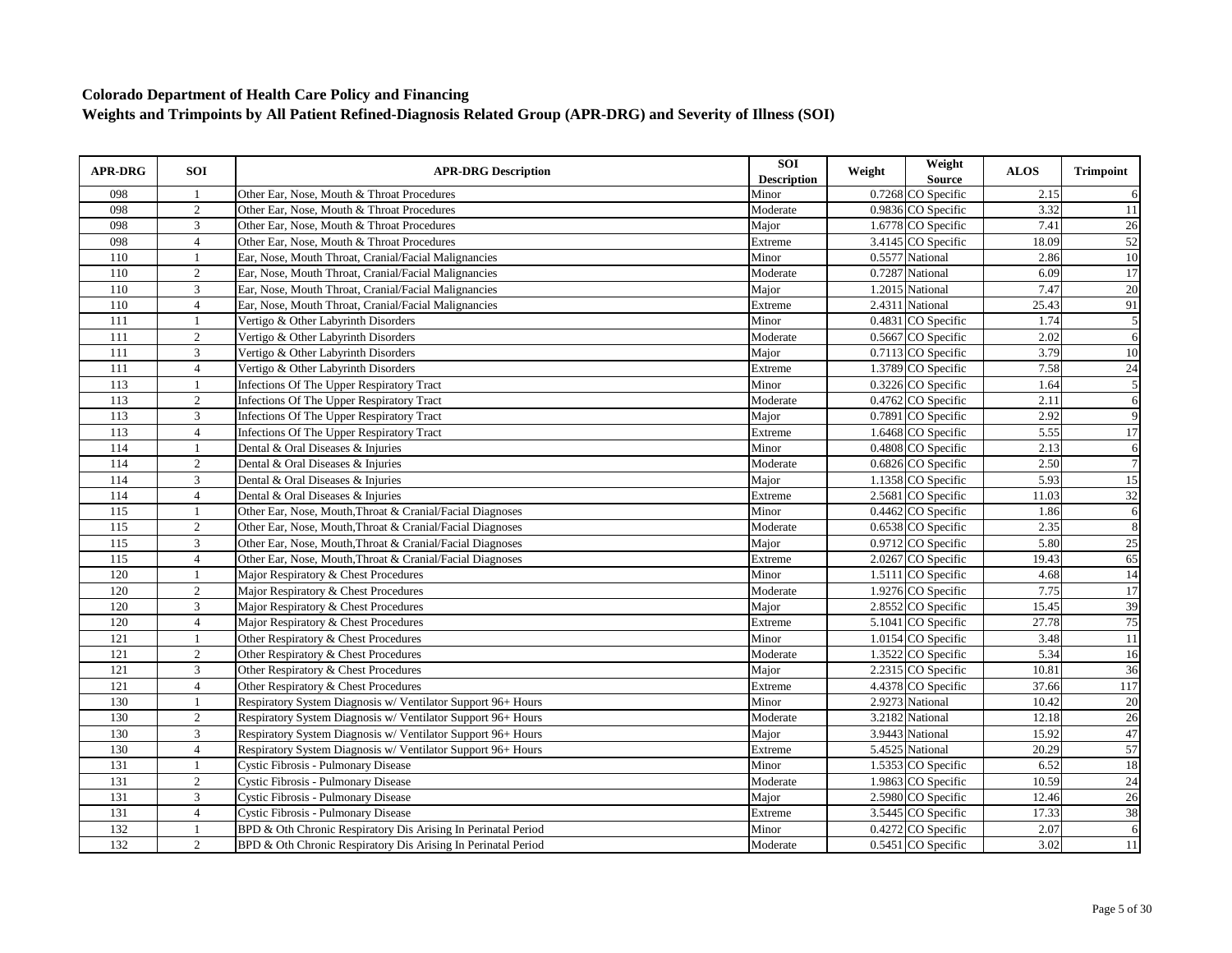| <b>APR-DRG</b> | <b>SOI</b>     | <b>APR-DRG Description</b>                                    | SOI<br><b>Description</b> | Weight | Weight<br><b>Source</b> | <b>ALOS</b> | <b>Trimpoint</b> |
|----------------|----------------|---------------------------------------------------------------|---------------------------|--------|-------------------------|-------------|------------------|
| 132            | 3              | BPD & Oth Chronic Respiratory Dis Arising In Perinatal Period | Major                     |        | 0.8766 CO Specific      | 4.98        | 16               |
| 132            | $\overline{4}$ | BPD & Oth Chronic Respiratory Dis Arising In Perinatal Period | Extreme                   |        | 1.5426 CO Specific      | 11.15       | 58               |
| 133            | -1             | Pulmonary Edema & Respiratory Failure                         | Minor                     |        | $0.4521$ CO Specific    | 2.48        | $\overline{7}$   |
| 133            | $\overline{2}$ | Pulmonary Edema & Respiratory Failure                         | Moderate                  |        | 0.6546 CO Specific      | 3.43        | 10               |
| 133            | 3              | Pulmonary Edema & Respiratory Failure                         | Major                     |        | 0.9630 CO Specific      | 5.77        | 19               |
| 133            | $\overline{4}$ | Pulmonary Edema & Respiratory Failure                         | Extreme                   |        | 1.6351 CO Specific      | 11.34       | 53               |
| 134            |                | <b>Pulmonary Embolism</b>                                     | Minor                     |        | 0.5964 CO Specific      | 2.64        | $\overline{7}$   |
| 134            | 2              | <b>Pulmonary Embolism</b>                                     | Moderate                  |        | 0.7615 CO Specific      | 3.40        | 9                |
| 134            | $\overline{3}$ | <b>Pulmonary Embolism</b>                                     | Major                     |        | 1.0981 CO Specific      | 5.58        | 16               |
| 134            | $\overline{4}$ | <b>Pulmonary Embolism</b>                                     | Extreme                   |        | 1.9078 CO Specific      | 16.25       | 67               |
| 135            | -1             | Major Chest & Respiratory Trauma                              | Minor                     |        | 0.6920 CO Specific      | 2.52        | $\overline{8}$   |
| 135            | $\overline{c}$ | Major Chest & Respiratory Trauma                              | Moderate                  |        | 0.8893 CO Specific      | 3.78        | 10               |
| 135            | $\mathfrak{Z}$ | Major Chest & Respiratory Trauma                              | Major                     |        | 1.3318 CO Specific      | 5.29        | 15               |
| 135            | $\overline{4}$ | Major Chest & Respiratory Trauma                              | Extreme                   |        | 2.4264 CO Specific      | 17.56       | 52               |
| 136            |                | <b>Respiratory Malignancy</b>                                 | Minor                     |        | 0.5736 National         | 2.94        | 9                |
| 136            | 2              | <b>Respiratory Malignancy</b>                                 | Moderate                  |        | 0.8242 National         | 3.86        | 13               |
| 136            | 3              | <b>Respiratory Malignancy</b>                                 | Major                     |        | 1.3065 National         | 6.00        | 18               |
| 136            | $\overline{4}$ | <b>Respiratory Malignancy</b>                                 | Extreme                   |        | 2.1451 National         | 9.09        | $\overline{27}$  |
| 137            | -1             | Major Respiratory Infections & Inflammations                  | Minor                     |        | 0.6872 CO Specific      | 3.53        | 11               |
| 137            | 2              | Major Respiratory Infections & Inflammations                  | Moderate                  |        | 0.9267 CO Specific      | 4.16        | 13               |
| 137            | 3              | Major Respiratory Infections & Inflammations                  | Major                     |        | 1.3161 CO Specific      | 6.21        | 19               |
| 137            | $\overline{4}$ | Major Respiratory Infections & Inflammations                  | Extreme                   |        | 2.1837 CO Specific      | 14.03       | 59               |
| 138            | $\mathbf{1}$   | Bronchiolitis & RSV Pneumonia                                 | Minor                     |        | 0.3785 CO Specific      | 2.38        | $\overline{7}$   |
| 138            | 2              | Bronchiolitis & RSV Pneumonia                                 | Moderate                  |        | 0.5139 CO Specific      | 3.05        | $\boldsymbol{8}$ |
| 138            | $\overline{3}$ | Bronchiolitis & RSV Pneumonia                                 | Major                     |        | 1.0129 CO Specific      | 4.74        | 13               |
| 138            | $\overline{4}$ | Bronchiolitis & RSV Pneumonia                                 | Extreme                   |        | 2.4544 CO Specific      | 7.64        | 20               |
| 139            | $\mathbf{1}$   | Other Pneumonia                                               | Minor                     |        | 0.4119 CO Specific      | 2.24        | 6                |
| 139            | $\overline{c}$ | Other Pneumonia                                               | Moderate                  |        | 0.6350 CO Specific      | 2.85        | $\overline{8}$   |
| 139            | 3              | Other Pneumonia                                               | Major                     |        | 1.0071 CO Specific      | 4.75        | 15               |
| 139            | $\overline{4}$ | Other Pneumonia                                               | Extreme                   |        | 1.8556 CO Specific      | 8.04        | 28               |
| 140            |                | Chronic Obstructive Pulmonary Disease                         | Minor                     |        | 0.5745 CO Specific      | 2.60        | $\overline{8}$   |
| 140            | 2              | Chronic Obstructive Pulmonary Disease                         | Moderate                  |        | 0.7295 CO Specific      | 2.93        | $\,8\,$          |
| 140            | 3              | Chronic Obstructive Pulmonary Disease                         | Major                     |        | 0.9987 CO Specific      | 4.40        | 13               |
| 140            | $\overline{4}$ | Chronic Obstructive Pulmonary Disease                         | Extreme                   |        | 1.9223 CO Specific      | 8.64        | 28               |
| 141            | $\mathbf{1}$   | Asthma                                                        | Minor                     |        | 0.4203 CO Specific      | 1.79        | $\overline{5}$   |
| 141            | 2              | Asthma                                                        | Moderate                  |        | 0.6166 CO Specific      | 2.36        | $\overline{7}$   |
| 141            | 3              | Asthma                                                        | Major                     |        | 0.9433 CO Specific      | 3.15        | 9                |
| 141            | $\overline{4}$ | Asthma                                                        | Extreme                   |        | 1.7499 CO Specific      | 4.13        | $\overline{11}$  |
| 142            | $\overline{1}$ | <b>Interstitial Lung Disease</b>                              | Minor                     |        | 0.6134 National         | 3.18        | 9                |
| 142            | $\overline{2}$ | <b>Interstitial Lung Disease</b>                              | Moderate                  |        | 0.7802 National         | 3.31        | $\overline{10}$  |
| 142            | $\mathbf{3}$   | <b>Interstitial Lung Disease</b>                              | Major                     |        | 1.1430 National         | 5.10        | $\overline{15}$  |
| 142            | $\overline{4}$ | <b>Interstitial Lung Disease</b>                              | Extreme                   |        | 2.0847 National         | 10.38       | 27               |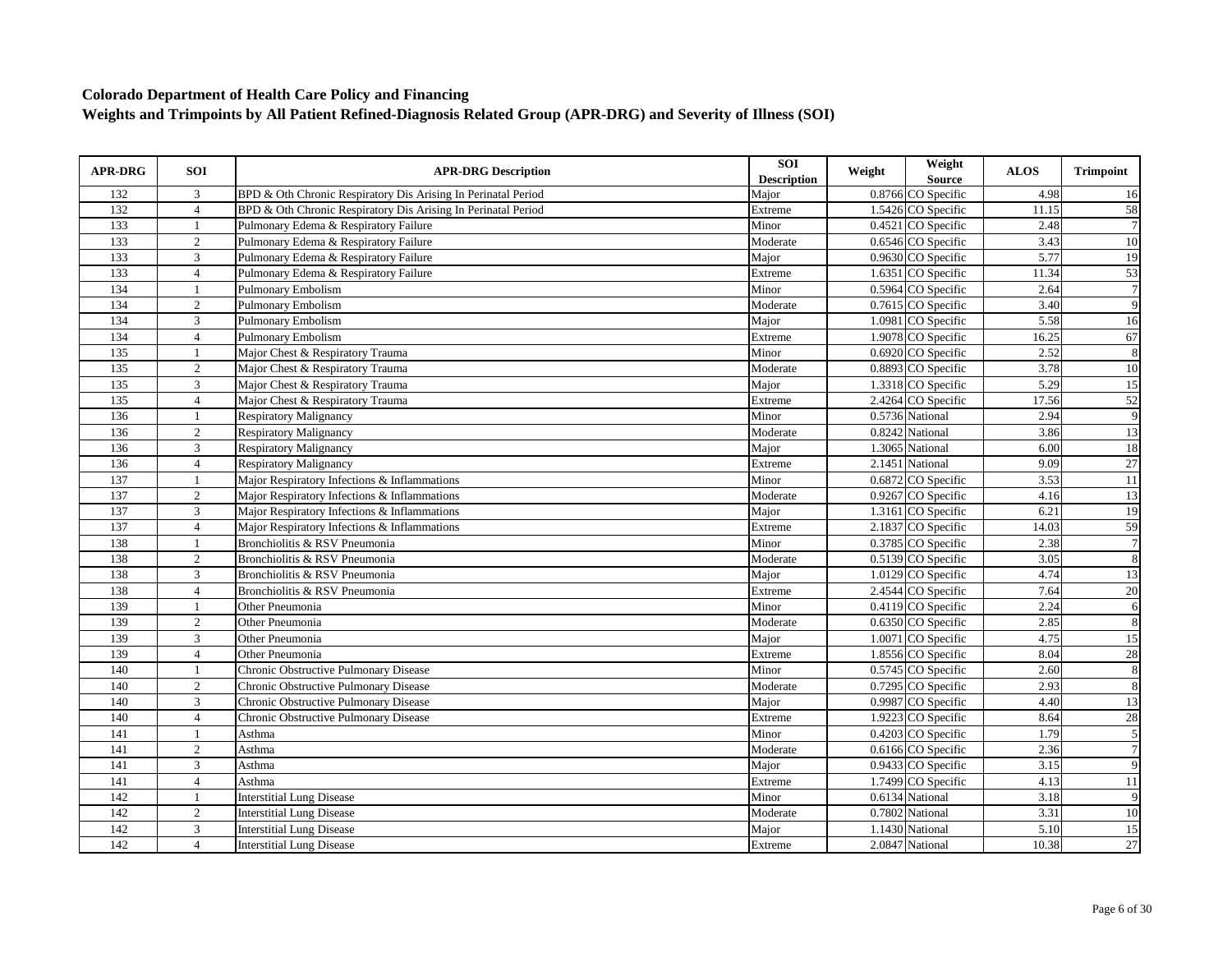| <b>APR-DRG</b> | <b>SOI</b>     | <b>APR-DRG Description</b>                                           | SOI<br><b>Description</b> | Weight | Weight<br>Source    | <b>ALOS</b> | <b>Trimpoint</b> |
|----------------|----------------|----------------------------------------------------------------------|---------------------------|--------|---------------------|-------------|------------------|
| 143            | -1             | Other Respiratory Diagnosis Except Signs, Symptoms & Minor Diagnoses | Minor                     |        | 0.4244 CO Specific  | 2.09        | 6                |
| 143            | $\overline{2}$ | Other Respiratory Diagnosis Except Signs, Symptoms & Minor Diagnoses | Moderate                  |        | 0.6598 CO Specific  | 3.19        | 11               |
| 143            | 3              | Other Respiratory Diagnosis Except Signs, Symptoms & Minor Diagnoses | Major                     |        | 1.0080 CO Specific  | 4.85        | 18               |
| 143            | $\overline{4}$ | Other Respiratory Diagnosis Except Signs, Symptoms & Minor Diagnoses | Extreme                   |        | 1.6118 CO Specific  | 7.69        | $\overline{32}$  |
| 144            | $\overline{1}$ | Respiratory System Signs, Symptoms & Other Diagnoses                 | Minor                     |        | 0.4267 CO Specific  | 1.87        | 6                |
| 144            | $\sqrt{2}$     | Respiratory System Signs, Symptoms & Other Diagnoses                 | Moderate                  |        | 0.5473 CO Specific  | 2.42        | 8                |
| 144            | 3              | Respiratory System Signs, Symptoms & Other Diagnoses                 | Major                     |        | 0.7645 CO Specific  | 3.54        | 12               |
| 144            | $\overline{4}$ | Respiratory System Signs, Symptoms & Other Diagnoses                 | Extreme                   |        | 1.3756 CO Specific  | 3.95        | 12               |
| 160            | $\overline{1}$ | Major Cardiothoracic Repair of Heart Anomaly                         | Minor                     |        | 3.1860 National     | 4.34        | $\overline{9}$   |
| 160            | 2              | Major Cardiothoracic Repair of Heart Anomaly                         | Moderate                  |        | 3.8292 National     | 8.09        | $\overline{25}$  |
| 160            | 3              | Major Cardiothoracic Repair of Heart Anomaly                         | Major                     |        | 5.1462 National     | 9.56        | $\overline{35}$  |
| 160            | $\overline{4}$ | Major Cardiothoracic Repair of Heart Anomaly                         | Extreme                   |        | 10.7284 National    | 18.27       | 56               |
| 161            | $\mathbf{1}$   | Cardiac Defibrillator & Heart Assist Anomaly                         | Minor                     |        | 4.1597 CO Specific  | 2.73        | $\overline{9}$   |
| 161            | $\overline{2}$ | Cardiac Defibrillator & Heart Assist Anomaly                         | Moderate                  |        | 5.4994 CO Specific  | 7.56        | $\overline{26}$  |
| 161            | 3              | Cardiac Defibrillator & Heart Assist Anomaly                         | Major                     |        | 8.4693 CO Specific  | 22.37       | 63               |
| 161            | $\overline{4}$ | Cardiac Defibrillator & Heart Assist Anomaly                         | Extreme                   |        | 21.9725 CO Specific | 31.96       | 71               |
| 162            |                | Cardiac valve procedures w cardiac catheterization                   | Minor                     |        | 4.7761 National     | 8.07        | $\overline{17}$  |
| 162            | 2              | Cardiac valve procedures w cardiac catheterization                   | Moderate                  |        | 5.3223 National     | 9.12        | 19               |
| 162            | 3              | Cardiac valve procedures w cardiac catheterization                   | Major                     |        | 6.7449 National     | 13.29       | 28               |
| 162            | $\overline{4}$ | Cardiac valve procedures w cardiac catheterization                   | Extreme                   |        | 10.2375 National    | 21.57       | 47               |
| 163            | $\overline{1}$ | Cardiac Valve Procedures w/o Cardiac Catheterization                 | Minor                     |        | 3.3749 CO Specific  | 5.75        | 13               |
| 163            | $\overline{2}$ | Cardiac Valve Procedures w/o Cardiac Catheterization                 | Moderate                  |        | 3.7917 CO Specific  | 6.84        | 14               |
| 163            | 3              | Cardiac Valve Procedures w/o Cardiac Catheterization                 | Maior                     |        | 4.7405 CO Specific  | 9.33        | $\overline{27}$  |
| 163            | $\overline{4}$ | Cardiac Valve Procedures w/o Cardiac Catheterization                 | Extreme                   |        | 8.0414 CO Specific  | 25.83       | 72               |
| 165            |                | Coronary bypass w cardiac cath or percutaneous cardiac procedure     | Minor                     |        | 3.9674 National     | 6.65        | 12               |
| 165            | $\overline{2}$ | Coronary bypass w cardiac cath or percutaneous cardiac procedure     | Moderate                  |        | 4.5355 National     | 8.04        | 15               |
| 165            | 3              | Coronary bypass w cardiac cath or percutaneous cardiac procedure     | Major                     |        | 5.4655 National     | 10.37       | 22               |
| 165            | $\overline{4}$ | Coronary bypass w cardiac cath or percutaneous cardiac procedure     | Extreme                   |        | 8.3253 National     | 17.45       | 39               |
| 166            | -1             | Coronary Bypass w/o Cardiac Cath Or Percutaneous Cardiac Procedure   | Minor                     |        | 3.1743 CO Specific  | 7.77        | 19               |
| 166            | $\overline{2}$ | Coronary Bypass w/o Cardiac Cath Or Percutaneous Cardiac Procedure   | Moderate                  |        | 3.5377 CO Specific  | 8.28        | 17               |
| 166            | 3              | Coronary Bypass w/o Cardiac Cath Or Percutaneous Cardiac Procedure   | Major                     |        | 4.4408 CO Specific  | 8.29        | 18               |
| 166            | $\overline{4}$ | Coronary Bypass w/o Cardiac Cath Or Percutaneous Cardiac Procedure   | Extreme                   |        | 7.3177 CO Specific  | 44.58       | 187              |
| 167            |                | Other Cardiothoracic Procedures                                      | Minor                     |        | 2.5620 CO Specific  | 4.44        | 10               |
| 167            | $\overline{2}$ | <b>Other Cardiothoracic Procedures</b>                               | Moderate                  |        | 2.8903 CO Specific  | 5.25        | 13               |
| 167            | 3              | Other Cardiothoracic Procedures                                      | Major                     |        | 3.8673 CO Specific  | 6.05        | 14               |
| 167            | $\overline{4}$ | Other Cardiothoracic Procedures                                      | Extreme                   |        | 6.7393 CO Specific  | 24.39       | 95               |
| 169            | 1              | Maior Thoracic & Abdominal Vascular Procedures                       | Minor                     |        | 1.8271 National     | 4.21        | 10               |
| 169            | $\overline{2}$ | Major Thoracic & Abdominal Vascular Procedures                       | Moderate                  |        | 2.3989 National     | 5.09        | $\overline{13}$  |
| 169            | $\mathfrak{Z}$ | Major Thoracic & Abdominal Vascular Procedures                       | Major                     |        | 3.7575 National     | 10.46       | 27               |
| 169            | $\overline{4}$ | Major Thoracic & Abdominal Vascular Procedures                       | Extreme                   |        | 6.9189 National     | 31.74       | 88               |
| 170            | $\mathbf{1}$   | Permanent cardiac pacemaker implant w AMI, heart failure or shock    | Minor                     |        | 2.4109 National     | 3.79        | 11               |
| 170            | $\overline{2}$ | Permanent cardiac pacemaker implant w AMI, heart failure or shock    | Moderate                  |        | 2.5856 National     | 5.13        | $\overline{14}$  |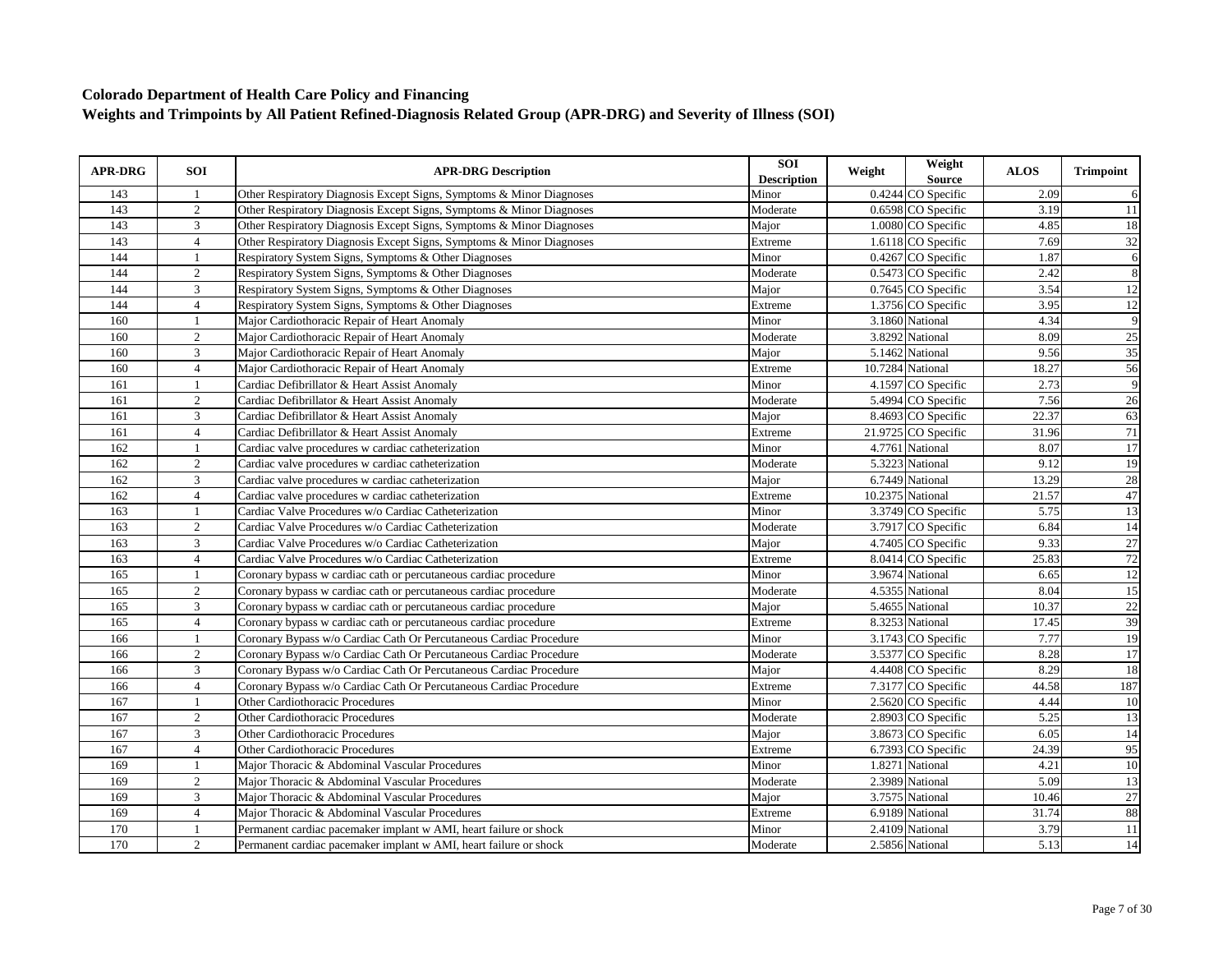| <b>APR-DRG</b> | <b>SOI</b>     | <b>APR-DRG Description</b>                                           | SOI<br><b>Description</b> | Weight | Weight<br><b>Source</b> | <b>ALOS</b> | <b>Trimpoint</b> |
|----------------|----------------|----------------------------------------------------------------------|---------------------------|--------|-------------------------|-------------|------------------|
| 170            | 3              | Permanent cardiac pacemaker implant w AMI, heart failure or shock    | Major                     |        | 3.1470 National         | 8.76        | 20               |
| 170            | $\overline{4}$ | Permanent cardiac pacemaker implant w AMI, heart failure or shock    | Extreme                   |        | 5.2724 National         | 16.33       | 37               |
| 171            | 1              | Perm Cardiac Pacemaker Implant w/o AMI, Heart Failure or Shock       | Minor                     |        | $1.6704$ National       | 2.46        | $\overline{7}$   |
| 171            | $\overline{2}$ | Perm Cardiac Pacemaker Implant w/o AMI, Heart Failure or Shock       | Moderate                  |        | 1.9918 National         | 3.81        | 10               |
| 171            | 3              | Perm Cardiac Pacemaker Implant w/o AMI, Heart Failure or Shock       | Major                     |        | 2.5927 National         | 6.40        | $\overline{17}$  |
| 171            | $\overline{4}$ | Perm Cardiac Pacemaker Implant w/o AMI, Heart Failure or Shock       | Extreme                   |        | 4.2649 National         | 12.58       | 32               |
| 173            |                | <b>Other Vascular Procedures</b>                                     | Minor                     |        | 1.7741 CO Specific      | 2.41        | $\overline{7}$   |
| 173            | 2              | <b>Other Vascular Procedures</b>                                     | Moderate                  |        | 2.1678 CO Specific      | 4.72        | 15               |
| 173            | 3              | <b>Other Vascular Procedures</b>                                     | Major                     |        | 2.9764 CO Specific      | 9.55        | 32               |
| 173            | $\overline{4}$ | <b>Other Vascular Procedures</b>                                     | Extreme                   |        | 5.5764 CO Specific      | 14.56       | 55               |
| 174            | $\mathbf{1}$   | Percutaneous Cardiovascular Procedures w/ AMI                        | Minor                     |        | 1.5458 CO Specific      | 2.13        | $\overline{5}$   |
| 174            | $\overline{2}$ | Percutaneous Cardiovascular Procedures w/ AMI                        | Moderate                  |        | 1.6568 CO Specific      | 2.85        | 7                |
| 174            | $\mathbf{3}$   | Percutaneous Cardiovascular Procedures w/ AMI                        | Major                     |        | 2.0704 CO Specific      | 4.75        | 13               |
| 174            | $\overline{4}$ | Percutaneous Cardiovascular Procedures w/ AMI                        | Extreme                   |        | 3.1106 CO Specific      | 13.72       | 46               |
| 175            |                | Percutaneous Cardiovascular Procedures w/o AMI                       | Minor                     |        | 1.5727 CO Specific      | 1.64        | 5                |
| 175            | $\overline{2}$ | Percutaneous Cardiovascular Procedures w/o AMI                       | Moderate                  |        | 1.7670 CO Specific      | 1.97        | 6                |
| 175            | 3              | Percutaneous Cardiovascular Procedures w/o AMI                       | Major                     |        | 2.2753 CO Specific      | 4.40        | 14               |
| 175            | $\overline{4}$ | Percutaneous Cardiovascular Procedures w/o AMI                       | Extreme                   |        | 3.6692 CO Specific      | 27.69       | 83               |
| 176            | $\mathbf{1}$   | Cardiac Pacemaker & Defibrillator Device Replacement                 | Minor                     |        | 1.7048 CO Specific      | 2.73        | $\overline{8}$   |
| 176            | $\overline{2}$ | Cardiac Pacemaker & Defibrillator Device Replacement                 | Moderate                  |        | 3.5424 CO Specific      | 2.19        | $\overline{7}$   |
| 176            | 3              | Cardiac Pacemaker & Defibrillator Device Replacement                 | Major                     |        | 3.8218 CO Specific      | 3.97        | 13               |
| 176            | $\overline{4}$ | Cardiac Pacemaker & Defibrillator Device Replacement                 | Extreme                   |        | 5.8104 CO Specific      | 13.11       | 36               |
| 177            | $\mathbf{1}$   | Cardiac Pacemaker & Defibrillator Revision Except Device Replacement | Minor                     |        | 1.0050 National         | 2.32        | $\overline{7}$   |
| 177            | $\overline{2}$ | Cardiac Pacemaker & Defibrillator Revision Except Device Replacement | Moderate                  |        | 1.4241 National         | 3.88        | 11               |
| 177            | 3              | Cardiac Pacemaker & Defibrillator Revision Except Device Replacement | Major                     |        | 2.1338 National         | 7.06        | 19               |
| 177            | $\overline{4}$ | Cardiac Pacemaker & Defibrillator Revision Except Device Replacement | Extreme                   |        | 4.3023 National         | 15.86       | 39               |
| 180            |                | Other Circulatory System Procedures                                  | Minor                     |        | 1.0495 National         | 3.86        | $\overline{12}$  |
| 180            | $\overline{2}$ | Other Circulatory System Procedures                                  | Moderate                  |        | 1.4793 National         | 15.20       | 54               |
| 180            | 3              | Other Circulatory System Procedures                                  | Major                     |        | 2.2283 National         | 6.94        | 17               |
| 180            | $\overline{4}$ | <b>Other Circulatory System Procedures</b>                           | Extreme                   |        | 4.1637 National         | 25.73       | 91               |
| 190            | -1             | <b>Acute Myocardial Infarction</b>                                   | Minor                     |        | 0.7294 CO Specific      | 2.21        | $\overline{6}$   |
| 190            | $\overline{2}$ | <b>Acute Myocardial Infarction</b>                                   | Moderate                  |        | 0.8039 CO Specific      | 2.58        | $\overline{7}$   |
| 190            | 3              | <b>Acute Myocardial Infarction</b>                                   | Major                     |        | 1.0821 CO Specific      | 4.80        | 13               |
| 190            | $\overline{4}$ | <b>Acute Myocardial Infarction</b>                                   | Extreme                   |        | 1.8796 CO Specific      | 10.85       | 34               |
| 191            |                | Cardiac Catheterization w/ Circ Disord Exc Ischemic Heart Disease    | Minor                     |        | 0.8206 CO Specific      | 2.00        | 6                |
| 191            | 2              | Cardiac Catheterization w/ Circ Disord Exc Ischemic Heart Disease    | Moderate                  |        | 0.9843 CO Specific      | 3.06        | 9                |
| 191            | 3              | Cardiac Catheterization w/ Circ Disord Exc Ischemic Heart Disease    | Major                     |        | 1.2457 CO Specific      | 6.32        | 19               |
| 191            | $\overline{4}$ | Cardiac Catheterization w/ Circ Disord Exc Ischemic Heart Disease    | Extreme                   |        | 2.5755 CO Specific      | 12.48       | 35               |
| 192            | $\mathbf{1}$   | Cardiac Catheterization for Ischemic Heart Disease                   | Minor                     |        | 0.6397 CO Specific      | 1.57        | $\overline{4}$   |
| 192            | $\overline{2}$ | Cardiac Catheterization for Ischemic Heart Disease                   | Moderate                  |        | 0.7431 CO Specific      | 2.03        | 6                |
| 192            | $\mathfrak{Z}$ | Cardiac Catheterization for Ischemic Heart Disease                   | Major                     |        | 0.9835 CO Specific      | 3.66        | $10\,$           |
| 192            | $\overline{4}$ | Cardiac Catheterization for Ischemic Heart Disease                   | Extreme                   |        | 1.9393 CO Specific      | 9.93        | $\overline{26}$  |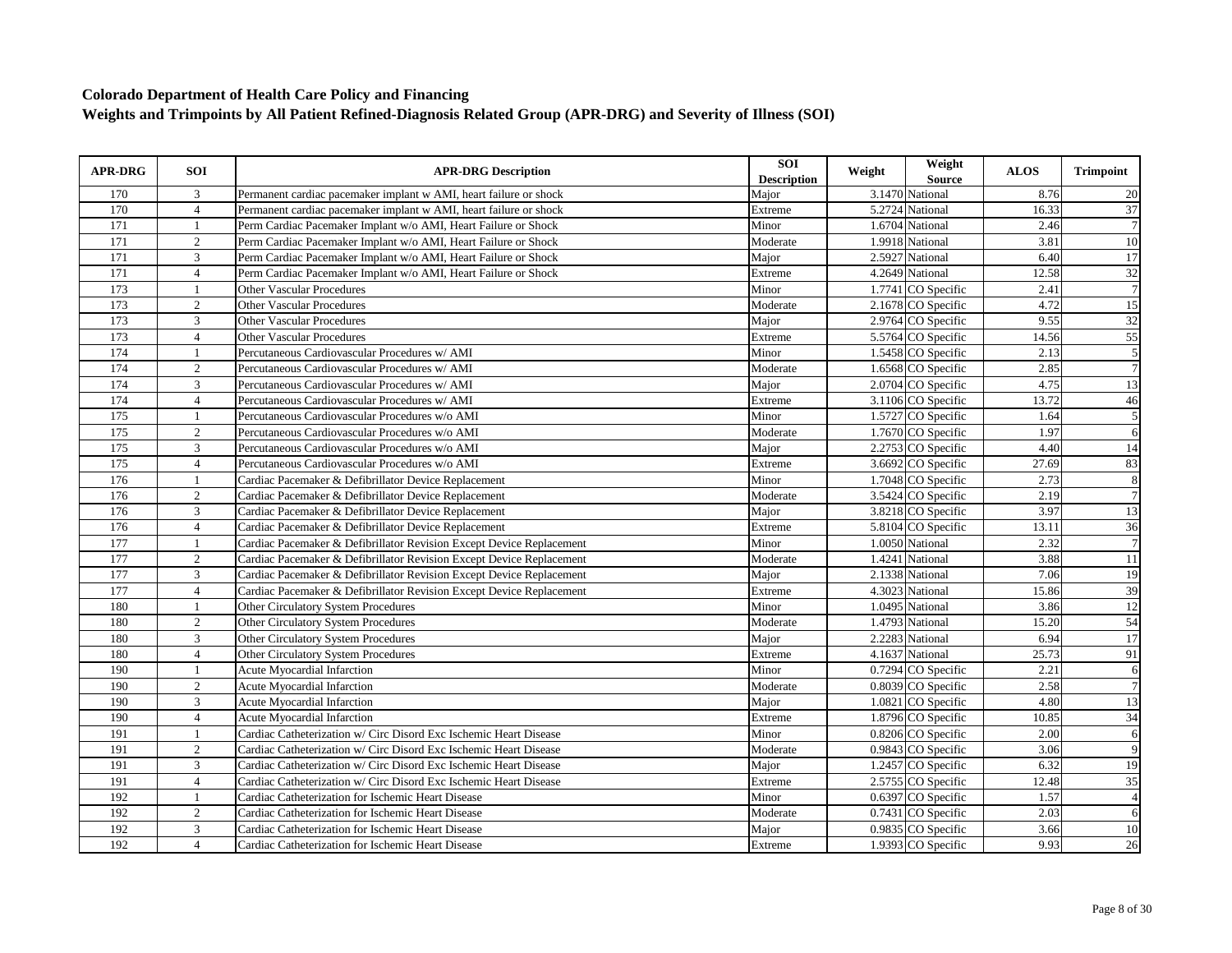| <b>APR-DRG</b>   | <b>SOI</b>     | <b>APR-DRG Description</b>                 | SOI<br><b>Description</b> | Weight | Weight<br><b>Source</b> | <b>ALOS</b> | <b>Trimpoint</b> |
|------------------|----------------|--------------------------------------------|---------------------------|--------|-------------------------|-------------|------------------|
| 193              | -1             | Acute & Subacute Endocarditis              | Minor                     |        | 0.9534 National         | 5.35        | 15               |
| 193              | $\overline{c}$ | Acute & Subacute Endocarditis              | Moderate                  |        | 1.2237 National         | 7.41        | 23               |
| 193              | 3              | Acute & Subacute Endocarditis              | Major                     |        | 1.7970 National         | 9.93        | 27               |
| 193              | $\overline{4}$ | Acute & Subacute Endocarditis              | Extreme                   |        | 2.8860 National         | 14.41       | 39               |
| 194              | $\overline{1}$ | <b>Heart Failure</b>                       | Minor                     |        | $0.6002$ CO Specific    | 2.64        | $\boldsymbol{7}$ |
| 194              | $\overline{2}$ | <b>Heart Failure</b>                       | Moderate                  |        | 0.7728 CO Specific      | 3.54        | $10\,$           |
| 194              | 3              | <b>Heart Failure</b>                       | Major                     |        | 1.1679 CO Specific      | 5.55        | 16               |
| 194              | $\overline{4}$ | <b>Heart Failure</b>                       | Extreme                   |        | 2.1620 CO Specific      | 12.49       | 40               |
| 196              | $\mathbf{1}$   | Cardiac Arrest                             | Minor                     |        | 0.4557 National         | 2.39        | $\overline{7}$   |
| 196              | 2              | Cardiac Arrest                             | Moderate                  |        | 0.5398 National         | 2.57        | $\overline{7}$   |
| 196              | $\mathfrak{Z}$ | Cardiac Arrest                             | Major                     |        | 1.0913 National         | 1.27        | 6                |
| 196              | $\overline{4}$ | Cardiac Arrest                             | Extreme                   |        | 2.6408 National         | 5.74        | 29               |
| 197              | $\mathbf{1}$   | Peripheral & Other Vascular Disorders      | Minor                     |        | 0.5846 CO Specific      | 2.86        | 9                |
| 197              | $\overline{2}$ | Peripheral & Other Vascular Disorders      | Moderate                  |        | 0.8040 CO Specific      | 3.45        | 10               |
| 197              | 3              | Peripheral & Other Vascular Disorders      | Major                     |        | 1.2477 CO Specific      | 5.37        | 15               |
| 197              | $\overline{4}$ | Peripheral & Other Vascular Disorders      | Extreme                   |        | 2.5002 CO Specific      | 12.80       | 43               |
| 198              |                | Angina Pectoris & Coronary Atherosclerosis | Minor                     |        | 0.3938 CO Specific      | 1.33        | $\overline{4}$   |
| 198              | 2              | Angina Pectoris & Coronary Atherosclerosis | Moderate                  |        | 0.4754 CO Specific      | 1.71        | $\overline{7}$   |
| 198              | 3              | Angina Pectoris & Coronary Atherosclerosis | Major                     |        | 0.6664 CO Specific      | 2.41        | 8                |
| 198              | $\overline{4}$ | Angina Pectoris & Coronary Atherosclerosis | Extreme                   |        | 1.4606 CO Specific      | 8.32        | 24               |
| 199              | $\mathbf{1}$   | Hypertension                               | Minor                     |        | 0.3977 CO Specific      | 1.47        | $\overline{4}$   |
| 199              | $\overline{2}$ | Hypertension                               | Moderate                  |        | 0.4918 CO Specific      | 2.40        | $\overline{7}$   |
| 199              | 3              | Hypertension                               | Maior                     |        | 0.7148 CO Specific      | 4.00        | 14               |
| 199              | $\overline{4}$ | Hypertension                               | Extreme                   |        | 1.4967 CO Specific      | 7.88        | 22               |
| 200              |                | Cardiac Congenital & Valvular Disorders    | Minor                     |        | 0.4304 CO Specific      | 1.73        | $\overline{5}$   |
| 200              | 2              | Cardiac Congenital & Valvular Disorders    | Moderate                  |        | 0.5498 CO Specific      | 3.08        | $\overline{9}$   |
| 200              | 3              | Cardiac Congenital & Valvular Disorders    | Major                     |        | 0.8487 CO Specific      | 3.16        | 12               |
| 200              | $\overline{4}$ | Cardiac Congenital & Valvular Disorders    | Extreme                   |        | 1.7413 CO Specific      | 10.40       | 33               |
| 201              | -1             | Cardiac Arrhythmia & Conduction Disorders  | Minor                     |        | 0.5690 CO Specific      | 1.83        | 6                |
| 201              | 2              | Cardiac Arrhythmia & Conduction Disorders  | Moderate                  |        | 0.7557 CO Specific      | 2.76        | $\,8\,$          |
| 201              | 3              | Cardiac Arrhythmia & Conduction Disorders  | Major                     |        | 1.1583 CO Specific      | 4.45        | 13               |
| 201              | $\overline{4}$ | Cardiac Arrhythmia & Conduction Disorders  | Extreme                   |        | 2.4430 CO Specific      | 9.74        | $\overline{31}$  |
| 203              |                | <b>Chest Pain</b>                          | Minor                     |        | 0.4056 CO Specific      | 1.27        | $\overline{4}$   |
| 203              | 2              | <b>Chest Pain</b>                          | Moderate                  |        | 0.4994 CO Specific      | 1.51        | 5                |
| $\overline{203}$ | 3              | <b>Chest Pain</b>                          | Major                     |        | 0.6773 CO Specific      | 2.13        | 6                |
| 203              | $\overline{4}$ | <b>Chest Pain</b>                          | Extreme                   |        | 1.3167 CO Specific      | 7.24        | 24               |
| 204              | -1             | Syncope & Collapse                         | Minor                     |        | 0.4455 CO Specific      | 1.59        | $\overline{5}$   |
| 204              | 2              | Syncope & Collapse                         | Moderate                  |        | 0.5345 CO Specific      | 1.87        | 6                |
| 204              | $\mathfrak{Z}$ | Syncope & Collapse                         | Major                     |        | 0.6986 CO Specific      | 3.05        | $\overline{9}$   |
| 204              | $\overline{4}$ | Syncope & Collapse                         | Extreme                   |        | 1.4715 CO Specific      | 8.38        | $\overline{25}$  |
| 205              | $\mathbf{1}$   | Cardiomyopathy                             | Minor                     |        | 0.4766 National         | 2.21        | 6                |
| 205              | 2              | Cardiomyopathy                             | Moderate                  |        | 0.6045 National         | 2.91        | 8                |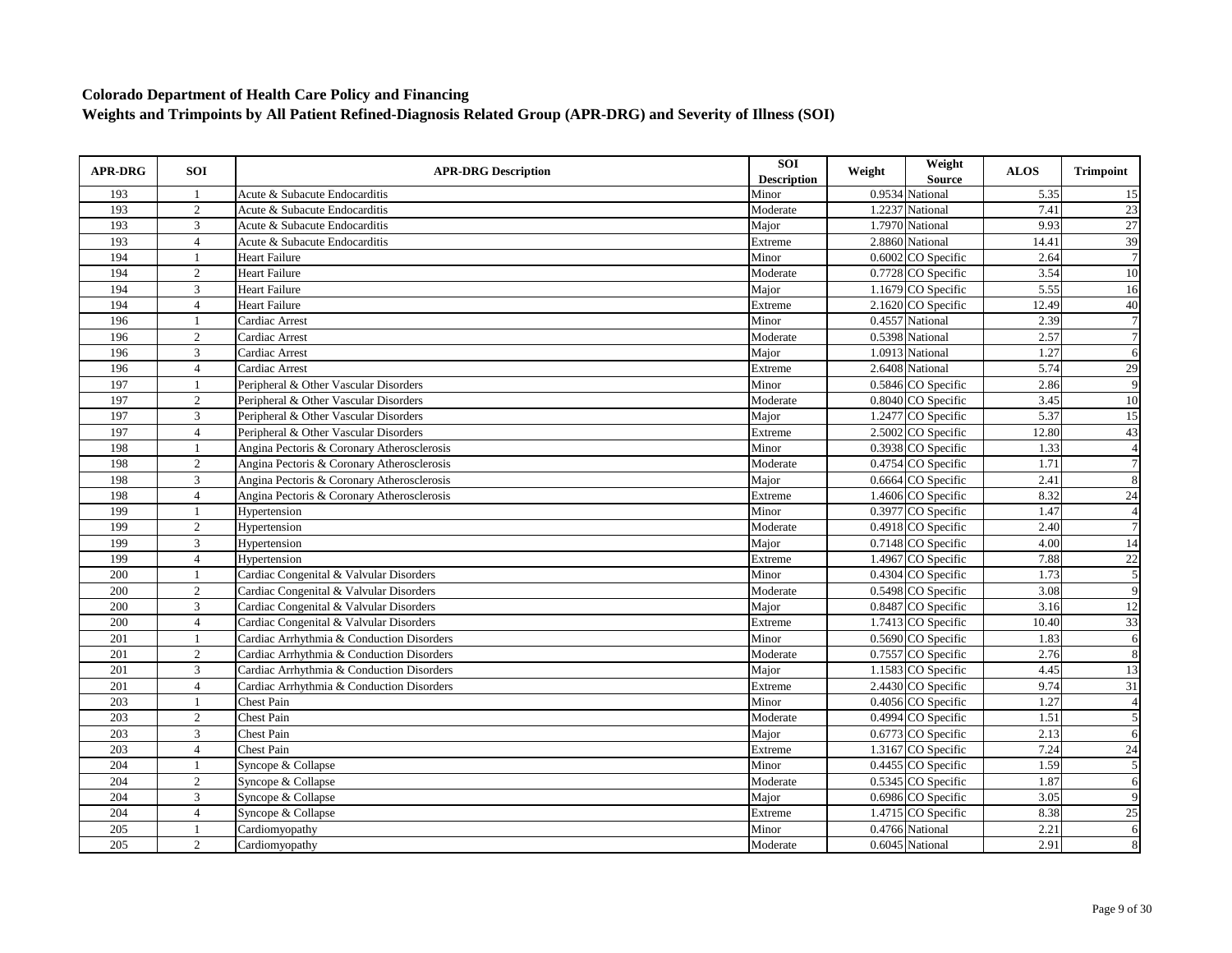| <b>APR-DRG</b>   | <b>SOI</b>     | <b>APR-DRG Description</b>                                     | SOI<br><b>Description</b> | Weight | Weight<br><b>Source</b> | <b>ALOS</b> | <b>Trimpoint</b> |
|------------------|----------------|----------------------------------------------------------------|---------------------------|--------|-------------------------|-------------|------------------|
| 205              | 3              | Cardiomyopathy                                                 | Major                     |        | 0.9154 National         | 6.17        | 15               |
| 205              | $\overline{4}$ | Cardiomyopathy                                                 | Extreme                   |        | 2.4203 National         | 10.68       | 27               |
| 206              | $\mathbf{1}$   | Malfunction, Reaction & Comp of Cardiac or Vasc Device or Proc | Minor                     |        | 0.4844 National         | 2.21        | $\tau$           |
| 206              | 2              | Malfunction, Reaction & Comp of Cardiac or Vasc Device or Proc | Moderate                  |        | 0.6113 National         | 2.17        | $\,8\,$          |
| 206              | 3              | Malfunction, Reaction & Comp of Cardiac or Vasc Device or Proc | Major                     |        | 1.0002 National         | 4.29        | 12               |
| 206              | $\overline{4}$ | Malfunction, Reaction & Comp of Cardiac or Vasc Device or Proc | Extreme                   |        | 2.1467 National         | 9.39        | 35               |
| 207              |                | Other Circulatory System Diagnoses                             | Minor                     |        | 0.4863 CO Specific      | 1.89        | 6                |
| 207              | 2              | Other Circulatory System Diagnoses                             | Moderate                  |        | 0.6480 CO Specific      | 2.63        | $\overline{8}$   |
| 207              | 3              | Other Circulatory System Diagnoses                             | Major                     |        | 0.9193 CO Specific      | 4.89        | 14               |
| 207              | $\overline{4}$ | Other Circulatory System Diagnoses                             | Extreme                   |        | 1.8177 CO Specific      | 7.85        | 31               |
| 220              |                | Major Stomach, Esophageal & Duodenal Procedures                | Minor                     |        | 1.3510 CO Specific      | 4.39        | 13               |
| 220              | 2              | Major Stomach, Esophageal & Duodenal Procedures                | Moderate                  |        | 2.0131 CO Specific      | 7.45        | 21               |
| 220              | 3              | Major Stomach, Esophageal & Duodenal Procedures                | Major                     |        | 3.3064 CO Specific      | 11.11       | $\overline{30}$  |
| 220              | $\overline{4}$ | Major Stomach, Esophageal & Duodenal Procedures                | Extreme                   |        | 6.3867 CO Specific      | 26.69       | 76               |
| 221              |                | Major Small & Large Bowel Procedures                           | Minor                     |        | 1.4914 CO Specific      | 5.29        | $\overline{12}$  |
| 221              | 2              | Major Small & Large Bowel Procedures                           | Moderate                  |        | 1.9722 CO Specific      | 7.60        | 18               |
| 221              | 3              | Major Small & Large Bowel Procedures                           | Major                     |        | 3.2098 CO Specific      | 12.70       | 37               |
| 221              | $\overline{4}$ | Major Small & Large Bowel Procedures                           | Extreme                   |        | 6.3047 CO Specific      | 26.74       | $\overline{75}$  |
| 222              | $\mathbf{1}$   | Minor Stomach, Esophageal & Duodenal Procedures                | Minor                     |        | 0.6718 CO Specific      | 2.18        | $\overline{7}$   |
| 222              | 2              | Minor Stomach, Esophageal & Duodenal Procedures                | Moderate                  |        | 1.0114 CO Specific      | 4.72        | 17               |
| 222              | 3              | Minor Stomach, Esophageal & Duodenal Procedures                | Major                     |        | 1.6872 CO Specific      | 5.86        | 20               |
| 222              | $\overline{4}$ | Minor Stomach, Esophageal & Duodenal Procedures                | Extreme                   |        | 3.9428 CO Specific      | 27.08       | 85               |
| 223              | -1             | Minor Small & Large Bowel Procedures                           | Minor                     |        | 0.9690 CO Specific      | 3.76        | 9                |
| 223              | 2              | Minor Small & Large Bowel Procedures                           | Moderate                  |        | 1.3173 CO Specific      | 5.88        | 14               |
| 223              | $\overline{3}$ | Minor Small & Large Bowel Procedures                           | Major                     |        | 2.1850 CO Specific      | 9.91        | 25               |
| 223              | $\overline{4}$ | Minor Small & Large Bowel Procedures                           | Extreme                   |        | 4.7897 CO Specific      | 22.67       | 65               |
| 224              | $\overline{1}$ | Peritoneal Adhesiolysis                                        | Minor                     |        | 1.2328 CO Specific      | 4.53        | 11               |
| 224              | 2              | Peritoneal Adhesiolysis                                        | Moderate                  |        | 1.7144 CO Specific      | 7.32        | 20               |
| 224              | 3              | Peritoneal Adhesiolysis                                        | Major                     |        | 2.5901 CO Specific      | 11.88       | 30               |
| 224              | $\overline{4}$ | Peritoneal Adhesiolysis                                        | Extreme                   |        | 4.5818 CO Specific      | 23.79       | 74               |
| 225              | $\mathbf{1}$   | Appendectomy                                                   | Minor                     |        | 0.6265 CO Specific      | 1.28        | $\overline{4}$   |
| 225              | $\overline{c}$ | Appendectomy                                                   | Moderate                  |        | 0.8936 CO Specific      | 3.99        | 11               |
| 225              | $\overline{3}$ | Appendectomy                                                   | Major                     |        | 1.5431 CO Specific      | 6.62        | 17               |
| 225              | $\overline{4}$ | Appendectomy                                                   | Extreme                   |        | 2.9771 CO Specific      | 13.29       | 32               |
| 226              | $\overline{1}$ | <b>Anal Procedures</b>                                         | Minor                     |        | 0.7180 CO Specific      | 2.83        | 10               |
| 226              | 2              | <b>Anal Procedures</b>                                         | Moderate                  |        | 0.9952 CO Specific      | 3.83        | 12               |
| 226              | 3              | <b>Anal Procedures</b>                                         | Major                     |        | 1.6777 CO Specific      | 8.91        | 40               |
| 226              | $\overline{4}$ | <b>Anal Procedures</b>                                         | Extreme                   |        | 3.6580 CO Specific      | 13.74       | $\overline{37}$  |
| $\overline{227}$ | $\mathbf{1}$   | Hernia Procedures Except Inguinal, Femoral & Umbilical         | Minor                     |        | 0.9009 CO Specific      | 2.50        | $\overline{7}$   |
| 227              | 2              | Hernia Procedures Except Inguinal, Femoral & Umbilical         | Moderate                  |        | 1.1805 CO Specific      | 3.75        | 10               |
| 227              | $\mathbf{3}$   | Hernia Procedures Except Inguinal, Femoral & Umbilical         | Major                     |        | 1.9606 CO Specific      | 7.94        | 22               |
| 227              | $\overline{4}$ | Hernia Procedures Except Inguinal, Femoral & Umbilical         | Extreme                   |        | 4.2306 CO Specific      | 15.89       | 38               |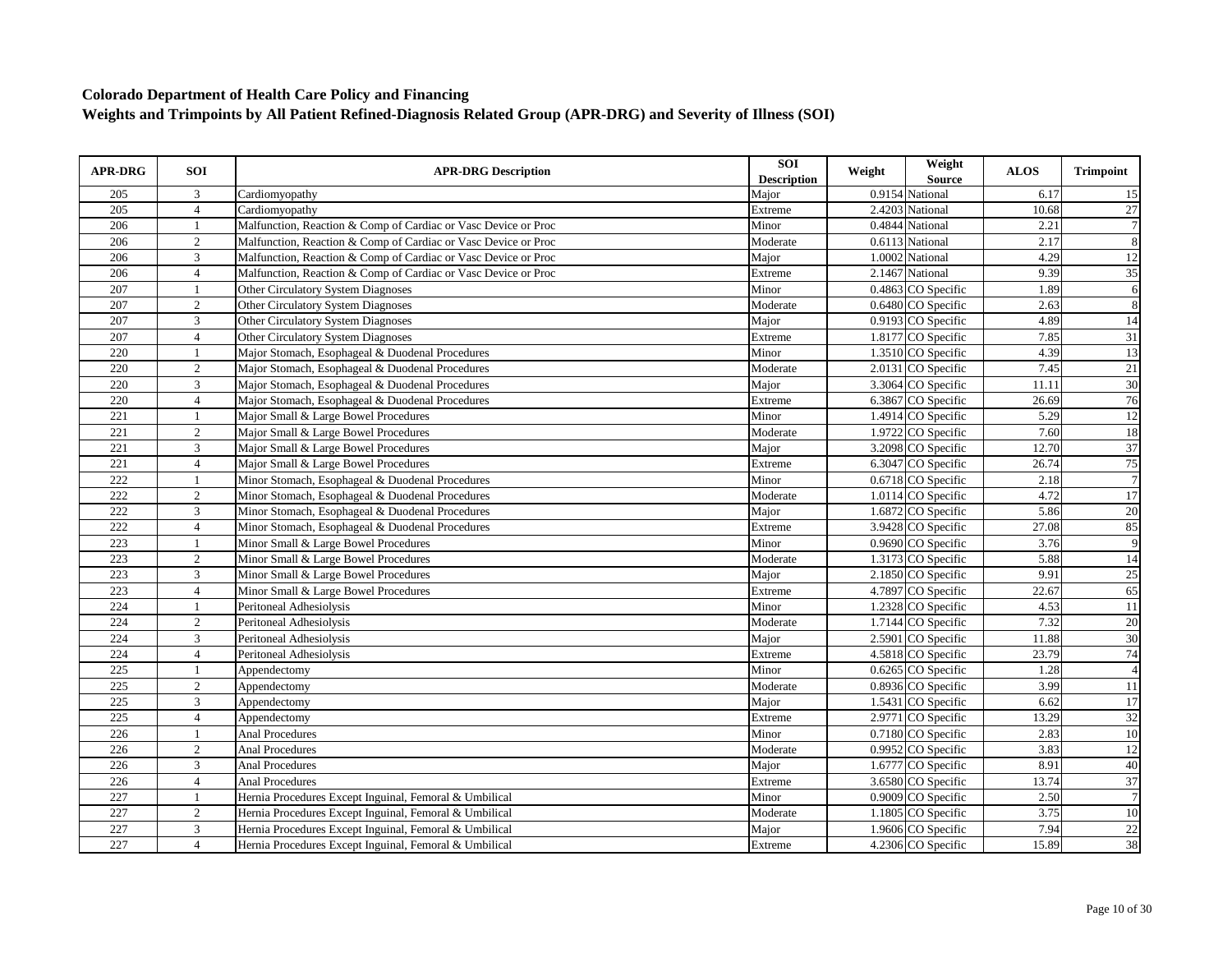| <b>APR-DRG</b> | <b>SOI</b>     | <b>APR-DRG Description</b>                      | SOI<br><b>Description</b> | Weight | Weight<br><b>Source</b> | <b>ALOS</b> | <b>Trimpoint</b> |
|----------------|----------------|-------------------------------------------------|---------------------------|--------|-------------------------|-------------|------------------|
| 228            | -1             | Inguinal, Femoral & Umbilical Hernia Procedures | Minor                     |        | 0.5717 CO Specific      | 1.38        |                  |
| 228            | $\overline{2}$ | Inguinal, Femoral & Umbilical Hernia Procedures | Moderate                  |        | 0.7920 CO Specific      | 2.72        | 8                |
| 228            | 3              | Inguinal, Femoral & Umbilical Hernia Procedures | Major                     |        | 1.2717 CO Specific      | 4.91        | 15               |
| 228            | $\overline{4}$ | Inguinal, Femoral & Umbilical Hernia Procedures | Extreme                   |        | 2.7411 CO Specific      | 13.78       | 36               |
| 229            | $\overline{1}$ | Other Digestive System & Abdominal Procedures   | Minor                     |        | 1.0132 CO Specific      | 3.16        | 9                |
| 229            | $\overline{2}$ | Other Digestive System & Abdominal Procedures   | Moderate                  |        | 1.4113 CO Specific      | 4.20        | 11               |
| 229            | 3              | Other Digestive System & Abdominal Procedures   | Major                     |        | 2.2059 CO Specific      | 9.05        | $\overline{30}$  |
| 229            | $\overline{4}$ | Other Digestive System & Abdominal Procedures   | Extreme                   |        | 4.4912 CO Specific      | 22.95       | 70               |
| 240            | $\overline{1}$ | Digestive Malignancy                            | Minor                     |        | 0.6198 National         | 4.73        | 15               |
| 240            | $\overline{2}$ | Digestive Malignancy                            | Moderate                  |        | 0.7926 National         | 4.67        | 16               |
| 240            | $\overline{3}$ | Digestive Malignancy                            | Major                     |        | 1.2174 National         | 6.11        | $\overline{19}$  |
| 240            | $\overline{4}$ | Digestive Malignancy                            | Extreme                   |        | 2.2401 National         | 11.44       | 42               |
| 241            | $\mathbf{1}$   | Peptic Ulcer & Gastritis                        | Minor                     |        | 0.5627 CO Specific      | 2.46        | $\overline{7}$   |
| 241            | $\overline{c}$ | Peptic Ulcer & Gastritis                        | Moderate                  |        | 0.7429 CO Specific      | 2.84        | 8                |
| 241            | 3              | Peptic Ulcer & Gastritis                        | Major                     |        | 1.1004 CO Specific      | 4.15        | 12               |
| 241            | $\overline{4}$ | Peptic Ulcer & Gastritis                        | Extreme                   |        | 2.5219 CO Specific      | 10.26       | $\overline{30}$  |
| 242            | $\mathbf{1}$   | Major Esophageal Disorders                      | Minor                     |        | 0.4056 CO Specific      | 2.09        | 5                |
| 242            | 2              | Major Esophageal Disorders                      | Moderate                  |        | 0.5663 CO Specific      | 2.86        | 8                |
| 242            | 3              | Major Esophageal Disorders                      | Major                     |        | 0.8231 CO Specific      | 4.82        | $\overline{17}$  |
| 242            | $\overline{4}$ | Major Esophageal Disorders                      | Extreme                   |        | 1.8822 CO Specific      | 19.93       | 74               |
| 243            | $\mathbf{1}$   | Other Esophageal Disorders                      | Minor                     |        | 0.3982 CO Specific      | 1.76        | $\overline{5}$   |
| 243            | $\overline{c}$ | Other Esophageal Disorders                      | Moderate                  |        | 0.5288 CO Specific      | 2.82        | $\overline{9}$   |
| 243            | 3              | Other Esophageal Disorders                      | Major                     |        | 0.8000 CO Specific      | 4.50        | 15               |
| 243            | $\overline{4}$ | Other Esophageal Disorders                      | Extreme                   |        | 1.7594 CO Specific      | 8.67        | 36               |
| 244            | $\mathbf{1}$   | Diverticulitis & Diverticulosis                 | Minor                     |        | 0.5731 CO Specific      | 2.84        | $\overline{8}$   |
| 244            | 2              | Diverticulitis & Diverticulosis                 | Moderate                  |        | $0.7222$ CO Specific    | 2.93        | 8                |
| 244            | 3              | Diverticulitis & Diverticulosis                 | Maior                     |        | 1.0960 CO Specific      | 4.02        | 11               |
| 244            | $\overline{4}$ | Diverticulitis & Diverticulosis                 | Extreme                   |        | 2.3517 CO Specific      | 10.44       | 26               |
| 245            | $\mathbf{1}$   | <b>Inflammatory Bowel Disease</b>               | Minor                     |        | 0.6388 CO Specific      | 3.48        | 11               |
| 245            | $\overline{2}$ | <b>Inflammatory Bowel Disease</b>               | Moderate                  |        | 0.7829 CO Specific      | 3.88        | 11               |
| 245            | 3              | <b>Inflammatory Bowel Disease</b>               | Major                     |        | 1.1467 CO Specific      | 3.71        | 10               |
| 245            | $\overline{4}$ | <b>Inflammatory Bowel Disease</b>               | Extreme                   |        | 2.2356 CO Specific      | 11.79       | 31               |
| 246            | $\mathbf{1}$   | Gastrointestinal Vascular Insufficiency         | Minor                     |        | 0.6422 CO Specific      | 3.94        | 13               |
| 246            | $\overline{2}$ | Gastrointestinal Vascular Insufficiency         | Moderate                  |        | 0.8067 CO Specific      | 4.05        | 12               |
| 246            | 3              | Gastrointestinal Vascular Insufficiency         | Major                     |        | 1.1918 CO Specific      | 5.11        | 13               |
| 246            | $\overline{4}$ | Gastrointestinal Vascular Insufficiency         | Extreme                   |        | 2.4477 CO Specific      | 11.81       | 30               |
| 247            | $\mathbf{1}$   | <b>Intestinal Obstruction</b>                   | Minor                     |        | $0.5042$ CO Specific    | 2.46        | $\overline{7}$   |
| 247            | 2              | <b>Intestinal Obstruction</b>                   | Moderate                  |        | 0.6519 CO Specific      | 3.11        | $\overline{9}$   |
| 247            | 3              | <b>Intestinal Obstruction</b>                   | Major                     |        | 0.9994 CO Specific      | 5.26        | 16               |
| 247            | $\overline{4}$ | <b>Intestinal Obstruction</b>                   | Extreme                   |        | 2.1733 CO Specific      | 9.24        | $\overline{36}$  |
| 248            | 1              | Maior Gastrointestinal & Peritoneal Infections  | Minor                     |        | 0.5320 CO Specific      | 2.64        | 6                |
| 248            | 2              | Major Gastrointestinal & Peritoneal Infections  | Moderate                  |        | 0.7804 CO Specific      | 4.24        | 11               |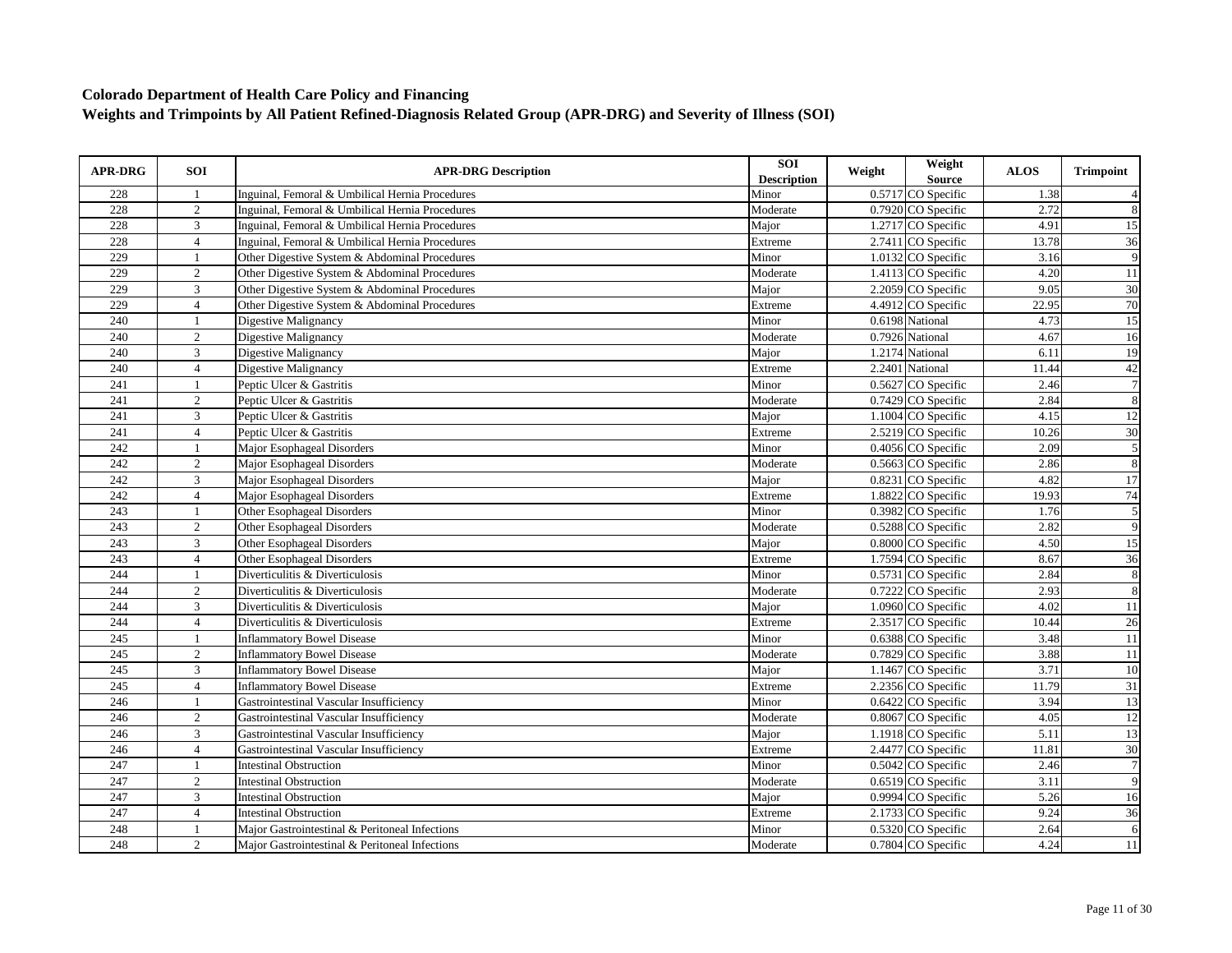| <b>APR-DRG</b> | SOI            | <b>APR-DRG Description</b>                                       | SOI<br><b>Description</b> | Weight | Weight<br>Source   | <b>ALOS</b> | <b>Trimpoint</b> |
|----------------|----------------|------------------------------------------------------------------|---------------------------|--------|--------------------|-------------|------------------|
| 248            | 3              | Major Gastrointestinal & Peritoneal Infections                   | Major                     |        | 1.1544 CO Specific | 5.51        | 15               |
| 248            | $\overline{4}$ | Major Gastrointestinal & Peritoneal Infections                   | Extreme                   |        | 2.2969 CO Specific | 10.34       | $\overline{30}$  |
| 249            | $\mathbf{1}$   | Non-Bacterial Gastroenteritis, Nausea & Vomiting                 | Minor                     |        | 0.3464 CO Specific | 1.74        | 5                |
| 249            | $\overline{2}$ | Non-Bacterial Gastroenteritis, Nausea & Vomiting                 | Moderate                  |        | 0.4926 CO Specific | 2.29        | $\overline{7}$   |
| 249            | $\overline{3}$ | Non-Bacterial Gastroenteritis, Nausea & Vomiting                 | Major                     |        | 0.7119 CO Specific | 3.54        | 11               |
| 249            | $\overline{4}$ | Non-Bacterial Gastroenteritis, Nausea & Vomiting                 | Extreme                   |        | 1.6393 CO Specific | 6.00        | 23               |
| 251            | $\overline{1}$ | Abdominal Pain                                                   | Minor                     |        | 0.4772 CO Specific | 2.03        | $\sqrt{6}$       |
| 251            | $\overline{2}$ | Abdominal Pain                                                   | Moderate                  |        | 0.6150 CO Specific | 2.62        | $\overline{8}$   |
| 251            | $\overline{3}$ | Abdominal Pain                                                   | Major                     |        | 0.8407 CO Specific | 3.49        | 10               |
| 251            | $\overline{4}$ | Abdominal Pain                                                   | Extreme                   |        | 1.4471 CO Specific | 7.94        | 26               |
| 252            | $\mathbf{1}$   | Malfunction, Reaction & Complication Of G.I. Device Or Procedure | Minor                     |        | 0.5066 CO Specific | 2.44        | 6                |
| 252            | $\overline{2}$ | Malfunction, Reaction & Complication Of G.I. Device Or Procedure | Moderate                  |        | 0.6747 CO Specific | 3.57        | 12               |
| 252            | $\mathfrak{Z}$ | Malfunction, Reaction & Complication Of G.I. Device Or Procedure | Major                     |        | 1.0509 CO Specific | 4.91        | $\overline{17}$  |
| 252            | $\overline{4}$ | Malfunction, Reaction & Complication Of G.I. Device Or Procedure | Extreme                   |        | 2.1461 CO Specific | 11.19       | 33               |
| 253            | $\mathbf{1}$   | Other & Unspecified Gastrointestinal Hemorrhage                  | Minor                     |        | 0.4618 CO Specific | 1.91        | 6                |
| 253            | $\overline{2}$ | Other & Unspecified Gastrointestinal Hemorrhage                  | Moderate                  |        | 0.6144 CO Specific | 2.59        | $\overline{7}$   |
| 253            | 3              | Other & Unspecified Gastrointestinal Hemorrhage                  | Major                     |        | 0.9180 CO Specific | 3.44        | 9                |
| 253            | $\overline{4}$ | Other & Unspecified Gastrointestinal Hemorrhage                  | Extreme                   |        | 1.7780 CO Specific | 12.25       | 43               |
| 254            | $\mathbf{1}$   | Other Digestive System Diagnoses                                 | Minor                     |        | 0.5093 CO Specific | 2.36        | $\overline{7}$   |
| 254            | $\overline{2}$ | Other Digestive System Diagnoses                                 | Moderate                  |        | 0.7137 CO Specific | 3.14        | 10               |
| 254            | 3              | <b>Other Digestive System Diagnoses</b>                          | Major                     |        | 1.0446 CO Specific | 4.73        | 18               |
| 254            | $\overline{4}$ | Other Digestive System Diagnoses                                 | Extreme                   |        | 2.1203 CO Specific | 8.68        | 27               |
| 260            | 1              | Major Pancreas, Liver & Shunt Procedures                         | Minor                     |        | 1.2377 CO Specific | 4.45        | 13               |
| 260            | $\overline{2}$ | Major Pancreas, Liver & Shunt Procedures                         | Moderate                  |        | 1.6216 CO Specific | 6.10        | 18               |
| 260            | $\overline{3}$ | Major Pancreas, Liver & Shunt Procedures                         | Major                     |        | 2.5749 CO Specific | 10.95       | 36               |
| 260            | $\overline{4}$ | Major Pancreas, Liver & Shunt Procedures                         | Extreme                   |        | 5.3373 CO Specific | 19.39       | 61               |
| 261            | $\overline{1}$ | Major Biliary Tract Procedures                                   | Minor                     |        | 1.3096 National    | 4.59        | 12               |
| 261            | $\overline{2}$ | <b>Major Biliary Tract Procedures</b>                            | Moderate                  |        | 1.8651 National    | 7.02        | 17               |
| 261            | 3              | <b>Major Biliary Tract Procedures</b>                            | Major                     |        | 2.6372 National    | 12.73       | 34               |
| 261            | $\overline{4}$ | <b>Major Biliary Tract Procedures</b>                            | Extreme                   |        | 4.8839 National    | 18.16       | 43               |
| 262            |                | Cholecystectomy Except Laparoscopic                              | Minor                     |        | 1.1762 CO Specific | 4.04        | 10               |
| 262            | 2              | Cholecystectomy Except Laparoscopic                              | Moderate                  |        | 1.5420 CO Specific | 5.08        | <b>11</b>        |
| 262            | 3              | Cholecystectomy Except Laparoscopic                              | Major                     |        | 2.3653 CO Specific | 7.30        | 19               |
| 262            | $\overline{4}$ | Cholecystectomy Except Laparoscopic                              | Extreme                   |        | 4.5206 CO Specific | 16.41       | 40               |
| 263            | $\mathbf{1}$   | Laparoscopic Cholecystectomy                                     | Minor                     |        | 0.7867 CO Specific | 1.99        | 6                |
| 263            | 2              | Laparoscopic Cholecystectomy                                     | Moderate                  |        | 1.0486 CO Specific | 2.92        | 8                |
| 263            | 3              | Laparoscopic Cholecystectomy                                     | Major                     |        | 1.5176 CO Specific | 5.07        | 15               |
| 263            | $\overline{4}$ | Laparoscopic Cholecystectomy                                     | Extreme                   |        | 3.1164 CO Specific | 10.18       | 29               |
| 264            | $\overline{1}$ | Other Hepatobiliary, Pancreas & Abdominal Procedures             | Minor                     |        | 1.2794 National    | 4.23        | 12               |
| 264            | $\overline{2}$ | Other Hepatobiliary, Pancreas & Abdominal Procedures             | Moderate                  |        | 1.3713 National    | 5.22        | $\overline{15}$  |
| 264            | $\overline{3}$ | Other Hepatobiliary, Pancreas & Abdominal Procedures             | Major                     |        | 2.4051 National    | 11.00       | $\overline{32}$  |
| 264            | $\overline{4}$ | Other Hepatobiliary, Pancreas & Abdominal Procedures             | Extreme                   |        | 5.7130 National    | 30.58       | 116              |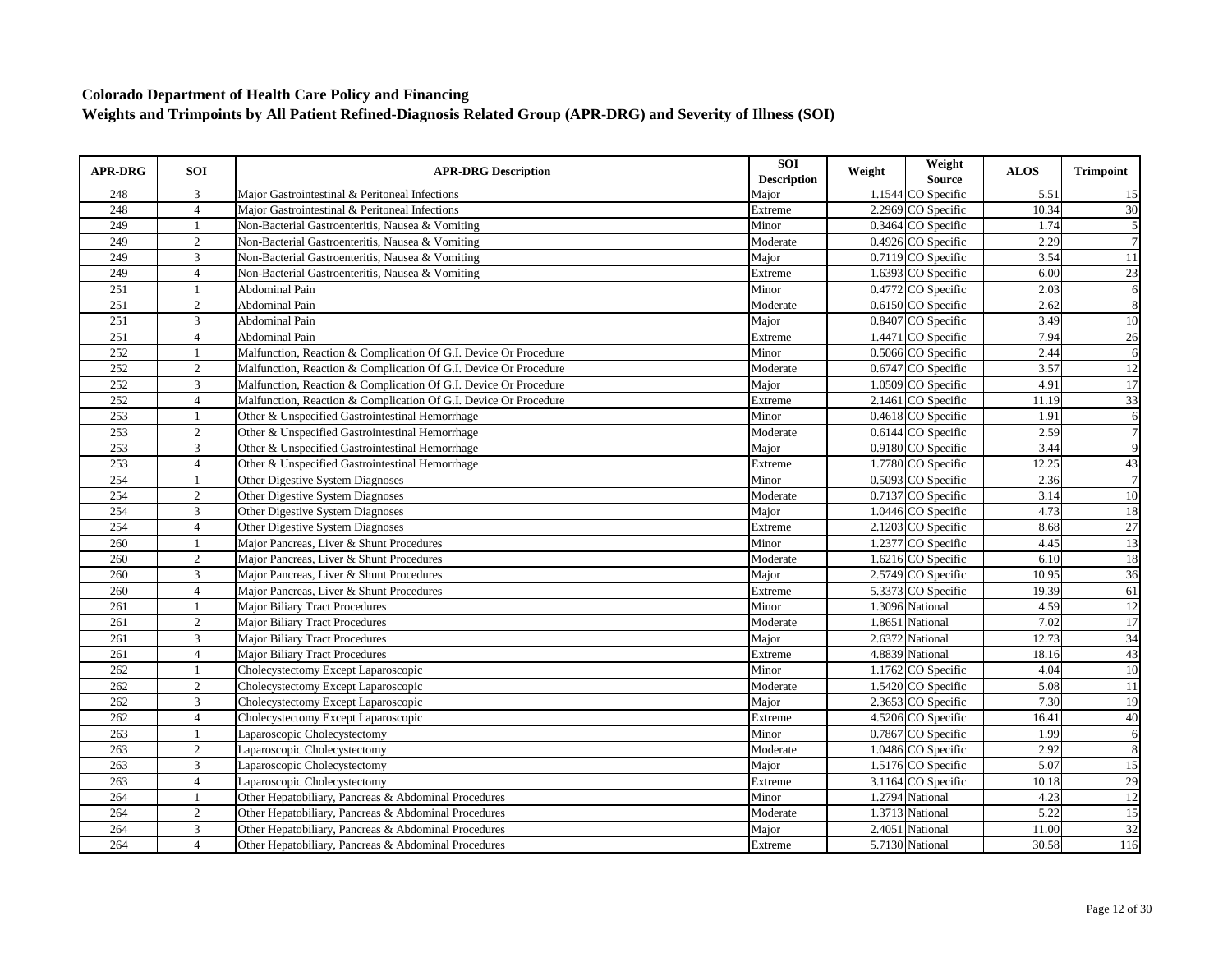| <b>APR-DRG</b> | SOI            | <b>APR-DRG Description</b>                               | SOI<br><b>Description</b> | Weight | Weight<br>Source   | <b>ALOS</b> | <b>Trimpoint</b> |
|----------------|----------------|----------------------------------------------------------|---------------------------|--------|--------------------|-------------|------------------|
| 279            | -1             | Hepatic Coma & Other Major Acute Liver Disorders         | Minor                     |        | 0.4826 CO Specific | 2.24        | 6                |
| 279            | $\overline{2}$ | Hepatic Coma & Other Major Acute Liver Disorders         | Moderate                  |        | 0.6125 CO Specific | 3.18        | 9                |
| 279            | $\mathfrak{Z}$ | Hepatic Coma & Other Major Acute Liver Disorders         | Major                     |        | 0.9979 CO Specific | 5.43        | 17               |
| 279            | $\overline{4}$ | Hepatic Coma & Other Major Acute Liver Disorders         | Extreme                   |        | 2.4268 CO Specific | 12.61       | 37               |
| 280            | $\overline{1}$ | <b>Alcoholic Liver Disease</b>                           | Minor                     |        | 0.5151 National    | 3.83        | 14               |
| 280            | $\sqrt{2}$     | <b>Alcoholic Liver Disease</b>                           | Moderate                  |        | 0.6467 National    | 3.13        | 9                |
| 280            | 3              | Alcoholic Liver Disease                                  | Major                     |        | 1.0189 National    | 5.49        | 17               |
| 280            | $\overline{4}$ | <b>Alcoholic Liver Disease</b>                           | Extreme                   |        | 2.1627 National    | 9.98        | $\overline{32}$  |
| 281            | $\overline{1}$ | Malignancy of Hepatobiliary System & Pancreas            | Minor                     |        | 0.6471 National    | 3.09        | $\overline{9}$   |
| 281            | 2              | Malignancy of Hepatobiliary System & Pancreas            | Moderate                  |        | 0.8305 National    | 3.54        | 12               |
| 281            | $\mathfrak{Z}$ | Malignancy of Hepatobiliary System & Pancreas            | Major                     |        | 1.1667 National    | 5.41        | 16               |
| 281            | $\overline{4}$ | Malignancy of Hepatobiliary System & Pancreas            | Extreme                   |        | 1.9191 National    | 9.13        | 27               |
| 282            | $\mathbf{1}$   | Disorders of Pancreas Except Malignancy                  | Minor                     |        | 0.5619 CO Specific | 2.93        | $\overline{8}$   |
| 282            | $\overline{2}$ | Disorders of Pancreas Except Malignancy                  | Moderate                  |        | 0.7195 CO Specific | 3.54        | 10               |
| 282            | 3              | Disorders of Pancreas Except Malignancy                  | Major                     |        | 1.1540 CO Specific | 6.49        | 22               |
| 282            | $\overline{4}$ | Disorders of Pancreas Except Malignancy                  | Extreme                   |        | 3.0482 CO Specific | 19.70       | 66               |
| 283            | $\mathbf{1}$   | Other Disorders Of The Liver                             | Minor                     |        | 0.4664 CO Specific | 2.18        | 8                |
| 283            | $\overline{2}$ | Other Disorders Of The Liver                             | Moderate                  |        | 0.6064 CO Specific | 2.62        | 8                |
| 283            | $\mathfrak{Z}$ | Other Disorders Of The Liver                             | Major                     |        | 0.8849 CO Specific | 3.95        | 12               |
| 283            | $\overline{4}$ | Other Disorders Of The Liver                             | Extreme                   |        | 1.7159 CO Specific | 9.15        | $\overline{31}$  |
| 284            | $\mathbf{1}$   | Disorders of the Gallbladder & Biliary Tract             | Minor                     |        | 0.5708 CO Specific | 2.06        | $\overline{6}$   |
| 284            | $\overline{2}$ | Disorders of the Gallbladder & Biliary Tract             | Moderate                  |        | 0.7949 CO Specific | 2.97        | $\overline{8}$   |
| 284            | $\overline{3}$ | Disorders of the Gallbladder & Biliary Tract             | Major                     |        | 1.1735 CO Specific | 4.38        | 13               |
| 284            | $\overline{4}$ | Disorders of the Gallbladder & Biliary Tract             | Extreme                   |        | 2.3168 CO Specific | 18.08       | 73               |
| 301            | $\mathbf{1}$   | Hip Joint Replacement                                    | Minor                     |        | 1.8962 CO Specific | 3.87        | $\overline{11}$  |
| 301            | 2              | Hip Joint Replacement                                    | Moderate                  |        | 2.0633 CO Specific | 3.98        | 11               |
| 301            | $\overline{3}$ | Hip Joint Replacement                                    | Maior                     |        | 2.5802 CO Specific | 6.05        | 22               |
| 301            | $\overline{4}$ | Hip Joint Replacement                                    | Extreme                   |        | 4.3464 CO Specific | 26.00       | 91               |
| 302            | $\mathbf{1}$   | Knee Joint Replacement                                   | Minor                     |        | 1.8334 CO Specific | 3.22        | $\overline{7}$   |
| 302            | $\overline{2}$ | Knee Joint Replacement                                   | Moderate                  |        | 1.9986 CO Specific | 3.75        | 8                |
| 302            | 3              | Knee Joint Replacement                                   | Major                     |        | 2.4824 CO Specific | 6.27        | $\overline{17}$  |
| 302            | $\overline{4}$ | Knee Joint Replacement                                   | Extreme                   |        | 4.6821 CO Specific | 12.49       | $\overline{31}$  |
| 303            | 1              | Dorsal & Lumbar Fusion Proc for Curvature of Back        | Minor                     |        | 4.2275 CO Specific | 4.77        | 9                |
| 303            | $\overline{2}$ | Dorsal & Lumbar Fusion Proc for Curvature of Back        | Moderate                  |        | 5.1127 CO Specific | 6.65        | 15               |
| 303            | 3              | Dorsal & Lumbar Fusion Proc for Curvature of Back        | Major                     |        | 7.2822 CO Specific | 7.32        | 20               |
| 303            | $\overline{4}$ | Dorsal & Lumbar Fusion Proc for Curvature of Back        | Extreme                   |        | 9.6245 CO Specific | 15.50       | $\overline{41}$  |
| 304            | $\mathbf{1}$   | Dorsal & Lumbar Fusion Proc Except for Curvature of Back | Minor                     |        | 3.4096 CO Specific | 3.26        | 8                |
| 304            | 2              | Dorsal & Lumbar Fusion Proc Except for Curvature of Back | Moderate                  |        | 4.0130 CO Specific | 4.72        | 11               |
| 304            | 3              | Dorsal & Lumbar Fusion Proc Except for Curvature of Back | Major                     |        | 5.5995 CO Specific | 11.03       | 37               |
| 304            | $\overline{4}$ | Dorsal & Lumbar Fusion Proc Except for Curvature of Back | Extreme                   |        | 9.2729 CO Specific | 17.00       | 44               |
| 305            | 1              | Amputation of Lower Limb Except Toes                     | Minor                     |        | 1.3472 CO Specific | 4.64        | 16               |
| 305            | 2              | <b>Amputation of Lower Limb Except Toes</b>              | Moderate                  |        | 1.7892 CO Specific | 8.00        | 23               |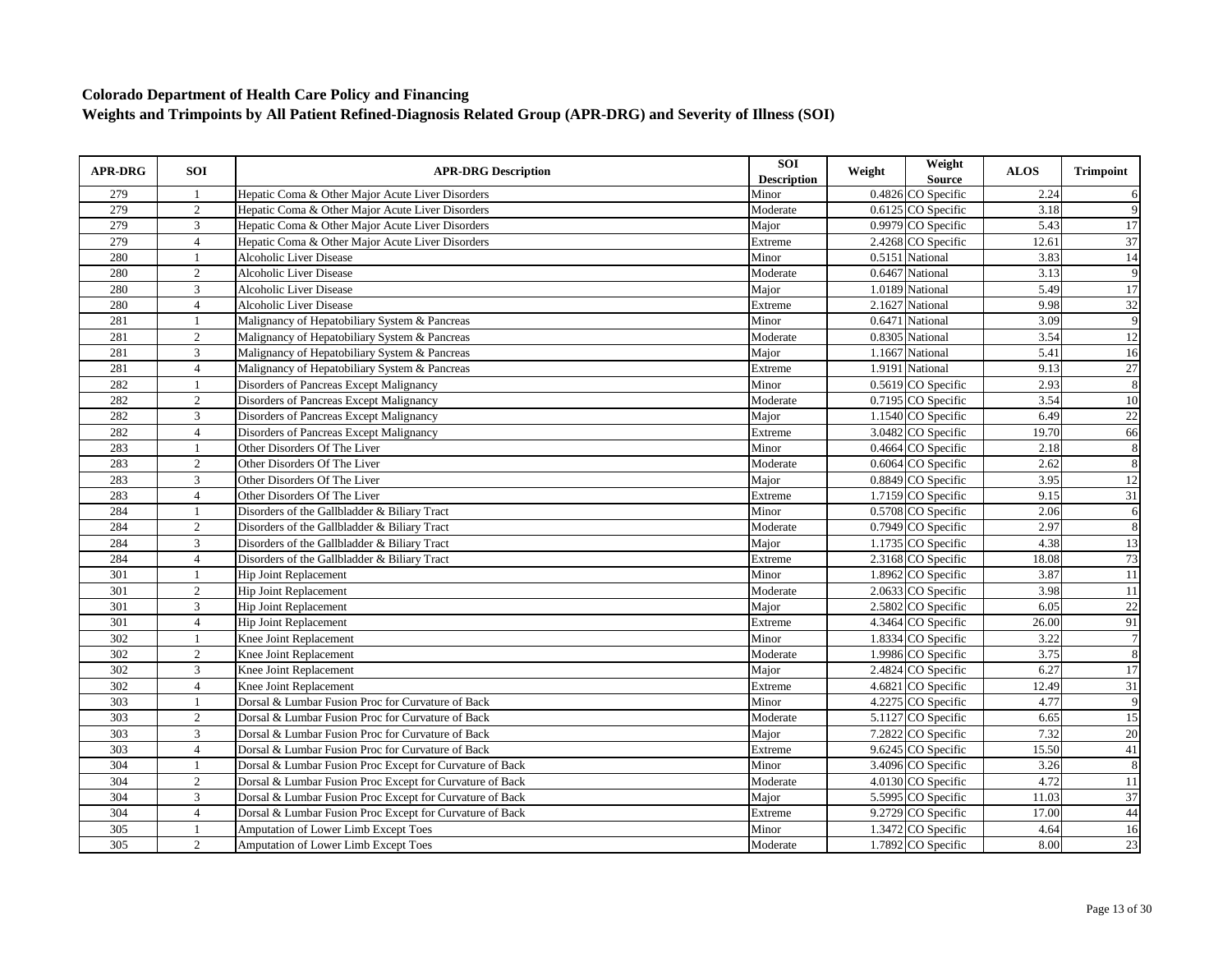| 3<br>2.7348 CO Specific<br>305<br>Amputation of Lower Limb Except Toes<br>Major<br>13.78<br>305<br>$\overline{4}$<br>5.4619 CO Specific<br>32.11<br>Amputation of Lower Limb Except Toes<br>Extreme<br>308<br>1.3512 CO Specific<br>4.07<br>Hip & Femur Procedures for Trauma Except Joint Replacement<br>Minor<br>1<br>308<br>1.6479 CO Specific<br>$\overline{2}$<br>Hip & Femur Procedures for Trauma Except Joint Replacement<br>Moderate<br>5.11<br>3<br>2.2632 CO Specific<br>6.97<br>308<br>Hip & Femur Procedures for Trauma Except Joint Replacement<br>Major<br>308<br>$\overline{4}$<br>4.0160 CO Specific<br>14.42<br>Hip & Femur Procedures for Trauma Except Joint Replacement<br>Extreme<br>309<br>1.2964 CO Specific<br>2.47<br>Hip & Femur Procedures for Non-Trauma Except Joint Replacement<br>Minor<br>$\mathbf{1}$<br>309<br>2<br>1.8636 CO Specific<br>3.44<br>Hip & Femur Procedures for Non-Trauma Except Joint Replacement<br>Moderate<br>309<br>3<br>6.64<br>Major<br>2.6273 CO Specific<br>Hip & Femur Procedures for Non-Trauma Except Joint Replacement | <b>APR-DRG</b> | <b>SOI</b>     | <b>APR-DRG Description</b>                                     | SOI<br><b>Description</b> | Weight | Weight<br>Source | <b>ALOS</b> | <b>Trimpoint</b> |
|--------------------------------------------------------------------------------------------------------------------------------------------------------------------------------------------------------------------------------------------------------------------------------------------------------------------------------------------------------------------------------------------------------------------------------------------------------------------------------------------------------------------------------------------------------------------------------------------------------------------------------------------------------------------------------------------------------------------------------------------------------------------------------------------------------------------------------------------------------------------------------------------------------------------------------------------------------------------------------------------------------------------------------------------------------------------------------------|----------------|----------------|----------------------------------------------------------------|---------------------------|--------|------------------|-------------|------------------|
|                                                                                                                                                                                                                                                                                                                                                                                                                                                                                                                                                                                                                                                                                                                                                                                                                                                                                                                                                                                                                                                                                      |                |                |                                                                |                           |        |                  |             | 38               |
|                                                                                                                                                                                                                                                                                                                                                                                                                                                                                                                                                                                                                                                                                                                                                                                                                                                                                                                                                                                                                                                                                      |                |                |                                                                |                           |        |                  |             | 78               |
|                                                                                                                                                                                                                                                                                                                                                                                                                                                                                                                                                                                                                                                                                                                                                                                                                                                                                                                                                                                                                                                                                      |                |                |                                                                |                           |        |                  |             | 13               |
|                                                                                                                                                                                                                                                                                                                                                                                                                                                                                                                                                                                                                                                                                                                                                                                                                                                                                                                                                                                                                                                                                      |                |                |                                                                |                           |        |                  |             | 16               |
|                                                                                                                                                                                                                                                                                                                                                                                                                                                                                                                                                                                                                                                                                                                                                                                                                                                                                                                                                                                                                                                                                      |                |                |                                                                |                           |        |                  |             | 21               |
|                                                                                                                                                                                                                                                                                                                                                                                                                                                                                                                                                                                                                                                                                                                                                                                                                                                                                                                                                                                                                                                                                      |                |                |                                                                |                           |        |                  |             | 45               |
|                                                                                                                                                                                                                                                                                                                                                                                                                                                                                                                                                                                                                                                                                                                                                                                                                                                                                                                                                                                                                                                                                      |                |                |                                                                |                           |        |                  |             | $\overline{7}$   |
|                                                                                                                                                                                                                                                                                                                                                                                                                                                                                                                                                                                                                                                                                                                                                                                                                                                                                                                                                                                                                                                                                      |                |                |                                                                |                           |        |                  |             | 8                |
|                                                                                                                                                                                                                                                                                                                                                                                                                                                                                                                                                                                                                                                                                                                                                                                                                                                                                                                                                                                                                                                                                      |                |                |                                                                |                           |        |                  |             | 21               |
| 4.9272 CO Specific                                                                                                                                                                                                                                                                                                                                                                                                                                                                                                                                                                                                                                                                                                                                                                                                                                                                                                                                                                                                                                                                   | 309            | $\overline{4}$ | Hip & Femur Procedures for Non-Trauma Except Joint Replacement | Extreme                   |        |                  | 18.10       | 71               |
| 0.9404 CO Specific<br>310<br>Minor<br>1.95<br>Intervertebral Disc Excision & Decompression<br>1                                                                                                                                                                                                                                                                                                                                                                                                                                                                                                                                                                                                                                                                                                                                                                                                                                                                                                                                                                                      |                |                |                                                                |                           |        |                  |             | 6                |
| 310<br>$\overline{2}$<br>3.59<br>1.2561 CO Specific<br>Intervertebral Disc Excision & Decompression<br>Moderate                                                                                                                                                                                                                                                                                                                                                                                                                                                                                                                                                                                                                                                                                                                                                                                                                                                                                                                                                                      |                |                |                                                                |                           |        |                  |             | 11               |
| $\overline{3}$<br>1.9017 CO Specific<br>8.51<br>310<br>Intervertebral Disc Excision & Decompression<br>Major                                                                                                                                                                                                                                                                                                                                                                                                                                                                                                                                                                                                                                                                                                                                                                                                                                                                                                                                                                         |                |                |                                                                |                           |        |                  |             | 29               |
| 310<br>$\overline{4}$<br>4.5316 CO Specific<br>15.54<br>Intervertebral Disc Excision & Decompression<br>Extreme                                                                                                                                                                                                                                                                                                                                                                                                                                                                                                                                                                                                                                                                                                                                                                                                                                                                                                                                                                      |                |                |                                                                |                           |        |                  |             | 40               |
| 312<br>1.2524 National<br>Skin Graft, Except Hand, For Musculoskeletal & Connective Tissue Diagnoses<br>Minor<br>5.08                                                                                                                                                                                                                                                                                                                                                                                                                                                                                                                                                                                                                                                                                                                                                                                                                                                                                                                                                                |                |                |                                                                |                           |        |                  |             | 17               |
| 312<br>$\overline{2}$<br>1.8939 National<br>9.62<br>Skin Graft, Except Hand, For Musculoskeletal & Connective Tissue Diagnoses<br>Moderate                                                                                                                                                                                                                                                                                                                                                                                                                                                                                                                                                                                                                                                                                                                                                                                                                                                                                                                                           |                |                |                                                                |                           |        |                  |             | 26               |
| 312<br>3.5558 National<br>21.57<br>3<br>Skin Graft, Except Hand, For Musculoskeletal & Connective Tissue Diagnoses<br>Major                                                                                                                                                                                                                                                                                                                                                                                                                                                                                                                                                                                                                                                                                                                                                                                                                                                                                                                                                          |                |                |                                                                |                           |        |                  |             | 82               |
| 312<br>$\overline{4}$<br>7.6805 National<br>31.23<br>Skin Graft, Except Hand, For Musculoskeletal & Connective Tissue Diagnoses<br>Extreme                                                                                                                                                                                                                                                                                                                                                                                                                                                                                                                                                                                                                                                                                                                                                                                                                                                                                                                                           |                |                |                                                                |                           |        |                  |             | 76               |
| 313<br>2.03<br>Minor<br>1.0066 CO Specific<br>1<br>Knee & Lower Leg Procedures Except Foot                                                                                                                                                                                                                                                                                                                                                                                                                                                                                                                                                                                                                                                                                                                                                                                                                                                                                                                                                                                           |                |                |                                                                |                           |        |                  |             | 6                |
| 313<br>$\overline{2}$<br>1.4264 CO Specific<br>3.95<br>Knee & Lower Leg Procedures Except Foot<br>Moderate                                                                                                                                                                                                                                                                                                                                                                                                                                                                                                                                                                                                                                                                                                                                                                                                                                                                                                                                                                           |                |                |                                                                |                           |        |                  |             | 14               |
| 313<br>3<br>2.1554 CO Specific<br>6.73<br>Knee & Lower Leg Procedures Except Foot<br>Major                                                                                                                                                                                                                                                                                                                                                                                                                                                                                                                                                                                                                                                                                                                                                                                                                                                                                                                                                                                           |                |                |                                                                |                           |        |                  |             | 22               |
| 313<br>22.06<br>4.3624 CO Specific<br>$\overline{4}$<br>Knee & Lower Leg Procedures Except Foot<br>Extreme                                                                                                                                                                                                                                                                                                                                                                                                                                                                                                                                                                                                                                                                                                                                                                                                                                                                                                                                                                           |                |                |                                                                |                           |        |                  |             | 52               |
| 314<br>0.7866 CO Specific<br>1.43<br>Foot & Toe Procedures<br>Minor<br>$\mathbf{1}$                                                                                                                                                                                                                                                                                                                                                                                                                                                                                                                                                                                                                                                                                                                                                                                                                                                                                                                                                                                                  |                |                |                                                                |                           |        |                  |             | $\overline{4}$   |
| 314<br>$\overline{2}$<br>0.9612 CO Specific<br>Foot & Toe Procedures<br>Moderate<br>4.29                                                                                                                                                                                                                                                                                                                                                                                                                                                                                                                                                                                                                                                                                                                                                                                                                                                                                                                                                                                             |                |                |                                                                |                           |        |                  |             | 14               |
| 314<br>3<br>7.34<br>1.3728 CO Specific<br>Foot & Toe Procedures<br>Major                                                                                                                                                                                                                                                                                                                                                                                                                                                                                                                                                                                                                                                                                                                                                                                                                                                                                                                                                                                                             |                |                |                                                                |                           |        |                  |             | 20               |
| 314<br>14.55<br>$\overline{4}$<br>2.8240 CO Specific<br>Foot & Toe Procedures<br>Extreme                                                                                                                                                                                                                                                                                                                                                                                                                                                                                                                                                                                                                                                                                                                                                                                                                                                                                                                                                                                             |                |                |                                                                |                           |        |                  |             | 37               |
| 315<br>Shoulder, Upper Arm & Forearm Procedures<br>Minor<br>0.6368 CO Specific<br>1.13<br>$\overline{1}$                                                                                                                                                                                                                                                                                                                                                                                                                                                                                                                                                                                                                                                                                                                                                                                                                                                                                                                                                                             |                |                |                                                                |                           |        |                  |             | $\overline{4}$   |
| 315<br>$\overline{2}$<br>2.21<br>1.1825 CO Specific<br>Shoulder, Upper Arm & Forearm Procedures<br>Moderate                                                                                                                                                                                                                                                                                                                                                                                                                                                                                                                                                                                                                                                                                                                                                                                                                                                                                                                                                                          |                |                |                                                                |                           |        |                  |             | $\overline{7}$   |
| 315<br>3<br>Major<br>1.7338 CO Specific<br>6.15<br>Shoulder, Upper Arm & Forearm Procedures                                                                                                                                                                                                                                                                                                                                                                                                                                                                                                                                                                                                                                                                                                                                                                                                                                                                                                                                                                                          |                |                |                                                                |                           |        |                  |             | 19               |
| 315<br>$\overline{4}$<br>Shoulder, Upper Arm & Forearm Procedures<br>Extreme<br>3.3108 CO Specific<br>14.17                                                                                                                                                                                                                                                                                                                                                                                                                                                                                                                                                                                                                                                                                                                                                                                                                                                                                                                                                                          |                |                |                                                                |                           |        |                  |             | 37               |
| 316<br>2.08<br>Hand & Wrist Procedures<br>Minor<br>0.7333 CO Specific                                                                                                                                                                                                                                                                                                                                                                                                                                                                                                                                                                                                                                                                                                                                                                                                                                                                                                                                                                                                                |                |                |                                                                |                           |        |                  |             | 6                |
| 316<br>$\overline{2}$<br>3.42<br>Hand & Wrist Procedures<br>Moderate<br>1.1020 CO Specific                                                                                                                                                                                                                                                                                                                                                                                                                                                                                                                                                                                                                                                                                                                                                                                                                                                                                                                                                                                           |                |                |                                                                |                           |        |                  |             | <b>11</b>        |
| 316<br>3<br>1.8000 CO Specific<br>6.73<br>Hand & Wrist Procedures<br>Major                                                                                                                                                                                                                                                                                                                                                                                                                                                                                                                                                                                                                                                                                                                                                                                                                                                                                                                                                                                                           |                |                |                                                                |                           |        |                  |             | 19               |
| 316<br>3.5727 CO Specific<br>13.65<br>$\overline{4}$<br>Hand & Wrist Procedures<br>Extreme                                                                                                                                                                                                                                                                                                                                                                                                                                                                                                                                                                                                                                                                                                                                                                                                                                                                                                                                                                                           |                |                |                                                                |                           |        |                  |             | 36               |
| $\overline{317}$<br>$\overline{1}$<br>Tendon, Muscle & Other Soft Tissue Procedures<br>Minor<br>0.8528 CO Specific<br>2.20                                                                                                                                                                                                                                                                                                                                                                                                                                                                                                                                                                                                                                                                                                                                                                                                                                                                                                                                                           |                |                |                                                                |                           |        |                  |             | $\overline{7}$   |
| 317<br>$\overline{2}$<br>1.2500 CO Specific<br>4.50<br>Tendon, Muscle & Other Soft Tissue Procedures<br>Moderate                                                                                                                                                                                                                                                                                                                                                                                                                                                                                                                                                                                                                                                                                                                                                                                                                                                                                                                                                                     |                |                |                                                                |                           |        |                  |             | 14               |
| 2.1262 CO Specific<br>317<br>3<br>Tendon, Muscle & Other Soft Tissue Procedures<br>Major<br>8.91                                                                                                                                                                                                                                                                                                                                                                                                                                                                                                                                                                                                                                                                                                                                                                                                                                                                                                                                                                                     |                |                |                                                                |                           |        |                  |             | 24               |
| 317<br>$\overline{4}$<br>4.7075 CO Specific<br>19.17<br>Tendon, Muscle & Other Soft Tissue Procedures<br>Extreme                                                                                                                                                                                                                                                                                                                                                                                                                                                                                                                                                                                                                                                                                                                                                                                                                                                                                                                                                                     |                |                |                                                                |                           |        |                  |             | 52               |
| 320<br>Minor<br>0.8915 CO Specific<br>2.18<br>Other Musculoskeletel System & Connective Tissue Procedures<br>$\mathbf{1}$                                                                                                                                                                                                                                                                                                                                                                                                                                                                                                                                                                                                                                                                                                                                                                                                                                                                                                                                                            |                |                |                                                                |                           |        |                  |             | $\overline{7}$   |
| 320<br>$\overline{2}$<br>Other Musculoskeletel System & Connective Tissue Procedures<br>1.3814 CO Specific<br>4.00<br>Moderate                                                                                                                                                                                                                                                                                                                                                                                                                                                                                                                                                                                                                                                                                                                                                                                                                                                                                                                                                       |                |                |                                                                |                           |        |                  |             | 13               |
| 320<br>$\overline{3}$<br>Other Musculoskeletel System & Connective Tissue Procedures<br>2.1527 CO Specific<br>8.59<br>Major                                                                                                                                                                                                                                                                                                                                                                                                                                                                                                                                                                                                                                                                                                                                                                                                                                                                                                                                                          |                |                |                                                                |                           |        |                  |             | 27               |
| 320<br>$\overline{4}$<br>Extreme<br>4.0576 CO Specific<br>46.64<br>Other Musculoskeletel System & Connective Tissue Procedures                                                                                                                                                                                                                                                                                                                                                                                                                                                                                                                                                                                                                                                                                                                                                                                                                                                                                                                                                       |                |                |                                                                |                           |        |                  |             | 190              |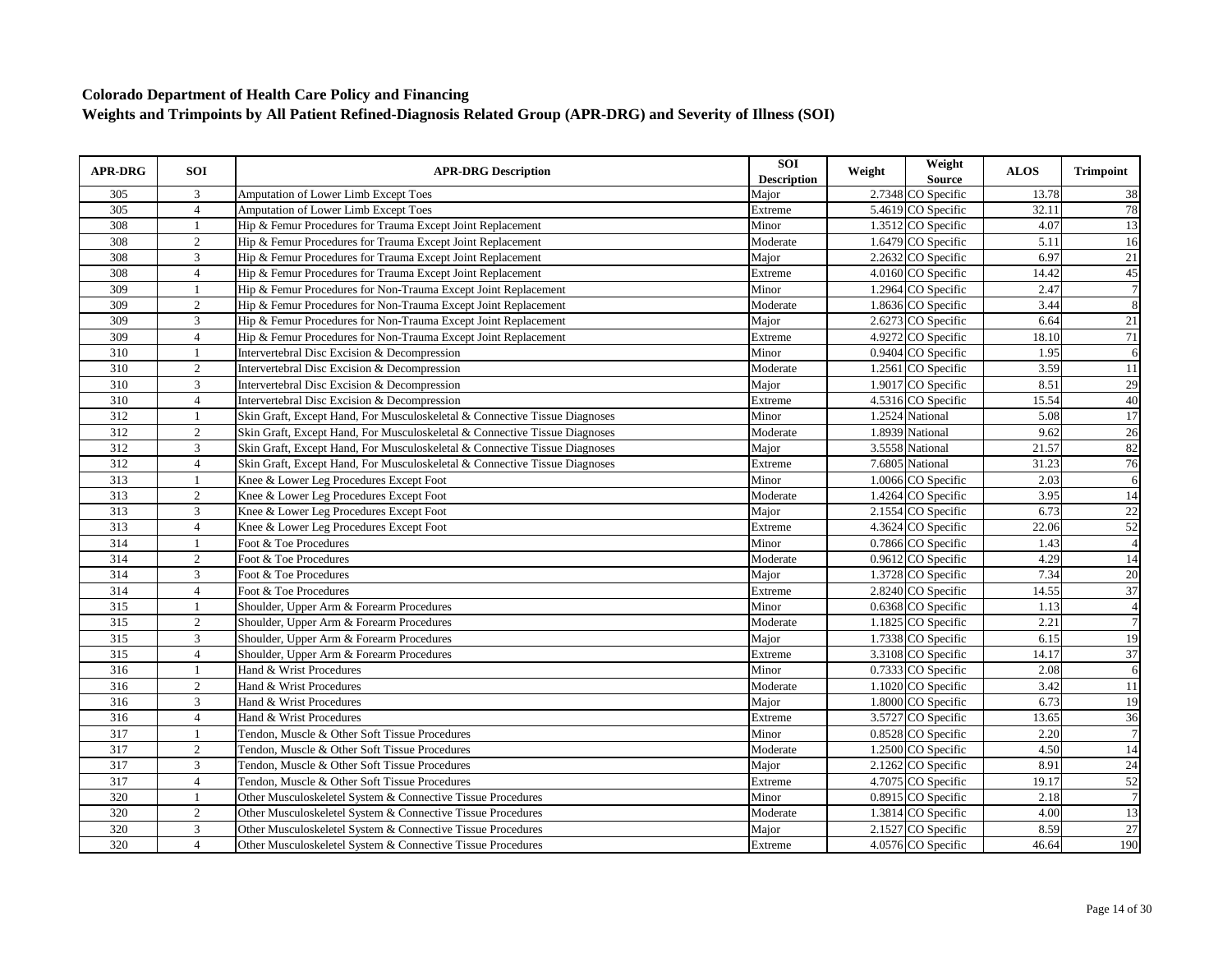| <b>APR-DRG</b> | <b>SOI</b>     | <b>APR-DRG Description</b>                                          | SOI<br><b>Description</b> | Weight | Weight<br>Source     | <b>ALOS</b> | <b>Trimpoint</b> |
|----------------|----------------|---------------------------------------------------------------------|---------------------------|--------|----------------------|-------------|------------------|
| 321            | -1             | Cervical Spinal Fusion & Other Back/Neck Proc Exc Disc Excis/Decomp | Minor                     |        | 1.8783 CO Specific   | 1.93        | 6                |
| 321            | $\overline{2}$ | Cervical Spinal Fusion & Other Back/Neck Proc Exc Disc Excis/Decomp | Moderate                  |        | 2.3859 CO Specific   | 4.06        | 14               |
| 321            | 3              | Cervical Spinal Fusion & Other Back/Neck Proc Exc Disc Excis/Decomp | Major                     |        | 4.0450 CO Specific   | 11.56       | 42               |
| 321            | $\overline{4}$ | Cervical Spinal Fusion & Other Back/Neck Proc Exc Disc Excis/Decomp | Extreme                   |        | 7.5361 CO Specific   | 17.85       | 43               |
| 340            | $\mathbf{1}$   | Fractures of Femur                                                  | Minor                     |        | 0.4631 National      | 1.36        | 5                |
| 340            | $\sqrt{2}$     | <b>Fractures of Femur</b>                                           | Moderate                  |        | 0.5830 National      | 2.80        | 10               |
| 340            | 3              | <b>Fractures of Femur</b>                                           | Major                     |        | 0.8979 National      | 5.05        | $\overline{15}$  |
| 340            | $\overline{4}$ | Fractures of Femur                                                  | Extreme                   |        | 1.7029 National      | 8.92        | 25               |
| 341            |                | Fracture of Pelvis or Dislocation of Hip                            | Minor                     |        | 0.4790 National      | 2.92        | $\overline{7}$   |
| 341            | $\overline{2}$ | Fracture of Pelvis or Dislocation of Hip                            | Moderate                  |        | 0.5919 National      | 4.50        | 15               |
| 341            | 3              | Fracture of Pelvis or Dislocation of Hip                            | Major                     |        | 0.8239 National      | 6.80        | 31               |
| 341            | $\overline{4}$ | Fracture of Pelvis or Dislocation of Hip                            | Extreme                   |        | 2.0241 National      | 10.78       | 28               |
| 342            | $\mathbf{1}$   | Fracture or Dislocation Except Femur, Pelvis & Back                 | Minor                     |        | 0.3751 CO Specific   | 1.25        | $\overline{5}$   |
| 342            | $\overline{2}$ | Fracture or Dislocation Except Femur, Pelvis & Back                 | Moderate                  |        | 0.5424 CO Specific   | 2.82        | $\overline{9}$   |
| 342            | 3              | Fracture or Dislocation Except Femur, Pelvis & Back                 | Major                     |        | 0.8168 CO Specific   | 7.21        | 26               |
| 342            | $\overline{4}$ | Fracture or Dislocation Except Femur, Pelvis & Back                 | Extreme                   |        | 2.0150 CO Specific   | 11.29       | 30               |
| 343            |                | Musculoskeletal Malignancy & Pathol Fractures D/T Muscskel Malig    | Minor                     |        | 0.6693 National      | 3.48        | 10               |
| 343            | 2              | Musculoskeletal Malignancy & Pathol Fractures D/T Muscskel Malig    | Moderate                  |        | 0.8399 National      | 4.35        | 13               |
| 343            | 3              | Musculoskeletal Malignancy & Pathol Fractures D/T Muscskel Malig    | Major                     |        | 1.3569 National      | 7.43        | 26               |
| 343            | $\overline{4}$ | Musculoskeletal Malignancy & Pathol Fractures D/T Muscskel Malig    | Extreme                   |        | 2.4183 National      | 12.99       | 35               |
| 344            | $\mathbf{1}$   | Osteomyelitis, Septic Arthritis & Other Musculoskeletal Infections  | Minor                     |        | 0.8578 CO Specific   | 4.63        | 19               |
| 344            | $\sqrt{2}$     | Osteomyelitis, Septic Arthritis & Other Musculoskeletal Infections  | Moderate                  |        | 1.1647 CO Specific   | 5.22        | 16               |
| 344            | 3              | Osteomyelitis, Septic Arthritis & Other Musculoskeletal Infections  | Major                     |        | 1.7932 CO Specific   | 7.75        | 21               |
| 344            | $\overline{4}$ | Osteomyelitis, Septic Arthritis & Other Musculoskeletal Infections  | Extreme                   |        | 3.1218 CO Specific   | 22.07       | 78               |
| 346            |                | <b>Connective Tissue Disorders</b>                                  | Minor                     |        | 0.6385 CO Specific   | 2.70        | 8                |
| 346            | $\overline{2}$ | <b>Connective Tissue Disorders</b>                                  | Moderate                  |        | 0.8960 CO Specific   | 3.33        | $\overline{9}$   |
| 346            | 3              | <b>Connective Tissue Disorders</b>                                  | Major                     |        | 1.5061 CO Specific   | 6.66        | 22               |
| 346            | $\overline{4}$ | <b>Connective Tissue Disorders</b>                                  | Extreme                   |        | 3.8387 CO Specific   | 12.50       | 48               |
| 347            | -1             | Other Back & Neck Disorders, Fractures & Injuries                   | Minor                     |        | $0.6024$ CO Specific | 2.74        | 9                |
| 347            | 2              | Other Back & Neck Disorders, Fractures & Injuries                   | Moderate                  |        | 0.8120 CO Specific   | 3.53        | 11               |
| 347            | 3              | Other Back & Neck Disorders, Fractures & Injuries                   | Major                     |        | 1.1603 CO Specific   | 6.12        | $\overline{19}$  |
| 347            | $\overline{4}$ | Other Back & Neck Disorders, Fractures & Injuries                   | Extreme                   |        | 2.8433 CO Specific   | 29.20       | 103              |
| 349            | $\mathbf{1}$   | Malfunction, Reaction & Comp of Orthopedic Device or Procedure      | Minor                     |        | 0.4516 National      | 2.12        | 6                |
| 349            | 2              | Malfunction, Reaction & Comp of Orthopedic Device or Procedure      | Moderate                  |        | 0.6743 National      | 3.61        | <sup>11</sup>    |
| 349            | $\mathfrak{Z}$ | Malfunction, Reaction & Comp of Orthopedic Device or Procedure      | Major                     |        | 1.1025 National      | 13.85       | 57               |
| 349            | $\overline{4}$ | Malfunction, Reaction & Comp of Orthopedic Device or Procedure      | Extreme                   |        | 2.2361 National      | 12.14       | 33               |
| 351            | $\mathbf{1}$   | Other Musculoskeletal System & Connective Tissue Diagnoses          | Minor                     |        | 0.5537 CO Specific   | 2.05        | 6                |
| 351            | $\overline{2}$ | Other Musculoskeletal System & Connective Tissue Diagnoses          | Moderate                  |        | 0.7606 CO Specific   | 3.42        | 11               |
| 351            | 3              | Other Musculoskeletal System & Connective Tissue Diagnoses          | Major                     |        | 1.2046 CO Specific   | 4.85        | 17               |
| 351            | $\overline{4}$ | Other Musculoskeletal System & Connective Tissue Diagnoses          | Extreme                   |        | 2.7518 CO Specific   | 11.14       | 30               |
| 361            | $\mathbf{1}$   | Skin Graft for Skin & Subcutaneous Tissue Diagnoses                 | Minor                     |        | 1.3583 CO Specific   | 3.92        | 13               |
| 361            | $\overline{2}$ | Skin Graft for Skin & Subcutaneous Tissue Diagnoses                 | Moderate                  |        | 1.7579 CO Specific   | 6.10        | 23               |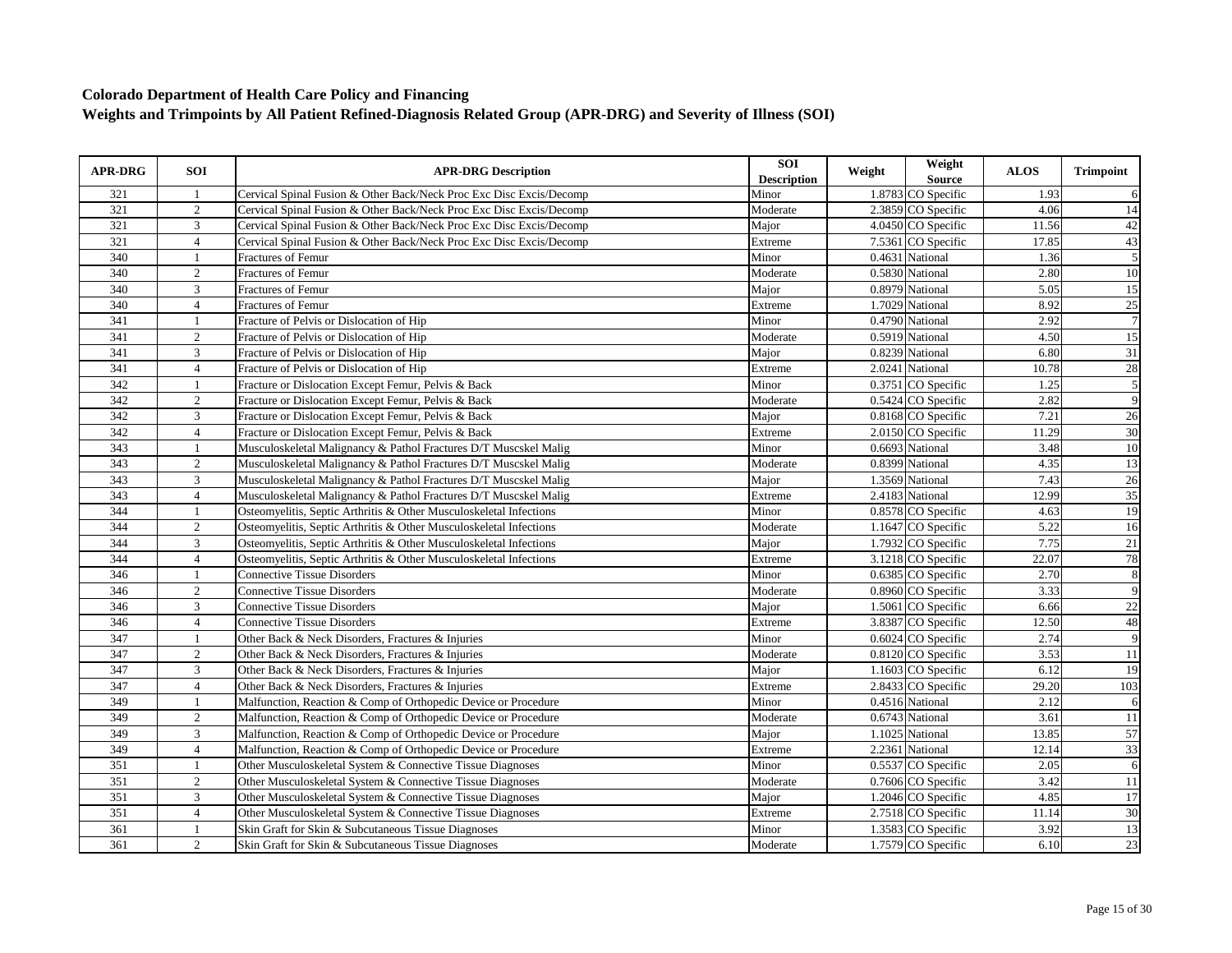| <b>APR-DRG</b> | <b>SOI</b>     | <b>APR-DRG Description</b>                                         | SOI<br><b>Description</b> | Weight | Weight<br><b>Source</b>         | <b>ALOS</b> | <b>Trimpoint</b> |
|----------------|----------------|--------------------------------------------------------------------|---------------------------|--------|---------------------------------|-------------|------------------|
| 361            | 3              | Skin Graft for Skin & Subcutaneous Tissue Diagnoses                | Major                     |        | 2.6530 CO Specific              | 12.73       | 43               |
| 361            | $\overline{4}$ | Skin Graft for Skin & Subcutaneous Tissue Diagnoses                | Extreme                   |        | 5.9672 CO Specific              | 24.60       | 74               |
| 362            | $\mathbf{1}$   | <b>Mastectomy Procedures</b>                                       | Minor                     |        | 1.2404 CO Specific              | 2.17        | $\overline{7}$   |
| 362            | $\overline{2}$ | <b>Mastectomy Procedures</b>                                       | Moderate                  |        | 1.6741 CO Specific              | 1.79        | 5                |
| 362            | $\overline{3}$ | <b>Mastectomy Procedures</b>                                       | Major                     |        | 2.3475 CO Specific              | 5.79        | 17               |
| 362            | $\overline{4}$ | <b>Mastectomy Procedures</b>                                       | Extreme                   |        | 5.4514 CO Specific              | 12.91       | 33               |
| 363            | $\overline{1}$ | <b>Breast Procedures Except Mastectomy</b>                         | Minor                     |        | 0.9047 CO Specific              | 1.79        | $\overline{5}$   |
| 363            | $\overline{2}$ | <b>Breast Procedures Except Mastectomy</b>                         | Moderate                  |        | 1.4990 CO Specific              | 3.13        | $\overline{8}$   |
| 363            | $\overline{3}$ | <b>Breast Procedures Except Mastectomy</b>                         | Major                     |        | 1.9488 CO Specific              | 4.95        | 13               |
| 363            | $\overline{4}$ | <b>Breast Procedures Except Mastectomy</b>                         | Extreme                   |        | 4.5577 CO Specific              | 18.40       | $\overline{52}$  |
| 364            | $\mathbf{1}$   | Other Skin, Subcutaneous Tissue & Related Procedures               | Minor                     |        | 0.9594 CO Specific              | 2.36        | $\overline{7}$   |
| 364            | $\overline{2}$ | Other Skin, Subcutaneous Tissue & Related Procedures               | Moderate                  |        | 1.3633 CO Specific              | 3.86        | 10               |
| 364            | 3              | Other Skin, Subcutaneous Tissue & Related Procedures               | Major                     |        | 2.1667 CO Specific              | 7.00        | 20               |
| 364            | $\overline{4}$ | Other Skin, Subcutaneous Tissue & Related Procedures               | Extreme                   |        | 4.0041 CO Specific              | 16.09       | 43               |
| 380            | $\mathbf{1}$   | Skin Ulcers                                                        | Minor                     |        | 0.5369 CO Specific              | 2.75        | 8                |
| 380            | $\overline{2}$ | Skin Ulcers                                                        | Moderate                  |        | 0.6615 CO Specific              | 3.74        | 10               |
| 380            | 3              | Skin Ulcers                                                        | Major                     |        | 0.9476 CO Specific              | 9.82        | 44               |
| 380            | $\overline{4}$ | Skin Ulcers                                                        | Extreme                   |        | 1.7264 CO Specific              | 21.23       | 84               |
| 381            | $\mathbf{1}$   | Major Skin Disorders                                               | Minor                     |        | 0.4850 CO Specific              | 2.69        | $\,$ 8 $\,$      |
| 381            | $\overline{2}$ | Major Skin Disorders                                               | Moderate                  |        | $\overline{0.7198}$ CO Specific | 3.21        | 10               |
| 381            | 3              | Major Skin Disorders                                               | Major                     |        | 1.2484 CO Specific              | 7.17        | 21               |
| 381            | $\overline{4}$ | Maior Skin Disorders                                               | Extreme                   |        | 3.2512 CO Specific              | 13.88       | 37               |
| 382            | 1              | <b>Malignant Breast Disorders</b>                                  | Minor                     |        | 0.4017 National                 | 2.40        | $\overline{7}$   |
| 382            | 2              | <b>Malignant Breast Disorders</b>                                  | Moderate                  |        | 0.6712 National                 | 3.42        | 10               |
| 382            | $\overline{3}$ | <b>Malignant Breast Disorders</b>                                  | Major                     |        | 1.0854 National                 | 5.00        | $\overline{13}$  |
| 382            | $\overline{4}$ | <b>Malignant Breast Disorders</b>                                  | Extreme                   |        | 1.7950 National                 | 9.98        | 30               |
| 383            | $\overline{1}$ | Cellulitis & Other Bacterial Skin Infections                       | Minor                     |        | $0.4612$ CO Specific            | 2.44        | $\overline{7}$   |
| 383            | $\overline{2}$ | Cellulitis & Other Bacterial Skin Infections                       | Moderate                  |        | 0.6585 CO Specific              | 3.40        | 10               |
| 383            | 3              | Cellulitis & Other Bacterial Skin Infections                       | Major                     |        | 1.0265 CO Specific              | 5.46        | 16               |
| 383            | $\overline{4}$ | Cellulitis & Other Bacterial Skin Infections                       | Extreme                   |        | 2.2686 CO Specific              | 11.34       | 36               |
| 384            |                | Contusion, Open Wound & Other Trauma To Skin & Subcutaneous Tissue | Minor                     |        | 0.4508 CO Specific              | 1.33        | 5                |
| 384            | 2              | Contusion, Open Wound & Other Trauma To Skin & Subcutaneous Tissue | Moderate                  |        | 0.5678 CO Specific              | 2.60        | 8                |
| 384            | 3              | Contusion, Open Wound & Other Trauma To Skin & Subcutaneous Tissue | Major                     |        | 0.8321 CO Specific              | 3.33        | 18               |
| 384            | $\overline{4}$ | Contusion, Open Wound & Other Trauma To Skin & Subcutaneous Tissue | Extreme                   |        | 2.0269 CO Specific              | 11.07       | 32               |
| 385            | $\mathbf{1}$   | Other Skin, Subcutaneous Tissue & Breast Disorders                 | Minor                     |        | 0.5183 CO Specific              | 2.29        | $\overline{7}$   |
| 385            | 2              | Other Skin, Subcutaneous Tissue & Breast Disorders                 | Moderate                  |        | 0.7376 CO Specific              | 3.40        | $\overline{10}$  |
| 385            | 3              | Other Skin, Subcutaneous Tissue & Breast Disorders                 | Major                     |        | 1.1517 CO Specific              | 5.15        | 16               |
| 385            | $\overline{4}$ | Other Skin, Subcutaneous Tissue & Breast Disorders                 | Extreme                   |        | 2.9809 CO Specific              | 12.43       | 41               |
| 401            | $\overline{1}$ | Pituitary & Adrenal Procedures                                     | Minor                     |        | 1.3484 CO Specific              | 3.80        | 11               |
| 401            | $\overline{2}$ | Pituitary & Adrenal Procedures                                     | Moderate                  |        | 1.7941 CO Specific              | 4.93        | 14               |
| 401            | $\mathbf{3}$   | Pituitary & Adrenal Procedures                                     | Major                     |        | 2.9986 CO Specific              | 8.67        | $\overline{24}$  |
| 401            | $\overline{4}$ | Pituitary & Adrenal Procedures                                     | Extreme                   |        | 7.0339 CO Specific              | 21.97       | 61               |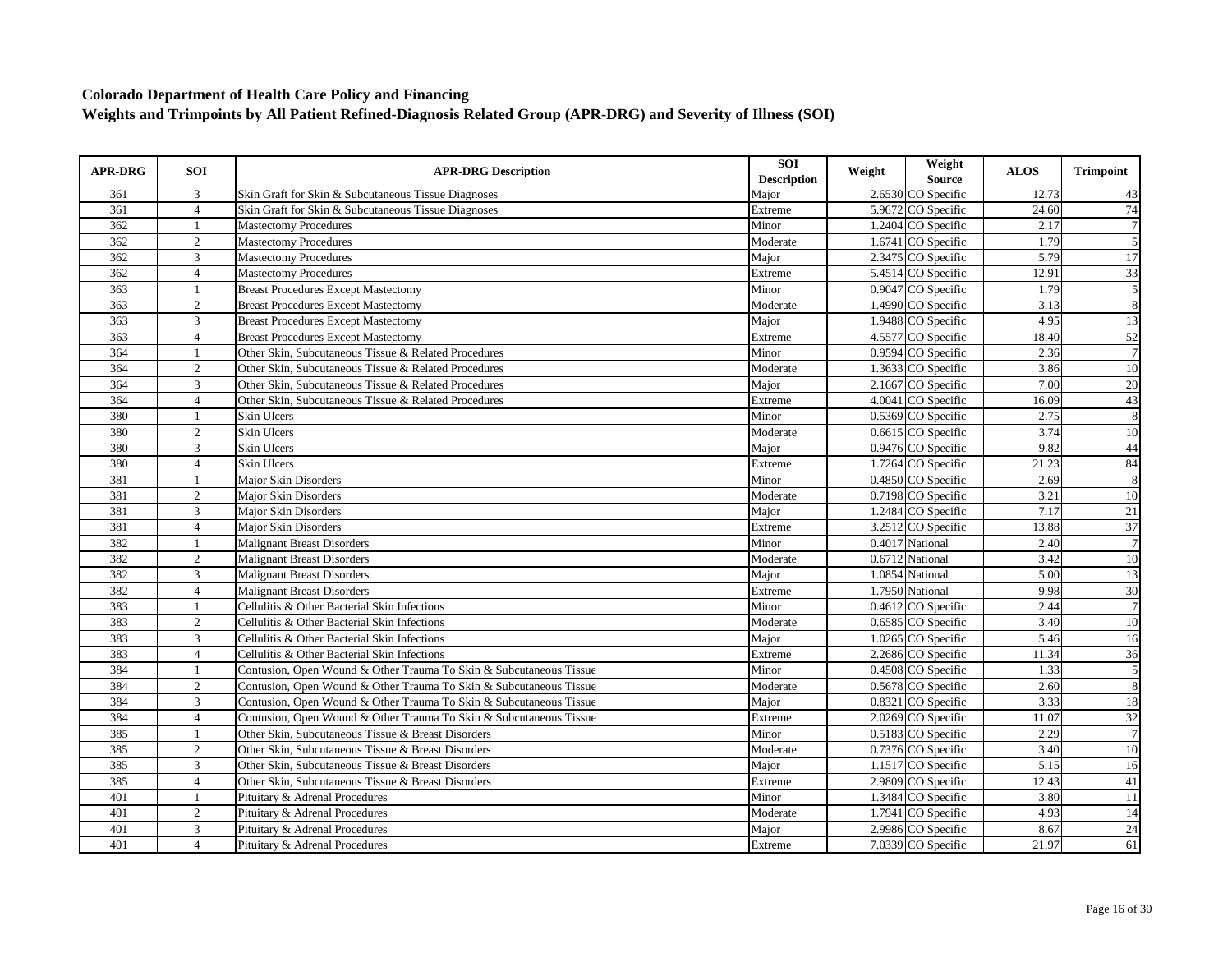| <b>APR-DRG</b> | <b>SOI</b>     | <b>APR-DRG Description</b>                                          | <b>SOI</b><br><b>Description</b> | Weight | Weight<br><b>Source</b> | <b>ALOS</b> | <b>Trimpoint</b>        |
|----------------|----------------|---------------------------------------------------------------------|----------------------------------|--------|-------------------------|-------------|-------------------------|
| 403            |                | Procedures for Obesity                                              | Minor                            |        | 1.1294 CO Specific      | 1.89        | 5                       |
| 403            | $\overline{2}$ | Procedures for Obesity                                              | Moderate                         |        | 1.2986 CO Specific      | 2.43        | 6                       |
| 403            | $\mathbf{3}$   | Procedures for Obesity                                              | Major                            |        | 2.0248 CO Specific      | 4.89        | 14                      |
| 403            | $\overline{4}$ | Procedures for Obesity                                              | Extreme                          |        | 5.5932 CO Specific      | 18.81       | 53                      |
| 404            |                | Thyroid, Parathyroid & Thyroglossal Procedures                      | Minor                            |        | 0.6843 CO Specific      | 1.44        | $\overline{4}$          |
| 404            | 2              | Thyroid, Parathyroid & Thyroglossal Procedures                      | Moderate                         |        | 0.8941 CO Specific      | 2.61        | 9                       |
| 404            | 3              | Thyroid, Parathyroid & Thyroglossal Procedures                      | Major                            |        | 1.8100 CO Specific      | 6.48        | 20                      |
| 404            | $\overline{4}$ | Thyroid, Parathyroid & Thyroglossal Procedures                      | Extreme                          |        | 4.1009 CO Specific      | 15.70       | 46                      |
| 405            | -1             | Other Procedures for Endocrine, Nutrititional & Metabolic Disorders | Minor                            |        | 1.1141 National         | 3.41        | $11$                    |
| 405            | 2              | Other Procedures for Endocrine, Nutrititional & Metabolic Disorders | Moderate                         |        | 1.4870 National         | 5.40        | 17                      |
| 405            | 3              | Other Procedures for Endocrine, Nutrititional & Metabolic Disorders | Major                            |        | 2.2978 National         | 9.26        | 29                      |
| 405            | $\overline{4}$ | Other Procedures for Endocrine, Nutrititional & Metabolic Disorders | Extreme                          |        | 4.9186 National         | 21.80       | 62                      |
| 420            | $\mathbf{1}$   | <b>Diabetes</b>                                                     | Minor                            |        | 0.4051 CO Specific      | 2.14        | $\,8\,$                 |
| 420            | 2              | Diabetes                                                            | Moderate                         |        | 0.5516 CO Specific      | 1.97        | 6                       |
| 420            | 3              | Diabetes                                                            | Major                            |        | 0.8246 CO Specific      | 3.35        | $11\,$                  |
| 420            | $\overline{4}$ | <b>Diabetes</b>                                                     | Extreme                          |        | 2.1470 CO Specific      | 16.31       | 74                      |
| 421            | $\mathbf{1}$   | Malnutrition, Failure To Thrive & Other Nutritional Disorders       | Minor                            |        | 0.5461 CO Specific      | 3.44        | 11                      |
| 421            | 2              | Malnutrition, Failure To Thrive & Other Nutritional Disorders       | Moderate                         |        | 0.8809 CO Specific      | 4.88        | 16                      |
| 421            | 3              | Malnutrition, Failure To Thrive & Other Nutritional Disorders       | Major                            |        | 1.3597 CO Specific      | 5.66        | 19                      |
| 421            | $\overline{4}$ | Malnutrition, Failure To Thrive & Other Nutritional Disorders       | Extreme                          |        | 3.0304 CO Specific      | 15.38       | 51                      |
| 422            | $\mathbf{1}$   | Hypovolemia & Related Electrolyte Disorders                         | Minor                            |        | 0.3135 CO Specific      | 1.65        | $\overline{\mathbf{5}}$ |
| 422            | 2              | Hypovolemia & Related Electrolyte Disorders                         | Moderate                         |        | 0.5172 CO Specific      | 2.42        | $\overline{8}$          |
| 422            | 3              | Hypovolemia & Related Electrolyte Disorders                         | Major                            |        | 0.7681 CO Specific      | 3.37        | 11                      |
| 422            | $\overline{4}$ | Hypovolemia & Related Electrolyte Disorders                         | Extreme                          |        | 1.7160 CO Specific      | 17.91       | 60                      |
| 423            |                | <b>Inborn Errors of Metabolism</b>                                  | Minor                            |        | 0.5560 CO Specific      | 2.50        | $\overline{\mathbf{8}}$ |
| 423            | 2              | <b>Inborn Errors of Metabolism</b>                                  | Moderate                         |        | 0.7360 CO Specific      | 3.10        | $10\,$                  |
| 423            | 3              | Inborn Errors of Metabolism                                         | Major                            |        | 1.2838 CO Specific      | 4.54        | 10                      |
| 423            | $\overline{4}$ | <b>Inborn Errors of Metabolism</b>                                  | Extreme                          |        | 3.7980 CO Specific      | 16.48       | 53                      |
| 424            | $\mathbf{1}$   | <b>Other Endocrine Disorders</b>                                    | Minor                            |        | 0.4278 CO Specific      | 1.94        | 6                       |
| 424            | 2              | <b>Other Endocrine Disorders</b>                                    | Moderate                         |        | 0.6443 CO Specific      | 3.49        | 11                      |
| 424            | 3              | <b>Other Endocrine Disorders</b>                                    | Major                            |        | 0.9618 CO Specific      | 5.17        | 18                      |
| 424            | $\overline{4}$ | <b>Other Endocrine Disorders</b>                                    | Extreme                          |        | 2.1429 CO Specific      | 15.20       | 75                      |
| 425            | $\mathbf{1}$   | Electrolyte Disorders Except Hypovolemia Related                    | Minor                            |        | 0.4405 CO Specific      | 2.10        | $\sqrt{6}$              |
| 425            | 2              | Electrolyte Disorders Except Hypovolemia Related                    | Moderate                         |        | 0.5761 CO Specific      | 2.35        | $\overline{7}$          |
| 425            | 3              | Electrolyte Disorders Except Hypovolemia Related                    | Major                            |        | 0.8559 CO Specific      | 3.14        | $\overline{11}$         |
| 425            | $\overline{4}$ | Electrolyte Disorders Except Hypovolemia Related                    | Extreme                          |        | 1.9362 CO Specific      | 7.42        | 33                      |
| 440            |                | Kidney Transplant                                                   | Minor                            |        | 4.4348 National         | 4.61        | $\overline{9}$          |
| 440            | 2              | Kidney Transplant                                                   | Moderate                         |        | 5.0195 National         | 5.48        | 11                      |
| 440            | 3              | Kidney Transplant                                                   | Major                            |        | 6.2700 National         | 8.38        | 20                      |
| 440            | $\overline{4}$ | <b>Kidney Transplant</b>                                            | Extreme                          |        | 9.7894 National         | 17.82       | 47                      |
| 441            |                | <b>Major Bladder Procedures</b>                                     | Minor                            |        | 0.5336 CO Specific      | 1.79        | $\overline{5}$          |
| 441            | $\overline{2}$ | <b>Maior Bladder Procedures</b>                                     | Moderate                         |        | 0.8185 CO Specific      | 3.94        | 11                      |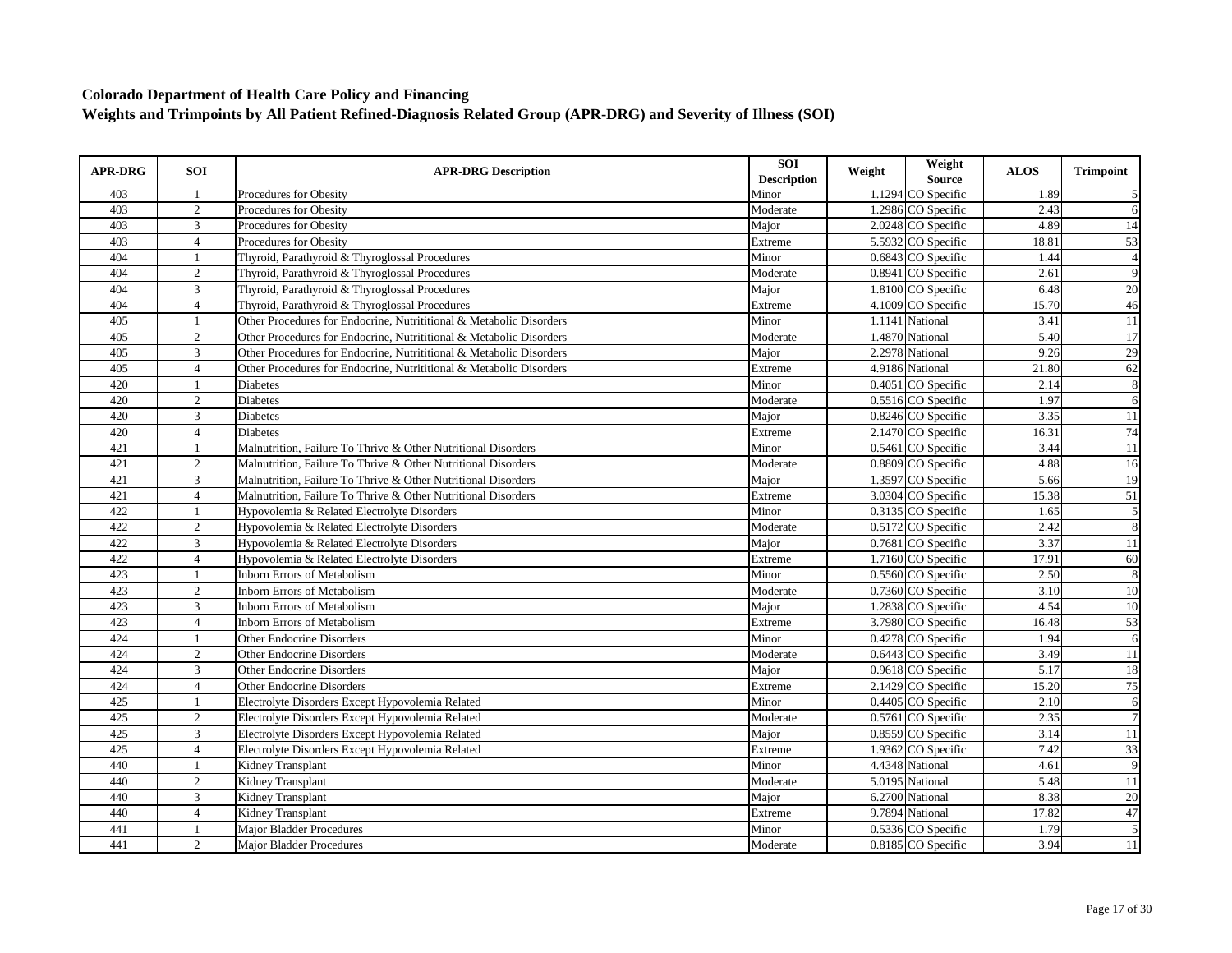| <b>APR-DRG</b> | <b>SOI</b>     | <b>APR-DRG Description</b>                          | SOI<br><b>Description</b> | Weight | Weight<br>Source     | <b>ALOS</b> | <b>Trimpoint</b> |
|----------------|----------------|-----------------------------------------------------|---------------------------|--------|----------------------|-------------|------------------|
| 441            | 3              | <b>Major Bladder Procedures</b>                     | Major                     |        | 1.1487 CO Specific   | 6.73        | 15               |
| 441            | $\overline{4}$ | <b>Major Bladder Procedures</b>                     | Extreme                   |        | 2.3195 CO Specific   | 21.08       | 49               |
| 442            | 1              | Kidney & Urinary Tract Procedures for Malignancy    | Minor                     |        | 1.1470 CO Specific   | 3.23        | $\overline{7}$   |
| 442            | $\overline{2}$ | Kidney & Urinary Tract Procedures for Malignancy    | Moderate                  |        | 1.3756 CO Specific   | 3.84        | 8                |
| 442            | 3              | Kidney & Urinary Tract Procedures for Malignancy    | Major                     |        | 2.1079 CO Specific   | 10.22       | 26               |
| 442            | $\overline{4}$ | Kidney & Urinary Tract Procedures for Malignancy    | Extreme                   |        | 4.2832 CO Specific   | 16.13       | 44               |
| 443            | $\mathbf{1}$   | Kidney & Urinary Tract Procedures for Nonmalignancy | Minor                     |        | 0.8508 CO Specific   | 2.26        | 6                |
| 443            | 2              | Kidney & Urinary Tract Procedures for Nonmalignancy | Moderate                  |        | 1.0169 CO Specific   | 3.72        | 11               |
| 443            | 3              | Kidney & Urinary Tract Procedures for Nonmalignancy | Major                     |        | 1.5452 CO Specific   | 6.69        | 22               |
| 443            | $\overline{4}$ | Kidney & Urinary Tract Procedures for Nonmalignancy | Extreme                   |        | 3.3249 CO Specific   | 10.40       | 28               |
| 444            | 1              | Renal Dialysis Access Device Procedure Only         | Minor                     |        | 0.9382 National      | 2.45        | 8                |
| 444            | $\overline{2}$ | Renal Dialysis Access Device Procedure Only         | Moderate                  |        | 1.2968 National      | 3.83        | 11               |
| 444            | 3              | Renal Dialysis Access Device Procedure Only         | Major                     |        | 2.1498 National      | 11.11       | $\overline{41}$  |
| 444            | $\overline{4}$ | Renal Dialysis Access Device Procedure Only         | Extreme                   |        | 3.9919 National      | 15.58       | 39               |
| 445            |                | <b>Other Bladder Procedures</b>                     | Minor                     |        | 0.6845 CO Specific   | 1.47        | $\overline{A}$   |
| 445            | $\overline{2}$ | <b>Other Bladder Procedures</b>                     | Moderate                  |        | 0.9738 CO Specific   | 3.01        | 10               |
| 445            | 3              | <b>Other Bladder Procedures</b>                     | Major                     |        | 1.3808 CO Specific   | 3.00        | 9                |
| 445            | $\overline{4}$ | <b>Other Bladder Procedures</b>                     | Extreme                   |        | 2.6651 CO Specific   | 14.54       | 39               |
| 446            | -1             | Urethral & Transurethral Procedures                 | Minor                     |        | 0.6458 CO Specific   | 1.35        | $\overline{4}$   |
| 446            | 2              | Urethral & Transurethral Procedures                 | Moderate                  |        | 0.8330 CO Specific   | 1.84        | 6                |
| 446            | 3              | Urethral & Transurethral Procedures                 | Major                     |        | 1.3841 CO Specific   | 6.86        | 21               |
| 446            | $\overline{4}$ | Urethral & Transurethral Procedures                 | Extreme                   |        | 2.9002 CO Specific   | 12.74       | $\overline{33}$  |
| 447            | $\mathbf{1}$   | Other Kidney, Urinary Tract & Related Procedures    | Minor                     |        | 1.2403 National      | 1.85        | 6                |
| 447            | 2              | Other Kidney, Urinary Tract & Related Procedures    | Moderate                  |        | 1.3653 National      | 3.11        | 9                |
| 447            | 3              | Other Kidney, Urinary Tract & Related Procedures    | Major                     |        | 2.0220 National      | 4.96        | $\overline{15}$  |
| 447            | $\overline{4}$ | Other Kidney, Urinary Tract & Related Procedures    | Extreme                   |        | 4.6611 National      | 18.06       | 50               |
| 460            | $\mathbf{1}$   | <b>Renal Failure</b>                                | Minor                     |        | 0.5094 National      | 5.00        | 28               |
| 460            | $\overline{2}$ | <b>Renal Failure</b>                                | Moderate                  |        | 0.6530 National      | 3.15        | 11               |
| 460            | 3              | Renal Failure                                       | Major                     |        | 0.8444 National      | 4.42        | 14               |
| 460            | $\overline{4}$ | Renal Failure                                       | Extreme                   |        | 2.2220 National      | 10.70       | 33               |
| 461            |                | Kidney & Urinary Tract Malignancy                   | Minor                     |        | 0.5321 National      | 2.38        | $\overline{7}$   |
| 461            | 2              | Kidney & Urinary Tract Malignancy                   | Moderate                  |        | 0.6631 National      | 3.45        | 10               |
| 461            | 3              | Kidney & Urinary Tract Malignancy                   | Major                     |        | 1.0811 National      | 5.86        | 16               |
| 461            | $\overline{4}$ | Kidney & Urinary Tract Malignancy                   | Extreme                   |        | 2.0008 National      | 11.10       | 31               |
| 462            | $\overline{1}$ | Nephritis & Nephrosis                               | Minor                     |        | 0.3937 National      | 2.53        | $\overline{7}$   |
| 462            | 2              | Nephritis & Nephrosis                               | Moderate                  |        | 0.5549 National      | 3.83        | 10               |
| 462            | 3              | Nephritis & Nephrosis                               | Major                     |        | 0.9814 National      | 5.55        | 16               |
| 462            | $\overline{4}$ | Nephritis & Nephrosis                               | Extreme                   |        | 2.6006 National      | 13.60       | 36               |
| 463            | $\mathbf{1}$   | Kidney & Urinary Tract Infections                   | Minor                     |        | $0.4044$ CO Specific | 2.17        | $\overline{6}$   |
| 463            | $\overline{2}$ | Kidney & Urinary Tract Infections                   | Moderate                  |        | 0.5499 CO Specific   | 2.79        | 8                |
| 463            | 3              | Kidney & Urinary Tract Infections                   | Major                     |        | 0.7742 CO Specific   | 3.85        | 11               |
| 463            | $\overline{4}$ | Kidney & Urinary Tract Infections                   | Extreme                   |        | 1.4043 CO Specific   | 6.81        | 21               |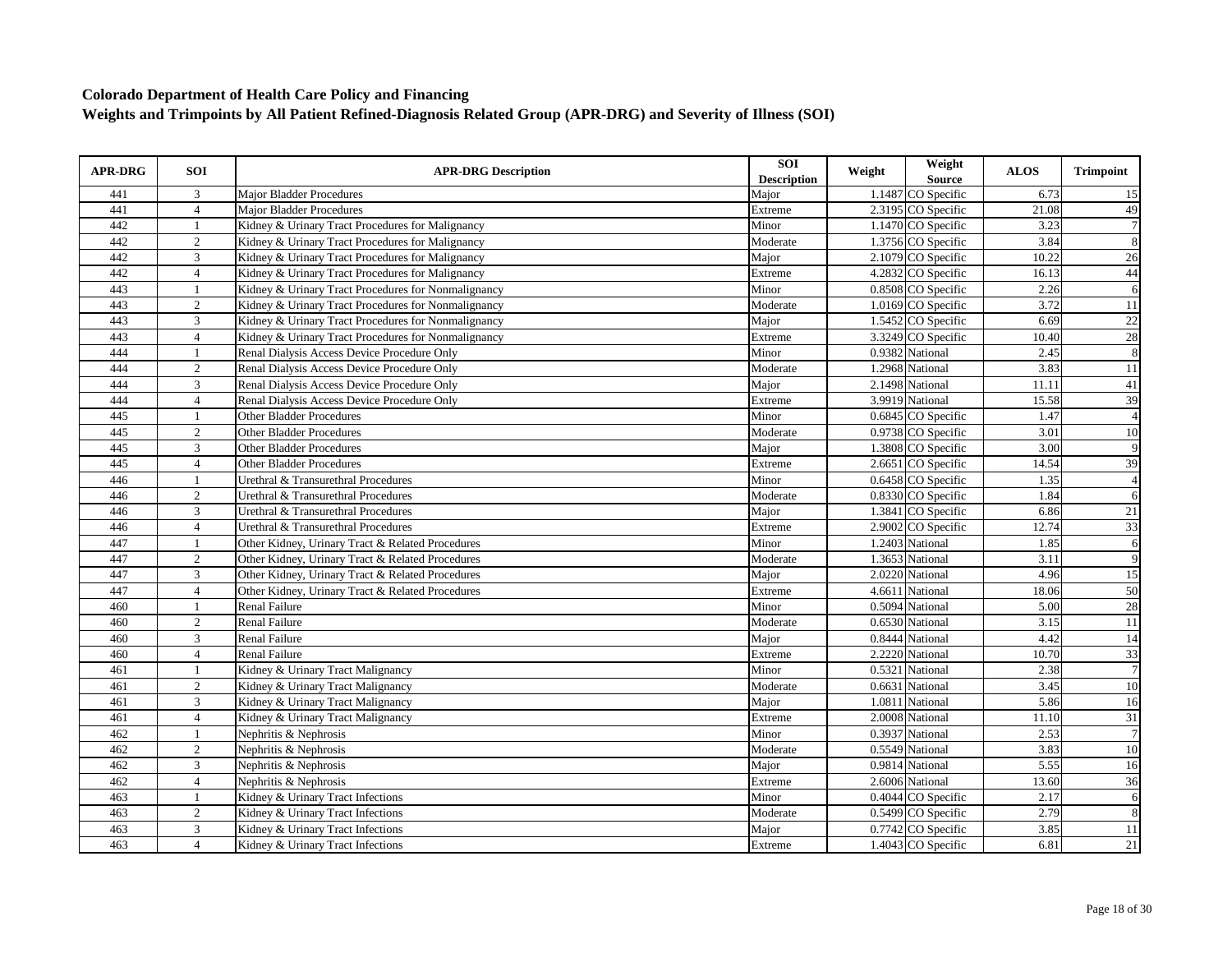| <b>APR-DRG</b> | <b>SOI</b>     | <b>APR-DRG Description</b>                                       | SOI<br><b>Description</b> | Weight | Weight<br>Source   | <b>ALOS</b> | <b>Trimpoint</b> |
|----------------|----------------|------------------------------------------------------------------|---------------------------|--------|--------------------|-------------|------------------|
| 465            | -1             | Urinary Stones & Acquired Upper Urinary Tract Obstruction        | Minor                     |        | 0.4898 CO Specific | 1.54        |                  |
| 465            | $\overline{2}$ | Urinary Stones & Acquired Upper Urinary Tract Obstruction        | Moderate                  |        | 0.6173 CO Specific | 1.66        | 5                |
| 465            | $\mathfrak{Z}$ | Urinary Stones & Acquired Upper Urinary Tract Obstruction        | Major                     |        | 1.0023 CO Specific | 3.21        | $10\,$           |
| 465            | $\overline{4}$ | Urinary Stones & Acquired Upper Urinary Tract Obstruction        | Extreme                   |        | 2.0242 CO Specific | 7.81        | 21               |
| 466            | $\mathbf{1}$   | Malfunction, Reaction & Complic of Genitourinary Device Or Proc  | Minor                     |        | 0.3513 National    | 1.86        | 5                |
| 466            | $\sqrt{2}$     | Malfunction, Reaction & Complic of Genitourinary Device Or Proc  | Moderate                  |        | 0.6013 National    | 2.48        | $\overline{7}$   |
| 466            | 3              | Malfunction, Reaction & Complic of Genitourinary Device Or Proc  | Major                     |        | 0.9522 National    | 4.25        | 12               |
| 466            | $\overline{4}$ | Malfunction, Reaction & Complic of Genitourinary Device Or Proc  | Extreme                   |        | 1.8635 National    | 9.06        | $\overline{32}$  |
| 468            | $\overline{1}$ | Other Kidney & Urinary Tract Diagnoses, Signs & Symptoms         | Minor                     |        | 0.3175 CO Specific | 1.26        | $\overline{4}$   |
| 468            | $\overline{2}$ | Other Kidney & Urinary Tract Diagnoses, Signs & Symptoms         | Moderate                  |        | 0.4319 CO Specific | 1.36        | $\overline{A}$   |
| 468            | $\mathfrak{Z}$ | Other Kidney & Urinary Tract Diagnoses, Signs & Symptoms         | Major                     |        | 0.6380 CO Specific | 1.39        | 5                |
| 468            | $\overline{4}$ | Other Kidney & Urinary Tract Diagnoses, Signs & Symptoms         | Extreme                   |        | 1.3578 CO Specific | 4.52        | 18               |
| 480            | $\mathbf{1}$   | Major Male Pelvic Procedures                                     | Minor                     |        | 1.0836 CO Specific | 2.17        | $\overline{5}$   |
| 480            | $\overline{c}$ | Major Male Pelvic Procedures                                     | Moderate                  |        | 1.2520 CO Specific | 3.10        | 10               |
| 480            | 3              | Major Male Pelvic Procedures                                     | Major                     |        | 2.0520 CO Specific | 6.21        | 17               |
| 480            | $\overline{4}$ | Major Male Pelvic Procedures                                     | Extreme                   |        | 4.6250 CO Specific | 16.00       | 40               |
| 481            | $\mathbf{1}$   | Penis Procedures                                                 | Minor                     |        | 0.6821 National    | 2.07        | $\overline{7}$   |
| 481            | $\overline{2}$ | Penis Procedures                                                 | Moderate                  |        | 1.2689 National    | 2.35        | 9                |
| 481            | $\mathfrak{Z}$ | Penis Procedures                                                 | Major                     |        | 1.7769 National    | 8.16        | 26               |
| 481            | $\overline{4}$ | Penis Procedures                                                 | Extreme                   |        | 4.8272 National    | 20.05       | $\overline{55}$  |
| 482            | $\mathbf{1}$   | <b>Transurethral Prostatectomy</b>                               | Minor                     |        | 0.4857 CO Specific | 1.45        | $\overline{5}$   |
| 482            | $\overline{2}$ | <b>Transurethral Prostatectomy</b>                               | Moderate                  |        | 0.6166 CO Specific | 2.56        | $\overline{8}$   |
| 482            | $\overline{3}$ | <b>Transurethral Prostatectomy</b>                               | Major                     |        | 1.2032 CO Specific | 6.77        | 19               |
| 482            | $\overline{4}$ | <b>Transurethral Prostatectomy</b>                               | Extreme                   |        | 2.5695 CO Specific | 12.39       | 29               |
| 483            | $\mathbf{1}$   | Testes & Scrotal Procedures                                      | Minor                     |        | 0.6045 National    | 1.77        | $\overline{6}$   |
| 483            | 2              | Testes & Scrotal Procedures                                      | Moderate                  |        | 1.1928 National    | 5.26        | 16               |
| 483            | $\mathbf{3}$   | Testes & Scrotal Procedures                                      | Maior                     |        | 2.2501 National    | 10.12       | 28               |
| 483            | $\overline{4}$ | Testes & Scrotal Procedures                                      | Extreme                   |        | 4.4068 National    | 18.18       | 53               |
| 484            | $\mathbf{1}$   | Other Male Reproductive System & Related Procedures              | Minor                     |        | 0.7744 National    | 2.41        | 8                |
| 484            | $\overline{2}$ | Other Male Reproductive System & Related Procedures              | Moderate                  |        | 1.1817 National    | 1.97        | 6                |
| 484            | 3              | Other Male Reproductive System & Related Procedures              | Major                     |        | 1.5468 National    | 4.81        | 16               |
| 484            | $\overline{4}$ | Other Male Reproductive System & Related Procedures              | Extreme                   |        | 4.6633 National    | 18.08       | 50               |
| 500            | -1             | Malignancy, Male Reproductive System                             | Minor                     |        | 0.4200 National    | 2.44        | 8                |
| 500            | $\overline{2}$ | Malignancy, Male Reproductive System                             | Moderate                  |        | 0.6897 National    | 4.02        | 11               |
| 500            | 3              | Malignancy, Male Reproductive System                             | Major                     |        | 1.0410 National    | 6.07        | 17               |
| 500            | $\overline{4}$ | Malignancy, Male Reproductive System                             | Extreme                   |        | 1.8942 National    | 10.97       | 33               |
| 501            | 1              | Male Reproductive System Diagnoses Except Malignancy             | Minor                     |        | 0.4584 CO Specific | 2.83        | 10               |
| 501            | $\overline{2}$ | Male Reproductive System Diagnoses Except Malignancy             | Moderate                  |        | 0.6354 CO Specific | 2.71        | 9                |
| 501            | 3              | Male Reproductive System Diagnoses Except Malignancy             | Major                     |        | 0.9581 CO Specific | 4.13        | 15               |
| 501            | $\overline{4}$ | Male Reproductive System Diagnoses Except Malignancy             | Extreme                   |        | 2.0505 CO Specific | 10.55       | $\overline{30}$  |
| 510            | 1              | Pelvic Evisceration, Radical Hysterectectomy & Radical GYN Procs | Minor                     |        | 1.0020 CO Specific | 2.40        | $\overline{5}$   |
| 510            | 2              | Pelvic Evisceration, Radical Hysterectectomy & Radical GYN Procs | Moderate                  |        | 1.2507 CO Specific | 4.36        | 11               |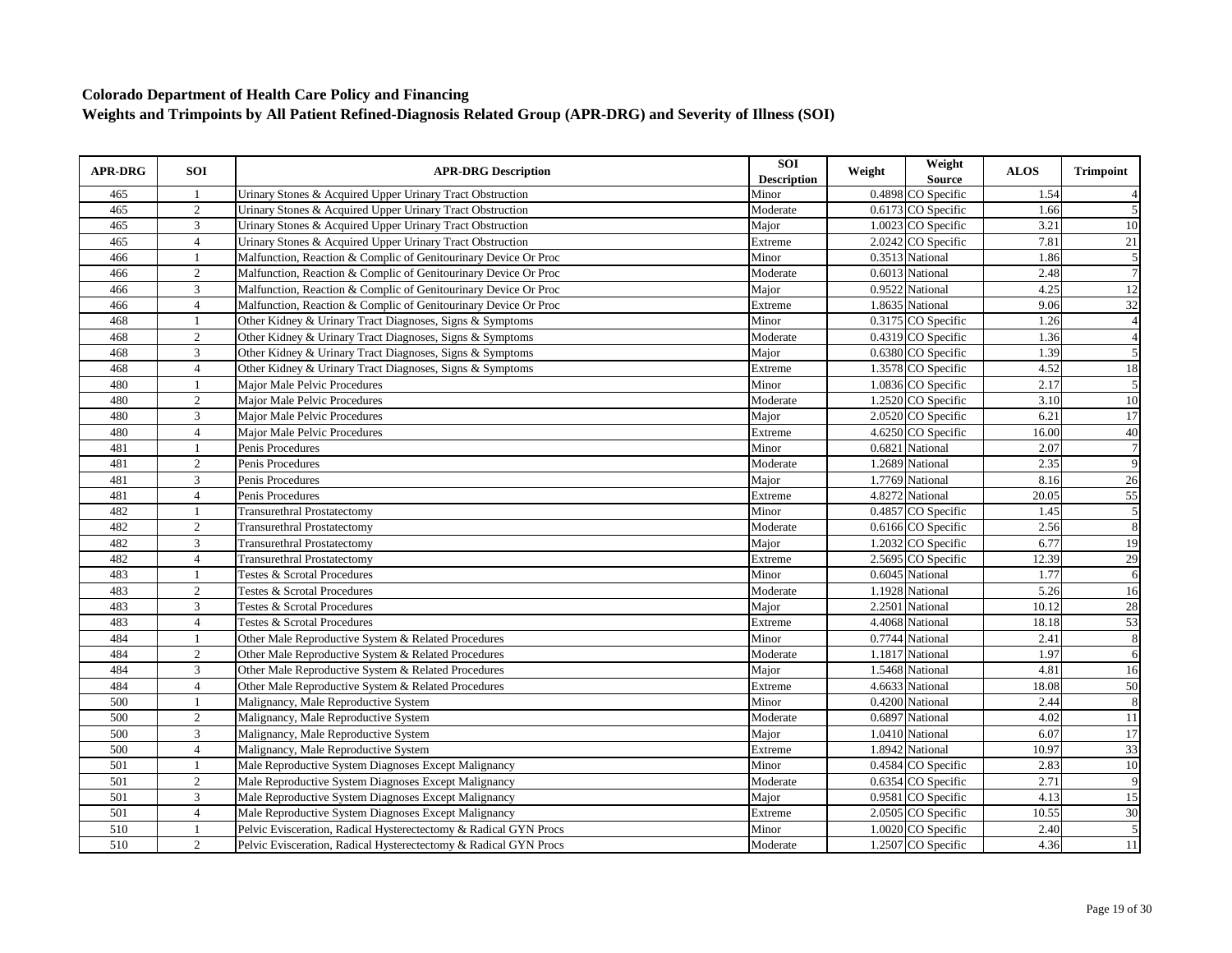| <b>APR-DRG</b>   | <b>SOI</b>     | <b>APR-DRG Description</b>                                       | SOI<br><b>Description</b> | Weight | Weight<br>Source   | <b>ALOS</b> | <b>Trimpoint</b> |
|------------------|----------------|------------------------------------------------------------------|---------------------------|--------|--------------------|-------------|------------------|
| 510              | 3              | Pelvic Evisceration, Radical Hysterectectomy & Radical GYN Procs | Major                     |        | 2.3308 CO Specific | 9.00        | 22               |
| 510              | $\overline{4}$ | Pelvic Evisceration, Radical Hysterectectomy & Radical GYN Procs | Extreme                   |        | 4.6927 CO Specific | 17.23       | 42               |
| 511              | $\mathbf{1}$   | Uterine & Adnexa Procedures for Ovarian & Adnexal Malignancy     | Minor                     |        | 1.1927 National    | 3.24        | $\overline{7}$   |
| 511              | $\overline{2}$ | Uterine & Adnexa Procedures for Ovarian & Adnexal Malignancy     | Moderate                  |        | 1.5304 National    | 4.76        | 11               |
| 511              | 3              | Uterine & Adnexa Procedures for Ovarian & Adnexal Malignancy     | Major                     |        | 2.3534 National    | 8.45        | 20               |
| 511              | $\overline{4}$ | Uterine & Adnexa Procedures for Ovarian & Adnexal Malignancy     | Extreme                   |        | 5.3134 National    | 17.91       | 45               |
| 512              |                | Uterine & Adnexa Procedures for Non-ovarian & Non-adnexal Malig  | Minor                     |        | 0.7991 CO Specific | 1.59        | $\overline{4}$   |
| 512              | $\overline{2}$ | Uterine & Adnexa Procedures for Non-ovarian & Non-adnexal Malig  | Moderate                  |        | 0.9339 CO Specific | 2.78        | 8                |
| $\overline{512}$ | 3              | Uterine & Adnexa Procedures for Non-ovarian & Non-adnexal Malig  | Major                     |        | 1.5517 CO Specific | 6.68        | 18               |
| 512              | $\overline{4}$ | Uterine & Adnexa Procedures for Non-ovarian & Non-adnexal Malig  | Extreme                   |        | 3.3009 CO Specific | 15.47       | 40               |
| 513              | $\mathbf{1}$   | Uterine & Adnexa Procedures for Non-Malignancy Except Leiomyoma  | Minor                     |        | 0.7431 CO Specific | 1.88        | 5                |
| 513              | $\overline{2}$ | Uterine & Adnexa Procedures for Non-Malignancy Except Leiomyoma  | Moderate                  |        | 0.8807 CO Specific | 2.33        | 6                |
| 513              | 3              | Uterine & Adnexa Procedures for Non-Malignancy Except Leiomyoma  | Major                     |        | 1.4695 CO Specific | 5.56        | 17               |
| 513              | $\overline{4}$ | Uterine & Adnexa Procedures for Non-Malignancy Except Leiomyoma  | Extreme                   |        | 3.6797 CO Specific | 14.26       | 38               |
| 514              | $\mathbf{1}$   | Female Reproductive System Reconstructive Procedures             | Minor                     |        | 0.6675 CO Specific | 1.40        | $\overline{4}$   |
| 514              | $\overline{2}$ | Female Reproductive System Reconstructive Procedures             | Moderate                  |        | 0.8676 CO Specific | 2.08        | 5                |
| 514              | 3              | Female Reproductive System Reconstructive Procedures             | Major                     |        | 1.5073 CO Specific | 5.01        | 15               |
| 514              | $\overline{4}$ | Female Reproductive System Reconstructive Procedures             | Extreme                   |        | 3.7773 CO Specific | 15.24       | 49               |
| $\overline{517}$ |                | Dilation & Curettage For Non-Obstetric Procedures                | Minor                     |        | 0.6250 National    | 1.80        | 5                |
| 517              | $\overline{2}$ | Dilation & Curettage For Non-Obstetric Procedures                | Moderate                  |        | 0.8353 National    | 2.88        | 8                |
| 517              | 3              | Dilation & Curettage For Non-Obstetric Procedures                | Major                     |        | 1.4448 National    | 6.29        | 18               |
| 517              | $\overline{4}$ | Dilation & Curettage For Non-Obstetric Procedures                | Extreme                   |        | 2.8876 National    | 11.60       | 30               |
| 518              | $\mathbf{1}$   | Other Female Reproductive System & Related Procedures            | Minor                     |        | 0.6677 CO Specific | 1.89        | $\overline{5}$   |
| 518              | $\sqrt{2}$     | Other Female Reproductive System & Related Procedures            | Moderate                  |        | 0.9626 CO Specific | 2.89        | 8                |
| 518              | 3              | Other Female Reproductive System & Related Procedures            | Major                     |        | 1.7634 CO Specific | 8.16        | 23               |
| 518              | $\overline{4}$ | Other Female Reproductive System & Related Procedures            | Extreme                   |        | 4.2353 CO Specific | 17.00       | 43               |
| 519              |                | Uterine & Adnexa Procedures For Leiomyoma                        | Minor                     |        | 0.6889 CO Specific | 1.87        | $\overline{A}$   |
| 519              | $\overline{2}$ | Uterine & Adnexa Procedures For Leiomyoma                        | Moderate                  |        | 0.8377 CO Specific | 2.61        | 6                |
| 519              | $\overline{3}$ | Uterine & Adnexa Procedures For Leiomyoma                        | Major                     |        | 1.4772 CO Specific | 5.63        | 15               |
| 519              | $\overline{4}$ | Uterine & Adnexa Procedures For Leiomyoma                        | Extreme                   |        | 3.4223 CO Specific | 12.92       | 31               |
| 530              | 1              | Female Reproductive System Malignancy                            | Minor                     |        | 0.7496 CO Specific | 2.48        | $\overline{7}$   |
| 530              | $\sqrt{2}$     | Female Reproductive System Malignancy                            | Moderate                  |        | 0.9915 CO Specific | 4.53        | $\overline{15}$  |
| 530              | 3              | Female Reproductive System Malignancy                            | Major                     |        | 1.6604 CO Specific | 5.21        | 18               |
| 530              | $\overline{4}$ | Female Reproductive System Malignancy                            | Extreme                   |        | 3.2346 CO Specific | 11.78       | 33               |
| 531              |                | Female Reproductive System Infections                            | Minor                     |        | 0.4408 CO Specific | 2.29        | 6                |
| 531              | $\overline{2}$ | Female Reproductive System Infections                            | Moderate                  |        | 0.6101 CO Specific | 3.04        | $\overline{9}$   |
| 531              | 3              | Female Reproductive System Infections                            | Major                     |        | 0.9778 CO Specific | 3.09        | 10               |
| 531              | $\overline{4}$ | Female Reproductive System Infections                            | Extreme                   |        | 1.8633 CO Specific | 11.10       | 28               |
| 532              | 1              | Menstrual & Other Female Reproductive System Disorders           | Minor                     |        | 0.4646 CO Specific | 1.67        | $\overline{4}$   |
| 532              | $\overline{2}$ | Menstrual & Other Female Reproductive System Disorders           | Moderate                  |        | 0.5722 CO Specific | 2.20        | 6                |
| 532              | 3              | Menstrual & Other Female Reproductive System Disorders           | Major                     |        | 0.9366 CO Specific | 4.17        | 12               |
| 532              | $\overline{4}$ | Menstrual & Other Female Reproductive System Disorders           | Extreme                   |        | 1.7209 CO Specific | 7.80        | $\overline{23}$  |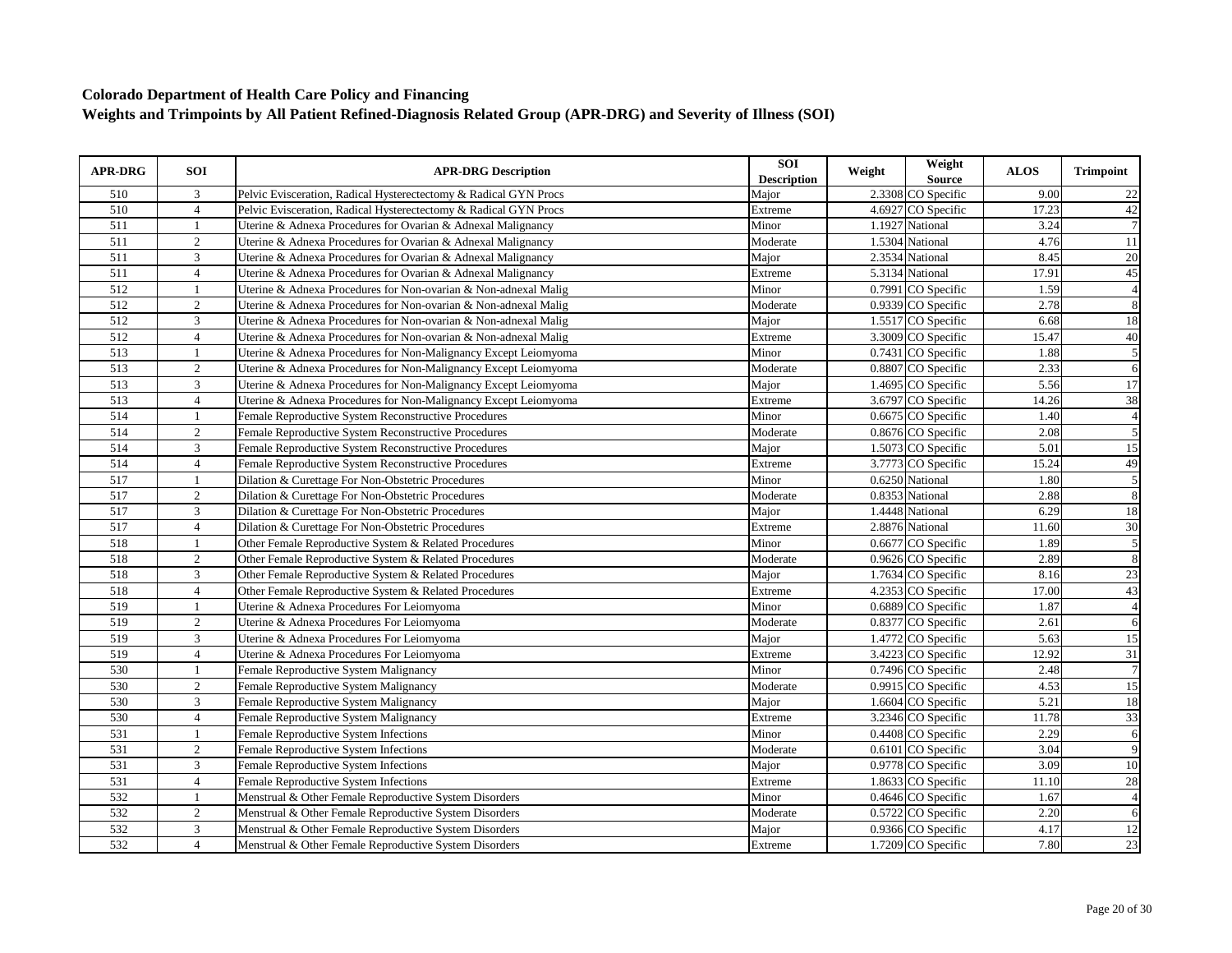| 2.84<br>540<br>Cesarean Delivery<br>Minor<br>0.6394 Policy Adjusted<br>540<br>2<br>1.0564 Policy Adjusted<br>8<br>Moderate<br>3.64<br>Cesarean Delivery<br>3<br>540<br>Major<br>1.4050 Policy Adjusted<br>5.27<br>Cesarean Delivery<br>2.9275 Policy Adjusted<br>28<br>540<br>8.89<br>$\overline{4}$<br>Cesarean Delivery<br>Extreme<br>$\overline{5}$<br>541<br>2.08<br>Vaginal Delivery w/ Sterilization &/or D&C<br>Minor<br>0.7094 CO Specific<br>5<br>541<br>2<br>0.7750 CO Specific<br>2.28<br>Vaginal Delivery w/ Sterilization &/or D&C<br>Moderate<br>1.0875 CO Specific<br>13<br>541<br>3<br>Vaginal Delivery w/ Sterilization &/or D&C<br>Major<br>3.79<br>541<br>$\overline{4}$<br>8.62<br>$28\,$<br>3.0539 CO Specific<br>Vaginal Delivery w/ Sterilization &/or D&C<br>Extreme<br>$\overline{4}$<br>542<br>1.93<br>0.5630 CO Specific<br>Vaginal Delivery w/ Complicating Procedures Exc Sterilization &/or D&C<br>Minor<br>2<br>0.6936 CO Specific<br>5<br>542<br>Vaginal Delivery w/ Complicating Procedures Exc Sterilization &/or D&C<br>Moderate<br>2.40<br>542<br>3<br>1.3091 CO Specific<br>4.09<br>11<br>Vaginal Delivery w/ Complicating Procedures Exc Sterilization &/or D&C<br>Major<br>542<br>5.3479 CO Specific<br>8.44<br>$\overline{4}$<br>Vaginal Delivery w/ Complicating Procedures Exc Sterilization &/or D&C<br>Extreme<br>544<br>0.4144 CO Specific<br>D&C, Aspiration Curettage or Hysterotomy For Obstetric Diagnoses<br>Minor<br>1.00<br>-1<br>544<br>5<br>2<br>D&C, Aspiration Curettage or Hysterotomy For Obstetric Diagnoses<br>0.5288 CO Specific<br>1.60<br>Moderate<br>544<br>3<br>0.8899 CO Specific<br>2.77<br>9<br>D&C, Aspiration Curettage or Hysterotomy For Obstetric Diagnoses<br>Major<br>24<br>544<br>$\overline{4}$<br>2.1632 CO Specific<br>8.05<br>D&C, Aspiration Curettage or Hysterotomy For Obstetric Diagnoses<br>Extreme<br>0.6017 CO Specific<br>545<br><b>Ectopic Pregnancy Procedure</b><br>Minor<br>1.45<br>$\overline{4}$<br>$\mathbf{1}$<br>5<br>545<br>$\overline{2}$<br>0.6898 CO Specific<br>1.53<br><b>Ectopic Pregnancy Procedure</b><br>Moderate<br>2.29<br>545<br>3<br>0.9006 CO Specific<br>Major<br><b>Ectopic Pregnancy Procedure</b><br>545<br>1.7687 CO Specific<br>4.79<br>$\overline{4}$<br><b>Ectopic Pregnancy Procedure</b><br>Extreme<br>546<br>0.6280 CO Specific<br>2.95<br>Other O.R. Proc For Obstetric Diagnoses Except Delivery Diagnoses<br>Minor<br>1<br>25<br>546<br>2<br>0.9032 CO Specific<br>4.83<br>Other O.R. Proc For Obstetric Diagnoses Except Delivery Diagnoses<br>Moderate<br>96<br>546<br>3<br>Other O.R. Proc For Obstetric Diagnoses Except Delivery Diagnoses<br>1.7728 CO Specific<br>17.83<br>Major<br>40<br>546<br>13.94<br>$\overline{4}$<br>Other O.R. Proc For Obstetric Diagnoses Except Delivery Diagnoses<br>5.4846 CO Specific<br>Extreme<br>$\overline{4}$<br>560<br>0.5997 Policy Adjusted<br>1.88<br>Minor<br>Vaginal Delivery<br>$\overline{5}$<br>0.7021 Policy Adjusted<br>2<br>2.19<br>560<br>Vaginal Delivery<br>Moderate<br>0.9873 Policy Adjusted<br>560<br>3<br>Vaginal Delivery<br>3.26<br>10<br>Major<br>5.38<br>12<br>560<br>$\overline{4}$<br>2.4106 Policy Adjusted<br>Vaginal Delivery<br>Extreme<br>$\overline{\mathbf{r}}$<br>561<br>0.3848 CO Specific<br>1.68<br>Postpartum & Post Abortion Diagnoses w/o Procedure<br>Minor<br>$\mathbf{1}$<br>0.5992 CO Specific | <b>APR-DRG</b> | <b>SOI</b> | <b>APR-DRG Description</b>                         | <b>SOI</b><br><b>Description</b> | Weight | Weight<br><b>Source</b> | <b>ALOS</b> | <b>Trimpoint</b> |
|--------------------------------------------------------------------------------------------------------------------------------------------------------------------------------------------------------------------------------------------------------------------------------------------------------------------------------------------------------------------------------------------------------------------------------------------------------------------------------------------------------------------------------------------------------------------------------------------------------------------------------------------------------------------------------------------------------------------------------------------------------------------------------------------------------------------------------------------------------------------------------------------------------------------------------------------------------------------------------------------------------------------------------------------------------------------------------------------------------------------------------------------------------------------------------------------------------------------------------------------------------------------------------------------------------------------------------------------------------------------------------------------------------------------------------------------------------------------------------------------------------------------------------------------------------------------------------------------------------------------------------------------------------------------------------------------------------------------------------------------------------------------------------------------------------------------------------------------------------------------------------------------------------------------------------------------------------------------------------------------------------------------------------------------------------------------------------------------------------------------------------------------------------------------------------------------------------------------------------------------------------------------------------------------------------------------------------------------------------------------------------------------------------------------------------------------------------------------------------------------------------------------------------------------------------------------------------------------------------------------------------------------------------------------------------------------------------------------------------------------------------------------------------------------------------------------------------------------------------------------------------------------------------------------------------------------------------------------------------------------------------------------------------------------------------------------------------------------------------------------------------------------------------------------------------------------------------------------------------------------------------------------------------------------------------------------------------------------------------------------------------------------------------------------|----------------|------------|----------------------------------------------------|----------------------------------|--------|-------------------------|-------------|------------------|
|                                                                                                                                                                                                                                                                                                                                                                                                                                                                                                                                                                                                                                                                                                                                                                                                                                                                                                                                                                                                                                                                                                                                                                                                                                                                                                                                                                                                                                                                                                                                                                                                                                                                                                                                                                                                                                                                                                                                                                                                                                                                                                                                                                                                                                                                                                                                                                                                                                                                                                                                                                                                                                                                                                                                                                                                                                                                                                                                                                                                                                                                                                                                                                                                                                                                                                                                                                                                                    |                |            |                                                    |                                  |        |                         |             | $\mathfrak{S}$   |
|                                                                                                                                                                                                                                                                                                                                                                                                                                                                                                                                                                                                                                                                                                                                                                                                                                                                                                                                                                                                                                                                                                                                                                                                                                                                                                                                                                                                                                                                                                                                                                                                                                                                                                                                                                                                                                                                                                                                                                                                                                                                                                                                                                                                                                                                                                                                                                                                                                                                                                                                                                                                                                                                                                                                                                                                                                                                                                                                                                                                                                                                                                                                                                                                                                                                                                                                                                                                                    |                |            |                                                    |                                  |        |                         |             |                  |
|                                                                                                                                                                                                                                                                                                                                                                                                                                                                                                                                                                                                                                                                                                                                                                                                                                                                                                                                                                                                                                                                                                                                                                                                                                                                                                                                                                                                                                                                                                                                                                                                                                                                                                                                                                                                                                                                                                                                                                                                                                                                                                                                                                                                                                                                                                                                                                                                                                                                                                                                                                                                                                                                                                                                                                                                                                                                                                                                                                                                                                                                                                                                                                                                                                                                                                                                                                                                                    |                |            |                                                    |                                  |        |                         |             | 15               |
|                                                                                                                                                                                                                                                                                                                                                                                                                                                                                                                                                                                                                                                                                                                                                                                                                                                                                                                                                                                                                                                                                                                                                                                                                                                                                                                                                                                                                                                                                                                                                                                                                                                                                                                                                                                                                                                                                                                                                                                                                                                                                                                                                                                                                                                                                                                                                                                                                                                                                                                                                                                                                                                                                                                                                                                                                                                                                                                                                                                                                                                                                                                                                                                                                                                                                                                                                                                                                    |                |            |                                                    |                                  |        |                         |             |                  |
|                                                                                                                                                                                                                                                                                                                                                                                                                                                                                                                                                                                                                                                                                                                                                                                                                                                                                                                                                                                                                                                                                                                                                                                                                                                                                                                                                                                                                                                                                                                                                                                                                                                                                                                                                                                                                                                                                                                                                                                                                                                                                                                                                                                                                                                                                                                                                                                                                                                                                                                                                                                                                                                                                                                                                                                                                                                                                                                                                                                                                                                                                                                                                                                                                                                                                                                                                                                                                    |                |            |                                                    |                                  |        |                         |             |                  |
|                                                                                                                                                                                                                                                                                                                                                                                                                                                                                                                                                                                                                                                                                                                                                                                                                                                                                                                                                                                                                                                                                                                                                                                                                                                                                                                                                                                                                                                                                                                                                                                                                                                                                                                                                                                                                                                                                                                                                                                                                                                                                                                                                                                                                                                                                                                                                                                                                                                                                                                                                                                                                                                                                                                                                                                                                                                                                                                                                                                                                                                                                                                                                                                                                                                                                                                                                                                                                    |                |            |                                                    |                                  |        |                         |             |                  |
|                                                                                                                                                                                                                                                                                                                                                                                                                                                                                                                                                                                                                                                                                                                                                                                                                                                                                                                                                                                                                                                                                                                                                                                                                                                                                                                                                                                                                                                                                                                                                                                                                                                                                                                                                                                                                                                                                                                                                                                                                                                                                                                                                                                                                                                                                                                                                                                                                                                                                                                                                                                                                                                                                                                                                                                                                                                                                                                                                                                                                                                                                                                                                                                                                                                                                                                                                                                                                    |                |            |                                                    |                                  |        |                         |             |                  |
|                                                                                                                                                                                                                                                                                                                                                                                                                                                                                                                                                                                                                                                                                                                                                                                                                                                                                                                                                                                                                                                                                                                                                                                                                                                                                                                                                                                                                                                                                                                                                                                                                                                                                                                                                                                                                                                                                                                                                                                                                                                                                                                                                                                                                                                                                                                                                                                                                                                                                                                                                                                                                                                                                                                                                                                                                                                                                                                                                                                                                                                                                                                                                                                                                                                                                                                                                                                                                    |                |            |                                                    |                                  |        |                         |             |                  |
|                                                                                                                                                                                                                                                                                                                                                                                                                                                                                                                                                                                                                                                                                                                                                                                                                                                                                                                                                                                                                                                                                                                                                                                                                                                                                                                                                                                                                                                                                                                                                                                                                                                                                                                                                                                                                                                                                                                                                                                                                                                                                                                                                                                                                                                                                                                                                                                                                                                                                                                                                                                                                                                                                                                                                                                                                                                                                                                                                                                                                                                                                                                                                                                                                                                                                                                                                                                                                    |                |            |                                                    |                                  |        |                         |             |                  |
|                                                                                                                                                                                                                                                                                                                                                                                                                                                                                                                                                                                                                                                                                                                                                                                                                                                                                                                                                                                                                                                                                                                                                                                                                                                                                                                                                                                                                                                                                                                                                                                                                                                                                                                                                                                                                                                                                                                                                                                                                                                                                                                                                                                                                                                                                                                                                                                                                                                                                                                                                                                                                                                                                                                                                                                                                                                                                                                                                                                                                                                                                                                                                                                                                                                                                                                                                                                                                    |                |            |                                                    |                                  |        |                         |             |                  |
|                                                                                                                                                                                                                                                                                                                                                                                                                                                                                                                                                                                                                                                                                                                                                                                                                                                                                                                                                                                                                                                                                                                                                                                                                                                                                                                                                                                                                                                                                                                                                                                                                                                                                                                                                                                                                                                                                                                                                                                                                                                                                                                                                                                                                                                                                                                                                                                                                                                                                                                                                                                                                                                                                                                                                                                                                                                                                                                                                                                                                                                                                                                                                                                                                                                                                                                                                                                                                    |                |            |                                                    |                                  |        |                         |             |                  |
|                                                                                                                                                                                                                                                                                                                                                                                                                                                                                                                                                                                                                                                                                                                                                                                                                                                                                                                                                                                                                                                                                                                                                                                                                                                                                                                                                                                                                                                                                                                                                                                                                                                                                                                                                                                                                                                                                                                                                                                                                                                                                                                                                                                                                                                                                                                                                                                                                                                                                                                                                                                                                                                                                                                                                                                                                                                                                                                                                                                                                                                                                                                                                                                                                                                                                                                                                                                                                    |                |            |                                                    |                                  |        |                         |             | 19               |
|                                                                                                                                                                                                                                                                                                                                                                                                                                                                                                                                                                                                                                                                                                                                                                                                                                                                                                                                                                                                                                                                                                                                                                                                                                                                                                                                                                                                                                                                                                                                                                                                                                                                                                                                                                                                                                                                                                                                                                                                                                                                                                                                                                                                                                                                                                                                                                                                                                                                                                                                                                                                                                                                                                                                                                                                                                                                                                                                                                                                                                                                                                                                                                                                                                                                                                                                                                                                                    |                |            |                                                    |                                  |        |                         |             | $\mathfrak{Z}$   |
|                                                                                                                                                                                                                                                                                                                                                                                                                                                                                                                                                                                                                                                                                                                                                                                                                                                                                                                                                                                                                                                                                                                                                                                                                                                                                                                                                                                                                                                                                                                                                                                                                                                                                                                                                                                                                                                                                                                                                                                                                                                                                                                                                                                                                                                                                                                                                                                                                                                                                                                                                                                                                                                                                                                                                                                                                                                                                                                                                                                                                                                                                                                                                                                                                                                                                                                                                                                                                    |                |            |                                                    |                                  |        |                         |             |                  |
|                                                                                                                                                                                                                                                                                                                                                                                                                                                                                                                                                                                                                                                                                                                                                                                                                                                                                                                                                                                                                                                                                                                                                                                                                                                                                                                                                                                                                                                                                                                                                                                                                                                                                                                                                                                                                                                                                                                                                                                                                                                                                                                                                                                                                                                                                                                                                                                                                                                                                                                                                                                                                                                                                                                                                                                                                                                                                                                                                                                                                                                                                                                                                                                                                                                                                                                                                                                                                    |                |            |                                                    |                                  |        |                         |             |                  |
|                                                                                                                                                                                                                                                                                                                                                                                                                                                                                                                                                                                                                                                                                                                                                                                                                                                                                                                                                                                                                                                                                                                                                                                                                                                                                                                                                                                                                                                                                                                                                                                                                                                                                                                                                                                                                                                                                                                                                                                                                                                                                                                                                                                                                                                                                                                                                                                                                                                                                                                                                                                                                                                                                                                                                                                                                                                                                                                                                                                                                                                                                                                                                                                                                                                                                                                                                                                                                    |                |            |                                                    |                                  |        |                         |             |                  |
|                                                                                                                                                                                                                                                                                                                                                                                                                                                                                                                                                                                                                                                                                                                                                                                                                                                                                                                                                                                                                                                                                                                                                                                                                                                                                                                                                                                                                                                                                                                                                                                                                                                                                                                                                                                                                                                                                                                                                                                                                                                                                                                                                                                                                                                                                                                                                                                                                                                                                                                                                                                                                                                                                                                                                                                                                                                                                                                                                                                                                                                                                                                                                                                                                                                                                                                                                                                                                    |                |            |                                                    |                                  |        |                         |             |                  |
|                                                                                                                                                                                                                                                                                                                                                                                                                                                                                                                                                                                                                                                                                                                                                                                                                                                                                                                                                                                                                                                                                                                                                                                                                                                                                                                                                                                                                                                                                                                                                                                                                                                                                                                                                                                                                                                                                                                                                                                                                                                                                                                                                                                                                                                                                                                                                                                                                                                                                                                                                                                                                                                                                                                                                                                                                                                                                                                                                                                                                                                                                                                                                                                                                                                                                                                                                                                                                    |                |            |                                                    |                                  |        |                         |             |                  |
|                                                                                                                                                                                                                                                                                                                                                                                                                                                                                                                                                                                                                                                                                                                                                                                                                                                                                                                                                                                                                                                                                                                                                                                                                                                                                                                                                                                                                                                                                                                                                                                                                                                                                                                                                                                                                                                                                                                                                                                                                                                                                                                                                                                                                                                                                                                                                                                                                                                                                                                                                                                                                                                                                                                                                                                                                                                                                                                                                                                                                                                                                                                                                                                                                                                                                                                                                                                                                    |                |            |                                                    |                                  |        |                         |             | 5                |
|                                                                                                                                                                                                                                                                                                                                                                                                                                                                                                                                                                                                                                                                                                                                                                                                                                                                                                                                                                                                                                                                                                                                                                                                                                                                                                                                                                                                                                                                                                                                                                                                                                                                                                                                                                                                                                                                                                                                                                                                                                                                                                                                                                                                                                                                                                                                                                                                                                                                                                                                                                                                                                                                                                                                                                                                                                                                                                                                                                                                                                                                                                                                                                                                                                                                                                                                                                                                                    |                |            |                                                    |                                  |        |                         |             | 12               |
|                                                                                                                                                                                                                                                                                                                                                                                                                                                                                                                                                                                                                                                                                                                                                                                                                                                                                                                                                                                                                                                                                                                                                                                                                                                                                                                                                                                                                                                                                                                                                                                                                                                                                                                                                                                                                                                                                                                                                                                                                                                                                                                                                                                                                                                                                                                                                                                                                                                                                                                                                                                                                                                                                                                                                                                                                                                                                                                                                                                                                                                                                                                                                                                                                                                                                                                                                                                                                    |                |            |                                                    |                                  |        |                         |             | 9                |
|                                                                                                                                                                                                                                                                                                                                                                                                                                                                                                                                                                                                                                                                                                                                                                                                                                                                                                                                                                                                                                                                                                                                                                                                                                                                                                                                                                                                                                                                                                                                                                                                                                                                                                                                                                                                                                                                                                                                                                                                                                                                                                                                                                                                                                                                                                                                                                                                                                                                                                                                                                                                                                                                                                                                                                                                                                                                                                                                                                                                                                                                                                                                                                                                                                                                                                                                                                                                                    |                |            |                                                    |                                  |        |                         |             |                  |
|                                                                                                                                                                                                                                                                                                                                                                                                                                                                                                                                                                                                                                                                                                                                                                                                                                                                                                                                                                                                                                                                                                                                                                                                                                                                                                                                                                                                                                                                                                                                                                                                                                                                                                                                                                                                                                                                                                                                                                                                                                                                                                                                                                                                                                                                                                                                                                                                                                                                                                                                                                                                                                                                                                                                                                                                                                                                                                                                                                                                                                                                                                                                                                                                                                                                                                                                                                                                                    |                |            |                                                    |                                  |        |                         |             |                  |
|                                                                                                                                                                                                                                                                                                                                                                                                                                                                                                                                                                                                                                                                                                                                                                                                                                                                                                                                                                                                                                                                                                                                                                                                                                                                                                                                                                                                                                                                                                                                                                                                                                                                                                                                                                                                                                                                                                                                                                                                                                                                                                                                                                                                                                                                                                                                                                                                                                                                                                                                                                                                                                                                                                                                                                                                                                                                                                                                                                                                                                                                                                                                                                                                                                                                                                                                                                                                                    |                |            |                                                    |                                  |        |                         |             |                  |
|                                                                                                                                                                                                                                                                                                                                                                                                                                                                                                                                                                                                                                                                                                                                                                                                                                                                                                                                                                                                                                                                                                                                                                                                                                                                                                                                                                                                                                                                                                                                                                                                                                                                                                                                                                                                                                                                                                                                                                                                                                                                                                                                                                                                                                                                                                                                                                                                                                                                                                                                                                                                                                                                                                                                                                                                                                                                                                                                                                                                                                                                                                                                                                                                                                                                                                                                                                                                                    |                |            |                                                    |                                  |        |                         |             |                  |
|                                                                                                                                                                                                                                                                                                                                                                                                                                                                                                                                                                                                                                                                                                                                                                                                                                                                                                                                                                                                                                                                                                                                                                                                                                                                                                                                                                                                                                                                                                                                                                                                                                                                                                                                                                                                                                                                                                                                                                                                                                                                                                                                                                                                                                                                                                                                                                                                                                                                                                                                                                                                                                                                                                                                                                                                                                                                                                                                                                                                                                                                                                                                                                                                                                                                                                                                                                                                                    |                |            |                                                    |                                  |        |                         |             |                  |
|                                                                                                                                                                                                                                                                                                                                                                                                                                                                                                                                                                                                                                                                                                                                                                                                                                                                                                                                                                                                                                                                                                                                                                                                                                                                                                                                                                                                                                                                                                                                                                                                                                                                                                                                                                                                                                                                                                                                                                                                                                                                                                                                                                                                                                                                                                                                                                                                                                                                                                                                                                                                                                                                                                                                                                                                                                                                                                                                                                                                                                                                                                                                                                                                                                                                                                                                                                                                                    |                |            |                                                    |                                  |        |                         |             |                  |
|                                                                                                                                                                                                                                                                                                                                                                                                                                                                                                                                                                                                                                                                                                                                                                                                                                                                                                                                                                                                                                                                                                                                                                                                                                                                                                                                                                                                                                                                                                                                                                                                                                                                                                                                                                                                                                                                                                                                                                                                                                                                                                                                                                                                                                                                                                                                                                                                                                                                                                                                                                                                                                                                                                                                                                                                                                                                                                                                                                                                                                                                                                                                                                                                                                                                                                                                                                                                                    |                |            |                                                    |                                  |        |                         |             |                  |
|                                                                                                                                                                                                                                                                                                                                                                                                                                                                                                                                                                                                                                                                                                                                                                                                                                                                                                                                                                                                                                                                                                                                                                                                                                                                                                                                                                                                                                                                                                                                                                                                                                                                                                                                                                                                                                                                                                                                                                                                                                                                                                                                                                                                                                                                                                                                                                                                                                                                                                                                                                                                                                                                                                                                                                                                                                                                                                                                                                                                                                                                                                                                                                                                                                                                                                                                                                                                                    |                |            |                                                    |                                  |        |                         |             |                  |
|                                                                                                                                                                                                                                                                                                                                                                                                                                                                                                                                                                                                                                                                                                                                                                                                                                                                                                                                                                                                                                                                                                                                                                                                                                                                                                                                                                                                                                                                                                                                                                                                                                                                                                                                                                                                                                                                                                                                                                                                                                                                                                                                                                                                                                                                                                                                                                                                                                                                                                                                                                                                                                                                                                                                                                                                                                                                                                                                                                                                                                                                                                                                                                                                                                                                                                                                                                                                                    | 561            | 2          | Postpartum & Post Abortion Diagnoses w/o Procedure | Moderate                         |        |                         | 2.30        | 6                |
| 0.9280 CO Specific<br>9<br>561<br>3<br>3.12<br>Postpartum & Post Abortion Diagnoses w/o Procedure<br>Major                                                                                                                                                                                                                                                                                                                                                                                                                                                                                                                                                                                                                                                                                                                                                                                                                                                                                                                                                                                                                                                                                                                                                                                                                                                                                                                                                                                                                                                                                                                                                                                                                                                                                                                                                                                                                                                                                                                                                                                                                                                                                                                                                                                                                                                                                                                                                                                                                                                                                                                                                                                                                                                                                                                                                                                                                                                                                                                                                                                                                                                                                                                                                                                                                                                                                                         |                |            |                                                    |                                  |        |                         |             |                  |
| 2.4638 CO Specific<br>5.83<br>15<br>561<br>$\overline{4}$<br>Postpartum & Post Abortion Diagnoses w/o Procedure<br>Extreme                                                                                                                                                                                                                                                                                                                                                                                                                                                                                                                                                                                                                                                                                                                                                                                                                                                                                                                                                                                                                                                                                                                                                                                                                                                                                                                                                                                                                                                                                                                                                                                                                                                                                                                                                                                                                                                                                                                                                                                                                                                                                                                                                                                                                                                                                                                                                                                                                                                                                                                                                                                                                                                                                                                                                                                                                                                                                                                                                                                                                                                                                                                                                                                                                                                                                         |                |            |                                                    |                                  |        |                         |             |                  |
| $\,8\,$<br>563<br>Minor<br>0.4057 CO Specific<br>1.88<br><b>Threatened Abortion</b>                                                                                                                                                                                                                                                                                                                                                                                                                                                                                                                                                                                                                                                                                                                                                                                                                                                                                                                                                                                                                                                                                                                                                                                                                                                                                                                                                                                                                                                                                                                                                                                                                                                                                                                                                                                                                                                                                                                                                                                                                                                                                                                                                                                                                                                                                                                                                                                                                                                                                                                                                                                                                                                                                                                                                                                                                                                                                                                                                                                                                                                                                                                                                                                                                                                                                                                                |                |            |                                                    |                                  |        |                         |             |                  |
| 0.5299 CO Specific<br>18<br>563<br>2<br>3.60<br><b>Threatened Abortion</b><br>Moderate                                                                                                                                                                                                                                                                                                                                                                                                                                                                                                                                                                                                                                                                                                                                                                                                                                                                                                                                                                                                                                                                                                                                                                                                                                                                                                                                                                                                                                                                                                                                                                                                                                                                                                                                                                                                                                                                                                                                                                                                                                                                                                                                                                                                                                                                                                                                                                                                                                                                                                                                                                                                                                                                                                                                                                                                                                                                                                                                                                                                                                                                                                                                                                                                                                                                                                                             |                |            |                                                    |                                  |        |                         |             |                  |
| 34<br>563<br>$\overline{3}$<br>7.49<br>0.8031 CO Specific<br><b>Threatened Abortion</b><br>Major                                                                                                                                                                                                                                                                                                                                                                                                                                                                                                                                                                                                                                                                                                                                                                                                                                                                                                                                                                                                                                                                                                                                                                                                                                                                                                                                                                                                                                                                                                                                                                                                                                                                                                                                                                                                                                                                                                                                                                                                                                                                                                                                                                                                                                                                                                                                                                                                                                                                                                                                                                                                                                                                                                                                                                                                                                                                                                                                                                                                                                                                                                                                                                                                                                                                                                                   |                |            |                                                    |                                  |        |                         |             |                  |
| 2.1346 CO Specific<br>40<br>563<br>$\overline{4}$<br>15.00<br><b>Threatened Abortion</b><br>Extreme                                                                                                                                                                                                                                                                                                                                                                                                                                                                                                                                                                                                                                                                                                                                                                                                                                                                                                                                                                                                                                                                                                                                                                                                                                                                                                                                                                                                                                                                                                                                                                                                                                                                                                                                                                                                                                                                                                                                                                                                                                                                                                                                                                                                                                                                                                                                                                                                                                                                                                                                                                                                                                                                                                                                                                                                                                                                                                                                                                                                                                                                                                                                                                                                                                                                                                                |                |            |                                                    |                                  |        |                         |             |                  |
| $\mathfrak{Z}$<br>0.3163 CO Specific<br>0.89<br>564<br>Abortion w/o D&C, Aspiration Curettage or Hysterotomy<br>Minor<br>-1                                                                                                                                                                                                                                                                                                                                                                                                                                                                                                                                                                                                                                                                                                                                                                                                                                                                                                                                                                                                                                                                                                                                                                                                                                                                                                                                                                                                                                                                                                                                                                                                                                                                                                                                                                                                                                                                                                                                                                                                                                                                                                                                                                                                                                                                                                                                                                                                                                                                                                                                                                                                                                                                                                                                                                                                                                                                                                                                                                                                                                                                                                                                                                                                                                                                                        |                |            |                                                    |                                  |        |                         |             |                  |
| 564<br>2<br>Abortion w/o D&C, Aspiration Curettage or Hysterotomy<br>Moderate<br>0.3763 CO Specific<br>1.48<br>$\overline{4}$                                                                                                                                                                                                                                                                                                                                                                                                                                                                                                                                                                                                                                                                                                                                                                                                                                                                                                                                                                                                                                                                                                                                                                                                                                                                                                                                                                                                                                                                                                                                                                                                                                                                                                                                                                                                                                                                                                                                                                                                                                                                                                                                                                                                                                                                                                                                                                                                                                                                                                                                                                                                                                                                                                                                                                                                                                                                                                                                                                                                                                                                                                                                                                                                                                                                                      |                |            |                                                    |                                  |        |                         |             |                  |
| 0.5580 CO Specific<br>564<br>$\mathbf{3}$<br>Abortion w/o D&C, Aspiration Curettage or Hysterotomy<br>1.76<br>$\overline{7}$<br>Major                                                                                                                                                                                                                                                                                                                                                                                                                                                                                                                                                                                                                                                                                                                                                                                                                                                                                                                                                                                                                                                                                                                                                                                                                                                                                                                                                                                                                                                                                                                                                                                                                                                                                                                                                                                                                                                                                                                                                                                                                                                                                                                                                                                                                                                                                                                                                                                                                                                                                                                                                                                                                                                                                                                                                                                                                                                                                                                                                                                                                                                                                                                                                                                                                                                                              |                |            |                                                    |                                  |        |                         |             |                  |
| 1.8574 CO Specific<br>25<br>564<br>$\overline{4}$<br>Abortion w/o D&C, Aspiration Curettage or Hysterotomy<br>7.65<br>Extreme                                                                                                                                                                                                                                                                                                                                                                                                                                                                                                                                                                                                                                                                                                                                                                                                                                                                                                                                                                                                                                                                                                                                                                                                                                                                                                                                                                                                                                                                                                                                                                                                                                                                                                                                                                                                                                                                                                                                                                                                                                                                                                                                                                                                                                                                                                                                                                                                                                                                                                                                                                                                                                                                                                                                                                                                                                                                                                                                                                                                                                                                                                                                                                                                                                                                                      |                |            |                                                    |                                  |        |                         |             |                  |
| 565<br>$\overline{4}$<br><b>False Labor</b><br>0.2618 CO Specific<br>Minor<br>1.13<br>$\mathbf{1}$                                                                                                                                                                                                                                                                                                                                                                                                                                                                                                                                                                                                                                                                                                                                                                                                                                                                                                                                                                                                                                                                                                                                                                                                                                                                                                                                                                                                                                                                                                                                                                                                                                                                                                                                                                                                                                                                                                                                                                                                                                                                                                                                                                                                                                                                                                                                                                                                                                                                                                                                                                                                                                                                                                                                                                                                                                                                                                                                                                                                                                                                                                                                                                                                                                                                                                                 |                |            |                                                    |                                  |        |                         |             |                  |
| 0.3784 CO Specific<br>0.47<br>3<br>565<br>2<br>False Labor<br>Moderate                                                                                                                                                                                                                                                                                                                                                                                                                                                                                                                                                                                                                                                                                                                                                                                                                                                                                                                                                                                                                                                                                                                                                                                                                                                                                                                                                                                                                                                                                                                                                                                                                                                                                                                                                                                                                                                                                                                                                                                                                                                                                                                                                                                                                                                                                                                                                                                                                                                                                                                                                                                                                                                                                                                                                                                                                                                                                                                                                                                                                                                                                                                                                                                                                                                                                                                                             |                |            |                                                    |                                  |        |                         |             |                  |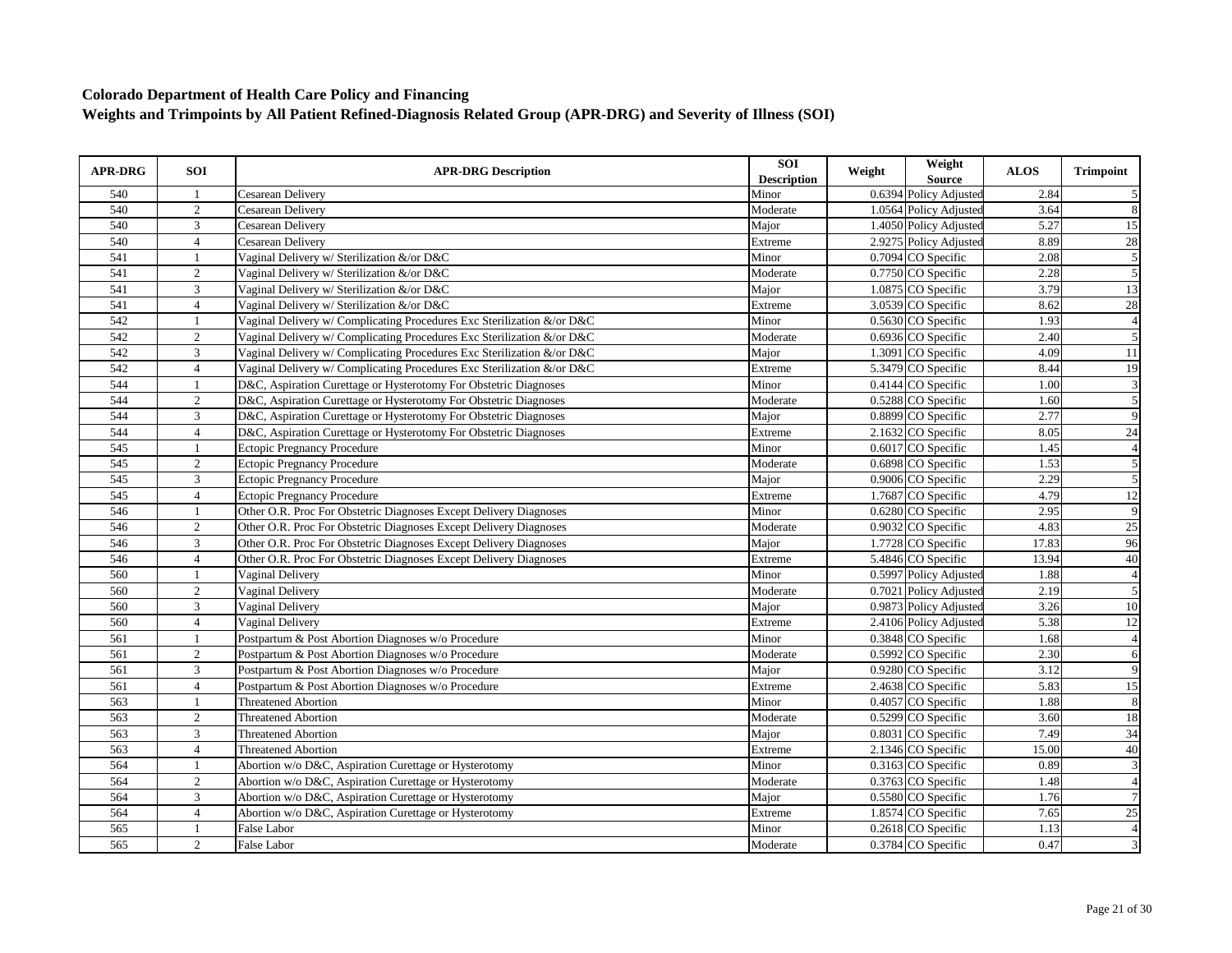| <b>APR-DRG</b> | <b>SOI</b>       | <b>APR-DRG Description</b>                                             | SOI<br><b>Description</b> | Weight | Weight<br>Source        | <b>ALOS</b>        | <b>Trimpoint</b> |
|----------------|------------------|------------------------------------------------------------------------|---------------------------|--------|-------------------------|--------------------|------------------|
| 565            | 3                | False Labor                                                            | Major                     |        | 0.6831 CO Specific      | 5.63               | 26               |
| 565            | $\overline{4}$   | <b>False Labor</b>                                                     | Extreme                   |        | 0.8578 CO Specific      | 6.19               | $\overline{7}$   |
| 566            | 1                | Other Antepartum Diagnoses                                             | Minor                     |        | $0.3154$ CO Specific    | 1.71               | 6                |
| 566            | $\boldsymbol{2}$ | Other Antepartum Diagnoses                                             | Moderate                  |        | 0.4194 CO Specific      | 2.47               | 9                |
| 566            | 3                | <b>Other Antepartum Diagnoses</b>                                      | Major                     |        | 0.6344 CO Specific      | 4.14               | 17               |
| 566            | $\overline{4}$   | Other Antepartum Diagnoses                                             | Extreme                   |        | 2.1115 CO Specific      | 4.79               | 14               |
| 580            | $\mathbf{1}$     | Neonate, Transferred <5 Days Old, Not Born Here                        | Minor                     |        | 0.0777 CO Specific      | 1.49               | $\overline{4}$   |
| 580            | 2                | Neonate, Transferred <5 Days Old, Not Born Here                        | Moderate                  |        | $0.1082$ CO Specific    | 1.62               | $\overline{A}$   |
| 580            | $\overline{3}$   | Neonate, Transferred <5 Days Old, Not Born Here                        | Major                     |        | 0.1785 CO Specific      | 1.84               | 5                |
| 580            | $\overline{4}$   | Neonate, Transferred <5 Days Old, Not Born Here                        | Extreme                   |        | 0.2620 CO Specific      | 1.74               | 5                |
| 581            | $\mathbf{1}$     | Neonate, Transferred <5 Days Old, Born Here                            | Minor                     |        | 0.2118 CO Specific      | 1.19               | $\overline{A}$   |
| 581            | $\overline{c}$   | Neonate, Transferred <5 Days Old, Born Here                            | Moderate                  |        | 0.2846 CO Specific      | 1.43               | 5                |
| 581            | $\overline{3}$   | Neonate, Transferred <5 Days Old, Born Here                            | Major                     |        | 0.4437 CO Specific      | 1.10               | $\overline{4}$   |
| 581            | $\overline{4}$   | Neonate, Transferred <5 Days Old, Born Here                            | Extreme                   |        | 0.8553 CO Specific      | 1.36               | $\overline{4}$   |
| 583            | 1                | Neonate, w/ ECMO                                                       | Minor                     |        | 10.4050 National        | 16.20              | 17               |
| 583            | $\overline{2}$   | Neonate, w/ ECMO                                                       | Moderate                  |        | 14.1127 National        | 18.00              | $\overline{31}$  |
| 583            | 3                | Neonate, w/ ECMO                                                       | Major                     |        | 16.8006 National        | 22.10              | 70               |
| 583            | $\overline{4}$   | Neonate, w/ ECMO                                                       | Extreme                   |        | 28.9177 National        | 66.26              | 158              |
| 588            | -1               | Neonate BWT <1500G W Major Procedure                                   | Minor                     |        | 6.6489 National         | 53.10              | 54               |
| 588            | $\sqrt{2}$       | Neonate BWT <1500G W Major Procedure                                   | Moderate                  |        | 9.6189 National         | 59.00              | 121              |
| 588            | 3                | Neonate BWT <1500G W Major Procedure                                   | Major                     |        | 17.0511 National        | 78.70              | 164              |
| 588            | $\overline{4}$   | Neonate BWT <1500G W Major Procedure                                   | Extreme                   |        | 26.1941 National        | 97.73              | 203              |
| 589            | 1                | Neonate $BWT < 500G$                                                   | Minor                     |        | 14.8344 Policy Adjusted | 82.93              | 195              |
| 589            | 2                | Neonate $BWT < 500G$                                                   | Moderate                  |        | 14.8344 Policy Adjusted | 93.89              | 193              |
| 589            | 3                | Neonate $BWT < 500G$                                                   | Major                     |        | 14.8344 Policy Adjusted | 83.92              | 202              |
| 589            | $\overline{4}$   | Neonate $BWT < 500G$                                                   | Extreme                   |        | 14.8344 Policy Adjusted | 98.27              | 204              |
| 591            | $\mathbf{1}$     | Neonate, Birthwt 500-749G w/o Maior Procedure                          | Minor                     |        | 0.2229 National         | 4.50               | 14               |
| 591            | $\overline{c}$   | Neonate, Birthwt 500-749G w/o Major Procedure                          | Moderate                  |        | 8.5649 National         | 60.48              | 129              |
| 591            | 3                | Neonate, Birthwt 500-749G w/o Major Procedure                          | Major                     |        | 13.5818 National        | 73.55              | 144              |
| 591            | $\overline{4}$   | Neonate, Birthwt 500-749G w/o Major Procedure                          | Extreme                   |        | 20.3517 National        | 87.48              | 195              |
| 593            | 1                | Neonate, Birthwt 750-999G w/o Major Procedure                          | Minor                     |        | 2.3244 National         | 30.43              | 71               |
| 593            | $\overline{2}$   | Neonate, Birthwt 750-999G w/o Major Procedure                          | Moderate                  |        | 7.7399 National         | 58.90              | 110              |
| 593            | 3                | Neonate, Birthwt 750-999G w/o Major Procedure                          | Major                     |        | 10.6061 National        | 65.86              | 136              |
| 593            | $\overline{4}$   | Neonate, Birthwt 750-999G w/o Major Procedure                          | Extreme                   |        | 16.6934 National        | 77.70              | 178              |
| 602            | $\mathbf{1}$     | Neonate, Birthwt 1000-1249G w/ Resp Dist Synd/Oth Maj Resp Or Maj Anom | Minor                     |        | 4.5591 National         | 31.66              | 56               |
| 602            | $\overline{2}$   | Neonate, Birthwt 1000-1249G w/ Resp Dist Synd/Oth Maj Resp Or Maj Anom | Moderate                  |        | 6.3555 National         | 40.59              | 96               |
| 602            | 3                | Neonate, Birthwt 1000-1249G w/ Resp Dist Synd/Oth Maj Resp Or Maj Anom | Major                     |        | 8.6821 National         | 56.95              | 109              |
| 602            | $\overline{4}$   | Neonate, Birthwt 1000-1249G w/ Resp Dist Synd/Oth Maj Resp Or Maj Anom | Extreme                   |        | 12.9507 National        | 62.06              | $\overline{115}$ |
| 603            | $\mathbf{1}$     | Neonate, Birthwt 1000-1249G W OR W/O Other Significant Condition       | Minor                     |        | 1.9382 National         | $\overline{22.03}$ | 54               |
| 603            | $\mathfrak{2}$   | Neonate, Birthwt 1000-1249G W OR W/O Other Significant Condition       | Moderate                  |        | 4.6527 National         | 31.73              | 71               |
| 603            | $\overline{3}$   | Neonate, Birthwt 1000-1249G W OR W/O Other Significant Condition       | Major                     |        | 7.2149 National         | 55.06              | 108              |
| 603            | $\overline{4}$   | Neonate, Birthwt 1000-1249G W OR W/O Other Significant Condition       | Extreme                   |        | 10.0361 National        | 62.61              | 107              |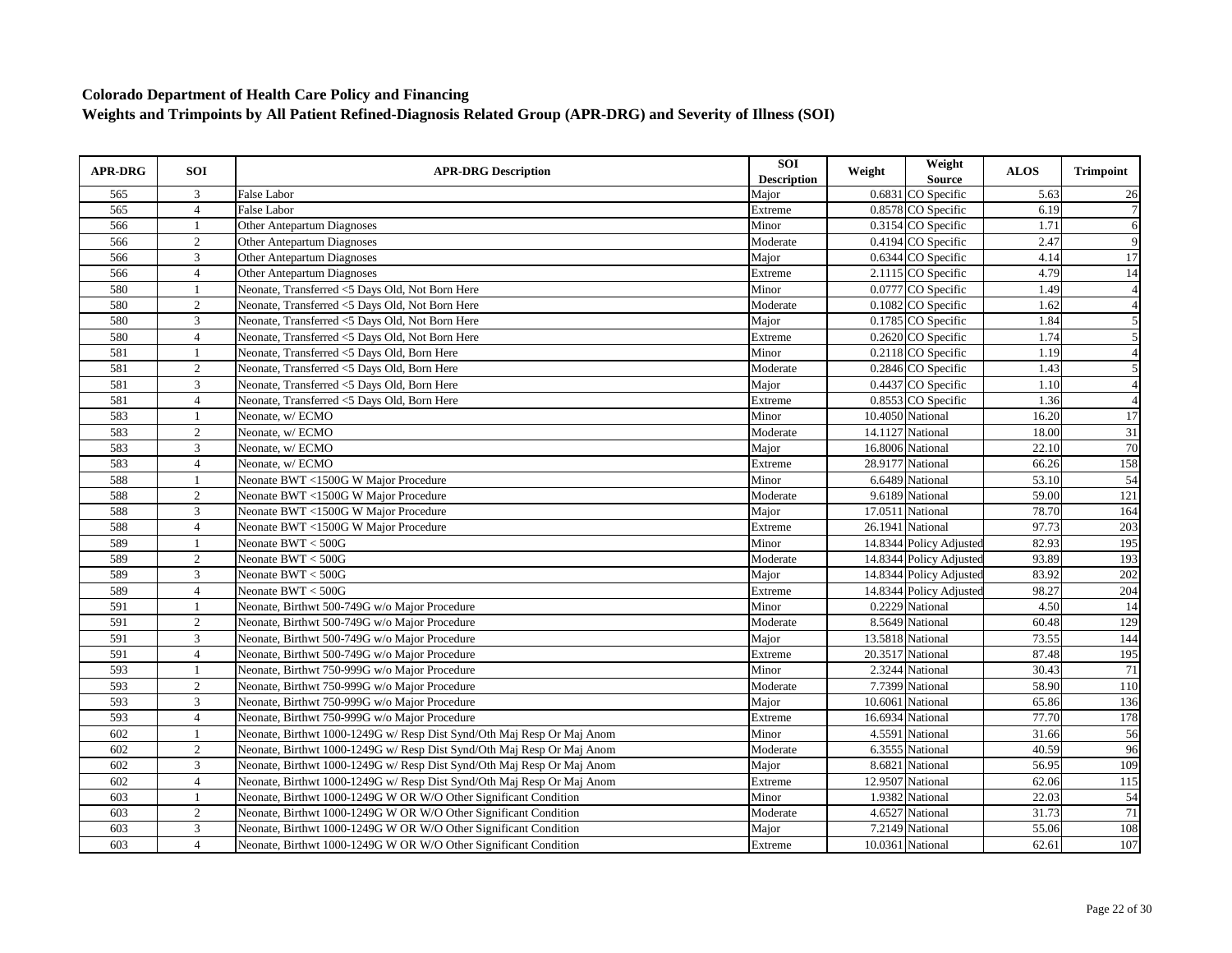| <b>APR-DRG</b> | <b>SOI</b>     | <b>APR-DRG Description</b>                                        | <b>SOI</b><br><b>Description</b> | Weight | Weight<br><b>Source</b> | <b>ALOS</b>        | <b>Trimpoint</b> |
|----------------|----------------|-------------------------------------------------------------------|----------------------------------|--------|-------------------------|--------------------|------------------|
| 607            | -1             | Neonate, BWT 1250-1499G W Resp Dist Synd/Oth Maj Resp Or Maj Anom | Minor                            |        | 2.9216 CO Specific      | 25.74              | 49               |
| 607            | $\overline{2}$ | Neonate, BWT 1250-1499G W Resp Dist Synd/Oth Maj Resp Or Maj Anom | Moderate                         |        | 4.7516 CO Specific      | 33.82              | 72               |
| 607            | 3              | Neonate, BWT 1250-1499G W Resp Dist Synd/Oth Maj Resp Or Maj Anom | Major                            |        | 6.2281 CO Specific      | 45.77              | 78               |
| 607            | $\overline{4}$ | Neonate, BWT 1250-1499G W Resp Dist Synd/Oth Maj Resp Or Maj Anom | Extreme                          |        | 9.1897 CO Specific      | 63.86              | 131              |
| 608            | $\overline{1}$ | Neonate, Birthwt 1250-1499G W OR W/O Other Significant Condition  | Minor                            |        | 1.4529 CO Specific      | 18.24              | 39               |
| 608            | $\overline{2}$ | Neonate, Birthwt 1250-1499G W OR W/O Other Significant Condition  | Moderate                         |        | 2.4517 CO Specific      | 31.34              | 61               |
| 608            | 3              | Neonate, Birthwt 1250-1499G W OR W/O Other Significant Condition  | Major                            |        | 3.6781 CO Specific      | 39.04              | 79               |
| 608            | $\overline{4}$ | Neonate, Birthwt 1250-1499G W OR W/O Other Significant Condition  | Extreme                          |        | 6.0465 CO Specific      | 54.82              | 104              |
| 609            | $\mathbf{1}$   | Neonate, BWT 1500-2499G W Major Procedure                         | Minor                            |        | 2.7986 National         | $\overline{22.50}$ | 50               |
| 609            | 2              | Neonate, BWT 1500-2499G W Major Procedure                         | Moderate                         |        | 3.9124 National         | 19.68              | 50               |
| 609            | 3              | Neonate, BWT 1500-2499G W Major Procedure                         | Major                            |        | 6.7676 National         | 36.89              | 99               |
| 609            | $\overline{4}$ | Neonate, BWT 1500-2499G W Major Procedure                         | Extreme                          |        | 13.1076 National        | 57.00              | 140              |
| 611            | $\mathbf{1}$   | Neonate, Birthwt 1500-1999G W Major Anomaly                       | Minor                            |        | 1.3003 CO Specific      | 16.00              | 36               |
| 611            | 2              | Neonate, Birthwt 1500-1999G W Major Anomaly                       | Moderate                         |        | 2.3691 CO Specific      | 22.80              | 53               |
| 611            | 3              | Neonate, Birthwt 1500-1999G W Major Anomaly                       | Major                            |        | 4.0298 CO Specific      | 31.55              | 63               |
| 611            | $\overline{4}$ | Neonate, Birthwt 1500-1999G W Major Anomaly                       | Extreme                          |        | 6.7300 CO Specific      | 34.27              | 85               |
| 612            |                | Neonate, BWT 1500-1999G W Resp Dist Synd/Oth Maj Resp Cond        | Minor                            |        | 2.1896 CO Specific      | 18.31              | 41               |
| 612            | 2              | Neonate, BWT 1500-1999G W Resp Dist Synd/Oth Maj Resp Cond        | Moderate                         |        | 3.1685 CO Specific      | 26.16              | 55               |
| 612            | 3              | Neonate, BWT 1500-1999G W Resp Dist Synd/Oth Maj Resp Cond        | Major                            |        | 4.7575 CO Specific      | 37.31              | 78               |
| 612            | $\overline{4}$ | Neonate, BWT 1500-1999G W Resp Dist Synd/Oth Maj Resp Cond        | Extreme                          |        | 7.1164 CO Specific      | 40.68              | 82               |
| 613            | $\mathbf{1}$   | Neonate, Birthwt 1500-1999G W Congenital/Perinatal Infection      | Minor                            |        | 1.6715 National         | 13.85              | 28               |
| 613            | $\overline{c}$ | Neonate, Birthwt 1500-1999G W Congenital/Perinatal Infection      | Moderate                         |        | 2.7609 National         | 20.65              | 44               |
| 613            | 3              | Neonate, Birthwt 1500-1999G W Congenital/Perinatal Infection      | Major                            |        | 4.2770 National         | 29.91              | 58               |
| 613            | $\overline{4}$ | Neonate, Birthwt 1500-1999G W Congenital/Perinatal Infection      | Extreme                          |        | 7.5119 National         | 44.21              | 80               |
| 614            |                | Neonate, Birthwt 1500-1999G W OR W/O Other Significant Condition  | Minor                            |        | 0.9545 CO Specific      | 10.60              | 30               |
| 614            | 2              | Neonate, Birthwt 1500-1999G W OR W/O Other Significant Condition  | Moderate                         |        | 2.3697 CO Specific      | 20.48              | 49               |
| 614            | 3              | Neonate, Birthwt 1500-1999G W OR W/O Other Significant Condition  | Major                            |        | 3.9313 CO Specific      | 32.75              | 69               |
| 614            | $\overline{4}$ | Neonate, Birthwt 1500-1999G W OR W/O Other Significant Condition  | Extreme                          |        | 5.5378 CO Specific      | 36.48              | 78               |
| 621            | -1             | Neonate, BWT 2000-2499G W Major Anomaly                           | Minor                            |        | 1.0531 CO Specific      | 11.85              | 32               |
| 621            | 2              | Neonate, BWT 2000-2499G W Major Anomaly                           | Moderate                         |        | 2.6786 CO Specific      | 16.39              | 40               |
| 621            | 3              | Neonate, BWT 2000-2499G W Major Anomaly                           | Major                            |        | 4.9434 CO Specific      | 16.55              | 44               |
| 621            | $\overline{4}$ | Neonate, BWT 2000-2499G W Major Anomaly                           | Extreme                          |        | 9.3033 CO Specific      | 29.30              | 71               |
| 622            | -1             | Neonate, BWT 2000-2499G W Resp Dist Synd/Oth Maj Resp Cond        | Minor                            |        | 1.0541 CO Specific      | 10.57              | 26               |
| 622            | 2              | Neonate, BWT 2000-2499G W Resp Dist Synd/Oth Maj Resp Cond        | Moderate                         |        | 1.5908 CO Specific      | 15.79              | 39               |
| 622            | 3              | Neonate, BWT 2000-2499G W Resp Dist Synd/Oth Maj Resp Cond        | Major                            |        | 2.3363 CO Specific      | 17.02              | 43               |
| 622            | $\overline{4}$ | Neonate, BWT 2000-2499G W Resp Dist Synd/Oth Maj Resp Cond        | Extreme                          |        | 3.9825 CO Specific      | 24.13              | 54               |
| 623            | 1              | Neonate, Birthwt 2000-2499G W Congenital/Perinatal Infection      | Minor                            |        | 1.0070 National         | 10.00              | 27               |
| 623            | $\overline{2}$ | Neonate, Birthwt 2000-2499G W Congenital/Perinatal Infection      | Moderate                         |        | 1.6968 National         | 11.89              | 35               |
| 623            | 3              | Neonate, Birthwt 2000-2499G W Congenital/Perinatal Infection      | Major                            |        | 2.7675 National         | 19.27              | 45               |
| 623            | $\overline{4}$ | Neonate, Birthwt 2000-2499G W Congenital/Perinatal Infection      | Extreme                          |        | 4.7883 National         | 24.81              | 64               |
| 625            |                | Neonate, Birthwt 2000-2499G W Other Significant Condition         | Minor                            |        | 1.1821 CO Specific      | 10.83              | 28               |
| 625            | 2              | Neonate, Birthwt 2000-2499G W Other Significant Condition         | Moderate                         |        | 1.9093 CO Specific      | 16.62              | 41               |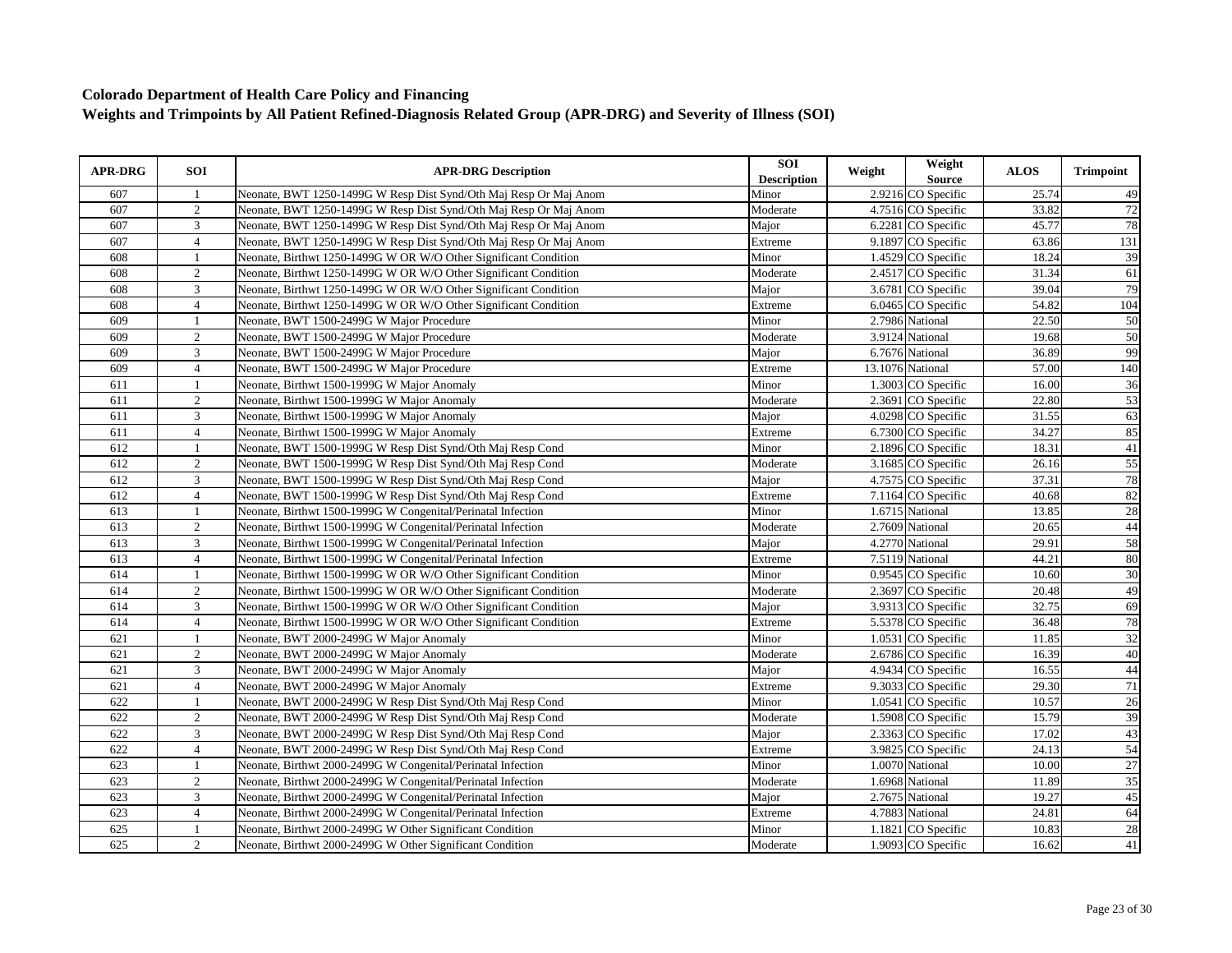| <b>APR-DRG</b> | SOI            | <b>APR-DRG Description</b>                                         | <b>SOI</b><br><b>Description</b> | Weight | Weight<br><b>Source</b> | <b>ALOS</b> | <b>Trimpoint</b> |
|----------------|----------------|--------------------------------------------------------------------|----------------------------------|--------|-------------------------|-------------|------------------|
| 625            | 3              | Neonate, Birthwt 2000-2499G W Other Significant Condition          | Major                            |        | 2.4620 CO Specific      | 15.87       | 41               |
| 625            | $\overline{4}$ | Neonate, Birthwt 2000-2499G W Other Significant Condition          | Extreme                          |        | 4.1145 CO Specific      | 20.20       | 40               |
| 626            | $\mathbf{1}$   | Neonate, BWT 2000-2499G, Normal Newborn Or Neonate W Other Problem | Minor                            |        | 0.2805 CO Specific      | 2.06        | $\overline{7}$   |
| 626            | $\overline{2}$ | Neonate, BWT 2000-2499G, Normal Newborn Or Neonate W Other Problem | Moderate                         |        | 0.5448 CO Specific      | 3.75        | 14               |
| 626            | $\overline{3}$ | Neonate, BWT 2000-2499G, Normal Newborn Or Neonate W Other Problem | Major                            |        | 1.5440 CO Specific      | 7.57        | 22               |
| 626            | $\overline{4}$ | Neonate, BWT 2000-2499G, Normal Newborn Or Neonate W Other Problem | Extreme                          |        | 6.3793 CO Specific      | 22.82       | 49               |
| 630            | $\overline{1}$ | Neonate, Birthwt > 2499g w/ Major Cardiovasc Procedure             | Minor                            |        | 1.8631 National         | 4.51        | 12               |
| 630            | $\overline{2}$ | Neonate, Birthwt > 2499g w/ Major Cardiovasc Procedure             | Moderate                         |        | 3.2908 National         | 7.89        | 22               |
| 630            | 3              | Neonate, Birthwt > 2499g w/ Major Cardiovasc Procedure             | Major                            |        | 5.4405 National         | 23.34       | 75               |
| 630            | $\overline{4}$ | Neonate, Birthwt > 2499g w/ Major Cardiovasc Procedure             | Extreme                          |        | 11.4977 National        | 46.33       | 148              |
| 631            | $\mathbf{1}$   | Neonate, Birthwt > 2499g w/ Other Major Procedure                  | Minor                            |        | 0.8543 National         | 3.15        | 10               |
| 631            | 2              | Neonate, Birthwt > 2499g w/ Other Major Procedure                  | Moderate                         |        | 1.6201 National         | 14.55       | 44               |
| 631            | 3              | Neonate, Birthwt > 2499g w/ Other Major Procedure                  | Major                            |        | 3.7107 National         | 28.17       | 89               |
| 631            | $\overline{4}$ | Neonate, Birthwt > 2499g w/ Other Major Procedure                  | Extreme                          |        | 10.2182 National        | 55.47       | 181              |
| 633            | $\mathbf{1}$   | Neonate, Birthwt > 2499g w/ Major Anomaly                          | Minor                            |        | 0.3093 CO Specific      | 3.14        | 11               |
| 633            | $\overline{2}$ | Neonate, Birthwt $> 2499g$ w/ Major Anomaly                        | Moderate                         |        | 0.9099 CO Specific      | 6.53        | 23               |
| 633            | 3              | Neonate, Birthwt > 2499g w/ Major Anomaly                          | Major                            |        | 2.2733 CO Specific      | 14.89       | 53               |
| 633            | $\overline{4}$ | Neonate, Birthwt > 2499g w/ Major Anomaly                          | Extreme                          |        | 7.2110 CO Specific      | 21.04       | 76               |
| 634            | $\overline{1}$ | Neonate, Birthwt > 2499g W Resp Dist Synd/Oth Maj Resp Cond        | Minor                            |        | 0.4796 CO Specific      | 4.05        | 12               |
| 634            | $\overline{2}$ | Neonate, Birthwt > 2499g W Resp Dist Synd/Oth Maj Resp Cond        | Moderate                         |        | 0.9486 CO Specific      | 6.87        | $\overline{22}$  |
| 634            | 3              | Neonate, Birthwt > 2499g W Resp Dist Synd/Oth Maj Resp Cond        | Major                            |        | 2.0688 CO Specific      | 18.99       | 74               |
| 634            | $\overline{4}$ | Neonate, Birthwt > 2499g W Resp Dist Synd/Oth Maj Resp Cond        | Extreme                          |        | 4.9848 CO Specific      | 26.92       | 96               |
| 636            | $\mathbf{1}$   | Neonate, Birthwt > 2499g W Congenital/Perinatal Infection          | Minor                            |        | 0.4124 CO Specific      | 4.48        | 11               |
| 636            | $\overline{2}$ | Neonate, Birthwt > 2499g W Congenital/Perinatal Infection          | Moderate                         |        | 0.7041 CO Specific      | 6.57        | 21               |
| 636            | 3              | Neonate, Birthwt > 2499g W Congenital/Perinatal Infection          | Major                            |        | 1.2636 CO Specific      | 11.94       | 40               |
| 636            | $\overline{4}$ | Neonate, Birthwt > 2499g W Congenital/Perinatal Infection          | Extreme                          |        | 2.9098 CO Specific      | 20.03       | 60               |
| 639            | $\mathbf{1}$   | Neonate, Birthwt > 2499g W Other Significant Condition             | Minor                            |        | 0.5143 CO Specific      | 4.89        | 21               |
| 639            | $\overline{2}$ | Neonate, Birthwt > 2499g W Other Significant Condition             | Moderate                         |        | 1.0216 CO Specific      | 7.79        | 27               |
| 639            | 3              | Neonate, Birthwt $> 2499g$ W Other Significant Condition           | Major                            |        | 1.8492 CO Specific      | 14.61       | 49               |
| 639            | $\overline{4}$ | Neonate, Birthwt > 2499g W Other Significant Condition             | Extreme                          |        | 4.4093 CO Specific      | 15.13       | 43               |
| 640            | $\mathbf{1}$   | Neonate, Bwt > 2499g, Normal Newborn Or Neonate W Other Problem    | Minor                            |        | 0.1672 CO Specific      | 1.62        | $\overline{A}$   |
| 640            | $\overline{2}$ | Neonate, Bwt > 2499g, Normal Newborn Or Neonate W Other Problem    | Moderate                         |        | 0.2282 CO Specific      | 1.86        | 6                |
| 640            | $\overline{3}$ | Neonate, Bwt > 2499g, Normal Newborn Or Neonate W Other Problem    | Major                            |        | 0.4876 CO Specific      | 3.11        | 11               |
| 640            | $\overline{4}$ | Neonate, Bwt > 2499g, Normal Newborn Or Neonate W Other Problem    | Extreme                          |        | 2.4326 CO Specific      | 12.71       | $\overline{30}$  |
| 650            | $\mathbf{1}$   | Splenectomy                                                        | Minor                            |        | 1.1045 CO Specific      | 2.86        | 6                |
| 650            | 2              | Splenectomy                                                        | Moderate                         |        | 1.4946 CO Specific      | 5.19        | $\overline{14}$  |
| 650            | 3              | Splenectomy                                                        | Major                            |        | $2.1844$ CO Specific    | 8.61        | 23               |
| 650            | $\overline{4}$ | Splenectomy                                                        | Extreme                          |        | 4.2103 CO Specific      | 15.78       | 42               |
| 651            | $\mathbf{1}$   | Other Procedures of Blood & Blood Forming Organs                   | Minor                            |        | 0.7859 CO Specific      | 2.95        | 8                |
| 651            | 2              | Other Procedures of Blood & Blood Forming Organs                   | Moderate                         |        | 1.1444 CO Specific      | 4.32        | $\overline{12}$  |
| 651            | $\overline{3}$ | Other Procedures of Blood & Blood Forming Organs                   | Major                            |        | 1.8534 CO Specific      | 9.03        | $\overline{26}$  |
| 651            | $\overline{4}$ | Other Procedures of Blood & Blood Forming Organs                   | Extreme                          |        | 5.3022 CO Specific      | 24.68       | 70               |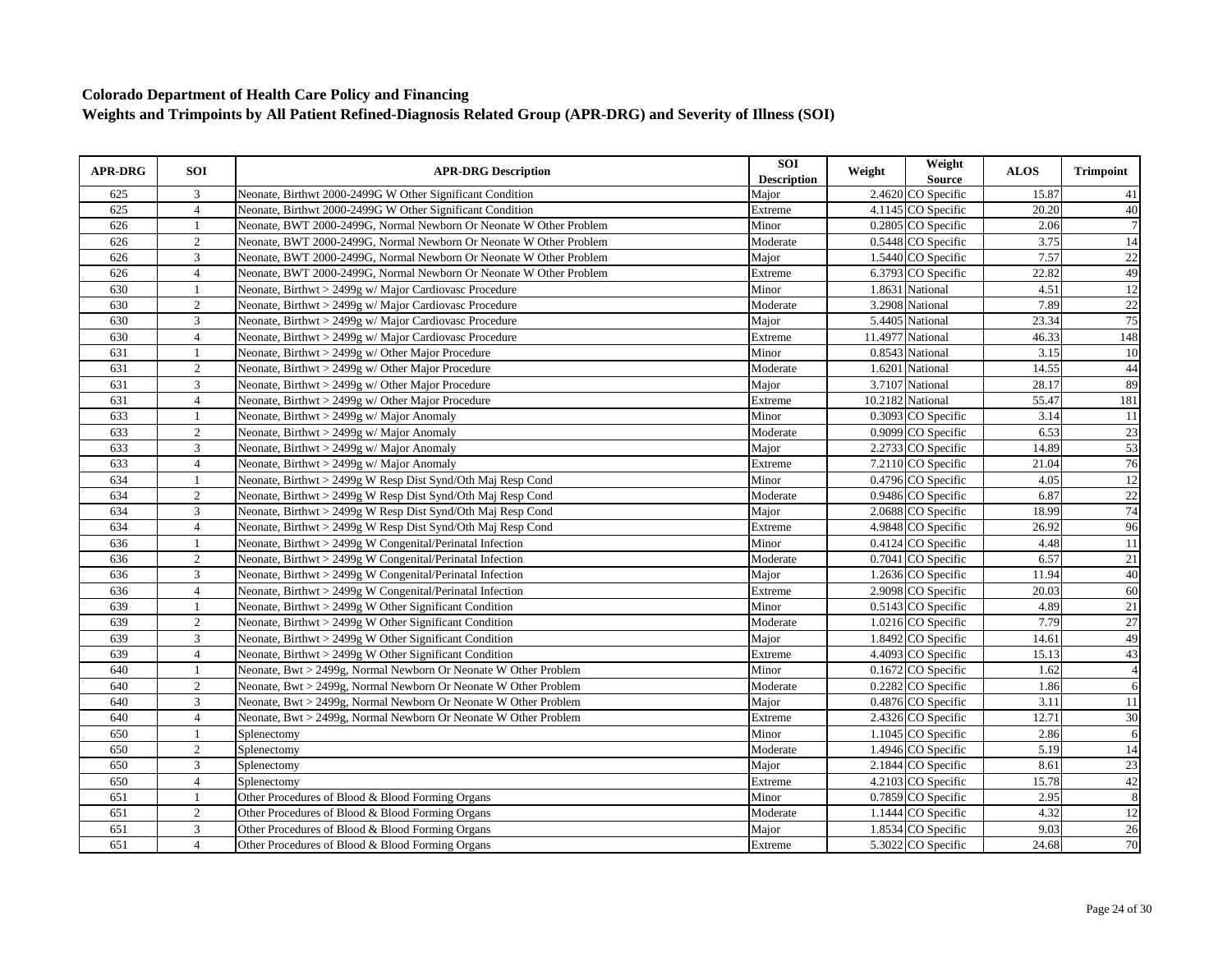| <b>APR-DRG</b> | SOI            | <b>APR-DRG Description</b>                                         | SOI<br><b>Description</b> | Weight | Weight<br><b>Source</b> | <b>ALOS</b> | <b>Trimpoint</b> |
|----------------|----------------|--------------------------------------------------------------------|---------------------------|--------|-------------------------|-------------|------------------|
| 660            | -1             | Major Hematologic/Immunologic Diag Exc Sickle Cell Crisis & Coagul | Minor                     |        | 0.6226 CO Specific      | 2.64        |                  |
| 660            | $\overline{2}$ | Major Hematologic/Immunologic Diag Exc Sickle Cell Crisis & Coagul | Moderate                  |        | 0.8442 CO Specific      | 3.63        | 10               |
| 660            | 3              | Major Hematologic/Immunologic Diag Exc Sickle Cell Crisis & Coagul | Major                     |        | 1.4231 CO Specific      | 6.55        | 19               |
| 660            | $\overline{4}$ | Major Hematologic/Immunologic Diag Exc Sickle Cell Crisis & Coagul | Extreme                   |        | 3.5286 CO Specific      | 17.97       | 56               |
| 661            | $\overline{1}$ | Coagulation & Platelet Disorders                                   | Minor                     |        | 0.6129 CO Specific      | 2.24        | 6                |
| 661            | $\overline{2}$ | Coagulation & Platelet Disorders                                   | Moderate                  |        | 0.7927 CO Specific      | 3.82        | $\overline{11}$  |
| 661            | 3              | Coagulation & Platelet Disorders                                   | Major                     |        | 1.2399 CO Specific      | 5.37        | $\overline{15}$  |
| 661            | $\overline{4}$ | Coagulation & Platelet Disorders                                   | Extreme                   |        | 2.8778 CO Specific      | 13.06       | 40               |
| 662            | $\overline{1}$ | Sickle Cell Anemia Crisis                                          | Minor                     |        | 0.6626 CO Specific      | 4.03        | 12               |
| 662            | 2              | Sickle Cell Anemia Crisis                                          | Moderate                  |        | 0.9157 CO Specific      | 6.24        | 20               |
| 662            | 3              | Sickle Cell Anemia Crisis                                          | Major                     |        | 1.4443 CO Specific      | 5.29        | $\overline{15}$  |
| 662            | $\overline{4}$ | Sickle Cell Anemia Crisis                                          | Extreme                   |        | 3.2242 CO Specific      | 13.22       | 34               |
| 663            | $\mathbf{1}$   | Other Anemia & Disorders Of Blood & Blood Forming Organs           | Minor                     |        | 0.4547 CO Specific      | 2.01        | 6                |
| 663            | $\overline{2}$ | Other Anemia & Disorders Of Blood & Blood Forming Organs           | Moderate                  |        | 0.6089 CO Specific      | 2.64        | $\overline{8}$   |
| 663            | $\overline{3}$ | Other Anemia & Disorders Of Blood & Blood Forming Organs           | Major                     |        | $0.8663$ CO Specific    | 3.43        | 12               |
| 663            | $\overline{4}$ | Other Anemia & Disorders Of Blood & Blood Forming Organs           | Extreme                   |        | 1.6404 CO Specific      | 11.25       | $\overline{51}$  |
| 680            | $\mathbf{1}$   | Major O.R. Procedures For Lymphatic/Hematopietic/Other Neoplasms   | Minor                     |        | 1.3690 National         | 3.92        | 10               |
| 680            | $\overline{2}$ | Major O.R. Procedures For Lymphatic/Hematopietic/Other Neoplasms   | Moderate                  |        | 1.9006 National         | 7.18        | 27               |
| 680            | $\overline{3}$ | Major O.R. Procedurer For Lymphatic/Hematopietic/Other Neoplasms   | Major                     |        | 3.3190 National         | 15.93       | 52               |
| 680            | $\overline{4}$ | Major O.R. Procedures For Lymphatic/Hematopietic/Other Neoplasms   | Extreme                   |        | 6.9113 National         | 27.10       | 63               |
| 681            | 1              | Other O.R. Procedures For Lymphatic/Hematopietic/Other Neoplasms   | Minor                     |        | 1.1762 CO Specific      | 3.18        | $\overline{11}$  |
| 681            | $\overline{2}$ | Other O.R. Procedures For Lymphatic/Hematopietic/Other Neoplasms   | Moderate                  |        | 1.6706 CO Specific      | 6.24        | 18               |
| 681            | $\mathfrak{Z}$ | Other O.R. Procedures For Lymphatic/Hematopietic/Other Neoplasms   | Major                     |        | 3.1773 CO Specific      | 18.65       | 54               |
| 681            | $\overline{4}$ | Other O.R. Procedures For Lymphatic/Hematopietic/Other Neoplasms   | Extreme                   |        | 7.3070 CO Specific      | 41.30       | 149              |
| 690            |                | Acute Leukemia                                                     | Minor                     |        | 0.8932 National         | 3.80        | 12               |
| 690            | 2              | Acute Leukemia                                                     | Moderate                  |        | 1.4703 National         | 8.75        | 32               |
| 690            | 3              | Acute Leukemia                                                     | Major                     |        | 2.9073 National         | 19.74       | 57               |
| 690            | $\overline{4}$ | Acute Leukemia                                                     | Extreme                   |        | 6.8791 National         | 30.19       | 86               |
| 691            | -1             | Lymphoma & Non-acute Leukemia                                      | Minor                     |        | 0.9799 CO Specific      | 3.21        | $\overline{9}$   |
| 691            | $\overline{2}$ | Lymphoma & Non-acute Leukemia                                      | Moderate                  |        | 1.3031 CO Specific      | 6.10        | 21               |
| 691            | 3              | Lymphoma & Non-acute Leukemia                                      | Major                     |        | 2.0324 CO Specific      | 6.58        | $\overline{19}$  |
| 691            | $\overline{4}$ | Lymphoma & Non-acute Leukemia                                      | Extreme                   |        | 4.2397 CO Specific      | 32.15       | 116              |
| 692            | $\mathbf{1}$   | Radiotherapy                                                       | Minor                     |        | 0.6640 National         | 3.41        | 9                |
| 692            | 2              | Radiotherapy                                                       | Moderate                  |        | 1.2664 National         | 4.30        | <sup>11</sup>    |
| 692            | 3              | Radiotherapy                                                       | Major                     |        | 1.6511 National         | 7.86        | 23               |
| 692            | $\overline{4}$ | Radiotherapy                                                       | Extreme                   |        | 3.1844 National         | 14.72       | 43               |
| 693            | $\mathbf{1}$   | Chemotherapy                                                       | Minor                     |        | 0.7229 CO Specific      | 3.29        | $\overline{8}$   |
| 693            | $\overline{2}$ | Chemotherapy                                                       | Moderate                  |        | 0.9293 CO Specific      | 3.56        | 8                |
| 693            | $\mathfrak{Z}$ | Chemotherapy                                                       | Major                     |        | 1.6599 CO Specific      | 7.11        | 26               |
| 693            | $\overline{4}$ | Chemotherapy                                                       | Extreme                   |        | 5.8200 CO Specific      | 24.57       | 71               |
| 694            | 1              | Lymphatic & Other Malignancies & Neoplasms Of Uncertain Behavior   | Minor                     |        | 0.5297 National         | 2.71        | $\overline{8}$   |
| 694            | $\overline{2}$ | Lymphatic & Other Malignancies & Neoplasms Of Uncertain Behavior   | Moderate                  |        | 0.7185 National         | 3.71        | 12               |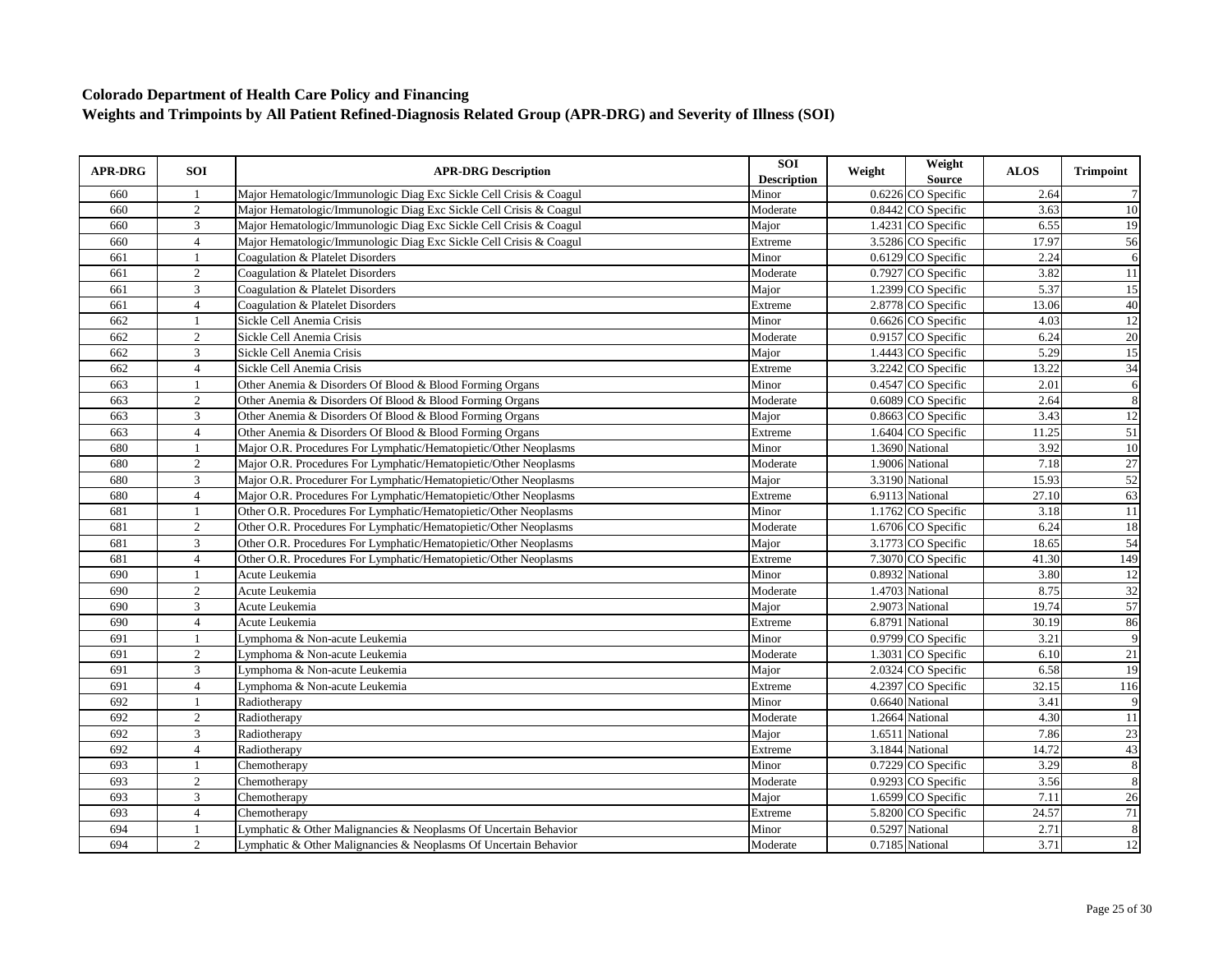| <b>APR-DRG</b> | <b>SOI</b>     | <b>APR-DRG Description</b>                                       | SOI<br><b>Description</b> | Weight | Weight<br><b>Source</b> | <b>ALOS</b> | <b>Trimpoint</b> |
|----------------|----------------|------------------------------------------------------------------|---------------------------|--------|-------------------------|-------------|------------------|
| 694            | 3              | Lymphatic & Other Malignancies & Neoplasms Of Uncertain Behavior | Major                     |        | 1.1828 National         | 6.39        | 21               |
| 694            | $\overline{4}$ | Lymphatic & Other Malignancies & Neoplasms Of Uncertain Behavior | Extreme                   |        | 2.3268 National         | 11.91       | $\overline{35}$  |
| 710            | $\mathbf{1}$   | Infectious & Parasitic Diseases Including HIV W O.R. Procedure   | Minor                     |        | 1.0144 National         | 4.18        | $\overline{12}$  |
| 710            | $\overline{2}$ | Infectious & Parasitic Diseases Including HIV W O.R. Procedure   | Moderate                  |        | 1.6688 National         | 5.38        | 14               |
| 710            | 3              | Infectious & Parasitic Diseases Including HIV W O.R. Procedure   | Major                     |        | 2.7222 National         | 12.47       | 40               |
| 710            | $\overline{4}$ | Infectious & Parasitic Diseases Including HIV W O.R. Procedure   | Extreme                   |        | 5.3963 National         | 28.05       | 92               |
| 711            |                | Post-Op, Post-Trauma, Other Device Infections W O.R. Procedure   | Minor                     |        | 0.8744 CO Specific      | 3.54        | 10               |
| 711            | $\overline{2}$ | Post-Op, Post-Trauma, Other Device Infections W O.R. Procedure   | Moderate                  |        | 1.2316 CO Specific      | 6.19        | 18               |
| 711            | 3              | Post-Op, Post-Trauma, Other Device Infections W O.R. Procedure   | Major                     |        | 2.0855 CO Specific      | 14.63       | 57               |
| 711            | $\overline{4}$ | Post-Op, Post-Trauma, Other Device Infections W O.R. Procedure   | Extreme                   |        | 4.6038 CO Specific      | 22.06       | 63               |
| 720            | $\overline{1}$ | Septicemia & Disseminated Infections                             | Minor                     |        | 0.5470 CO Specific      | 2.71        | 8                |
| 720            | $\overline{2}$ | Septicemia & Disseminated Infections                             | Moderate                  |        | 0.7978 CO Specific      | 3.62        | 11               |
| 720            | 3              | Septicemia & Disseminated Infections                             | Major                     |        | 1.2700 CO Specific      | 5.44        | 16               |
| 720            | $\overline{4}$ | Septicemia & Disseminated Infections                             | Extreme                   |        | 2.6134 CO Specific      | 13.78       | 49               |
| 721            |                | Post-Operative, Post-Traumatic, Other Device Infections          | Minor                     |        | 0.5446 CO Specific      | 2.75        | 9                |
| 721            | $\overline{2}$ | Post-Operative, Post-Traumatic, Other Device Infections          | Moderate                  |        | 0.7561 CO Specific      | 4.19        | 16               |
| 721            | 3              | Post-Operative, Post-Traumatic, Other Device Infections          | Major                     |        | 1.2232 CO Specific      | 6.08        | 18               |
| 721            | $\overline{4}$ | Post-Operative, Post-Traumatic, Other Device Infections          | Extreme                   |        | 2.2589 CO Specific      | 9.62        | 28               |
| 722            |                | Fever                                                            | Minor                     |        | 0.3767 CO Specific      | 2.01        | $\overline{5}$   |
| 722            | $\overline{2}$ | Fever                                                            | Moderate                  |        | 0.5880 CO Specific      | 2.31        | 6                |
| 722            | 3              | Fever                                                            | Major                     |        | 0.8598 CO Specific      | 3.39        | 10               |
| 722            | $\overline{4}$ | Fever                                                            | Extreme                   |        | 1.4709 CO Specific      | 7.50        | $\overline{26}$  |
| 723            | $\mathbf{1}$   | <b>Viral Illness</b>                                             | Minor                     |        | 0.3686 CO Specific      | 1.96        | $\overline{5}$   |
| 723            | $\overline{2}$ | <b>Viral Illness</b>                                             | Moderate                  |        | 0.5591 CO Specific      | 2.38        | 6                |
| 723            | 3              | <b>Viral Illness</b>                                             | Major                     |        | 0.9314 CO Specific      | 3.29        | 8                |
| 723            | $\overline{4}$ | <b>Viral Illness</b>                                             | Extreme                   |        | 2.7407 CO Specific      | 16.14       | 45               |
| 724            |                | Other Infectious & Parasitic Diseases                            | Minor                     |        | 0.7710 CO Specific      | 4.38        | 14               |
| 724            | $\overline{2}$ | Other Infectious & Parasitic Diseases                            | Moderate                  |        | 1.0321 CO Specific      | 4.71        | 15               |
| 724            | 3              | Other Infectious & Parasitic Diseases                            | Major                     |        | 1.6797 CO Specific      | 7.64        | 24               |
| 724            | $\overline{4}$ | Other Infectious & Parasitic Diseases                            | Extreme                   |        | 3.5898 CO Specific      | 11.88       | 31               |
| 740            | -1             | Mental Illness Diagnosis W O.R. Procedure                        | Minor                     |        | 1.1228 National         | 6.31        | 24               |
| 740            | $\overline{2}$ | Mental Illness Diagnosis W O.R. Procedure                        | Moderate                  |        | 1.4074 National         | 11.15       | 38               |
| 740            | 3              | Mental Illness Diagnosis W O.R. Procedure                        | Major                     |        | 2.5203 National         | 16.97       | 62               |
| 740            | $\overline{4}$ | Mental Illness Diagnosis W O.R. Procedure                        | Extreme                   |        | 4.4111 National         | 26.74       | 64               |
| 750            |                | Schizophrenia                                                    | Minor                     |        | 1.4515 CO Specific      | 12.19       | $\overline{31}$  |
| 750            | 2              | Schizophrenia                                                    | Moderate                  |        | 1.7060 CO Specific      | 12.67       | 46               |
| 750            | 3              | Schizophrenia                                                    | Major                     |        | 2.3455 CO Specific      | 12.51       | 39               |
| 750            | $\overline{4}$ | Schizophrenia                                                    | Extreme                   |        | 4.6116 CO Specific      | 22.46       | 61               |
| 751            | -1             | Major Depressive Disorders & Other/Unspecified Psychoses         | Minor                     |        | 0.7273 CO Specific      | 5.58        | 14               |
| 751            | 2              | Major Depressive Disorders & Other/Unspecified Psychoses         | Moderate                  |        | 1.0195 CO Specific      | 7.41        | <sup>18</sup>    |
| 751            | 3              | Major Depressive Disorders & Other/Unspecified Psychoses         | Major                     |        | 1.6601 CO Specific      | 9.34        | 28               |
| 751            | $\overline{4}$ | Major Depressive Disorders & Other/Unspecified Psychoses         | Extreme                   |        | 3.0858 CO Specific      | 17.73       | 47               |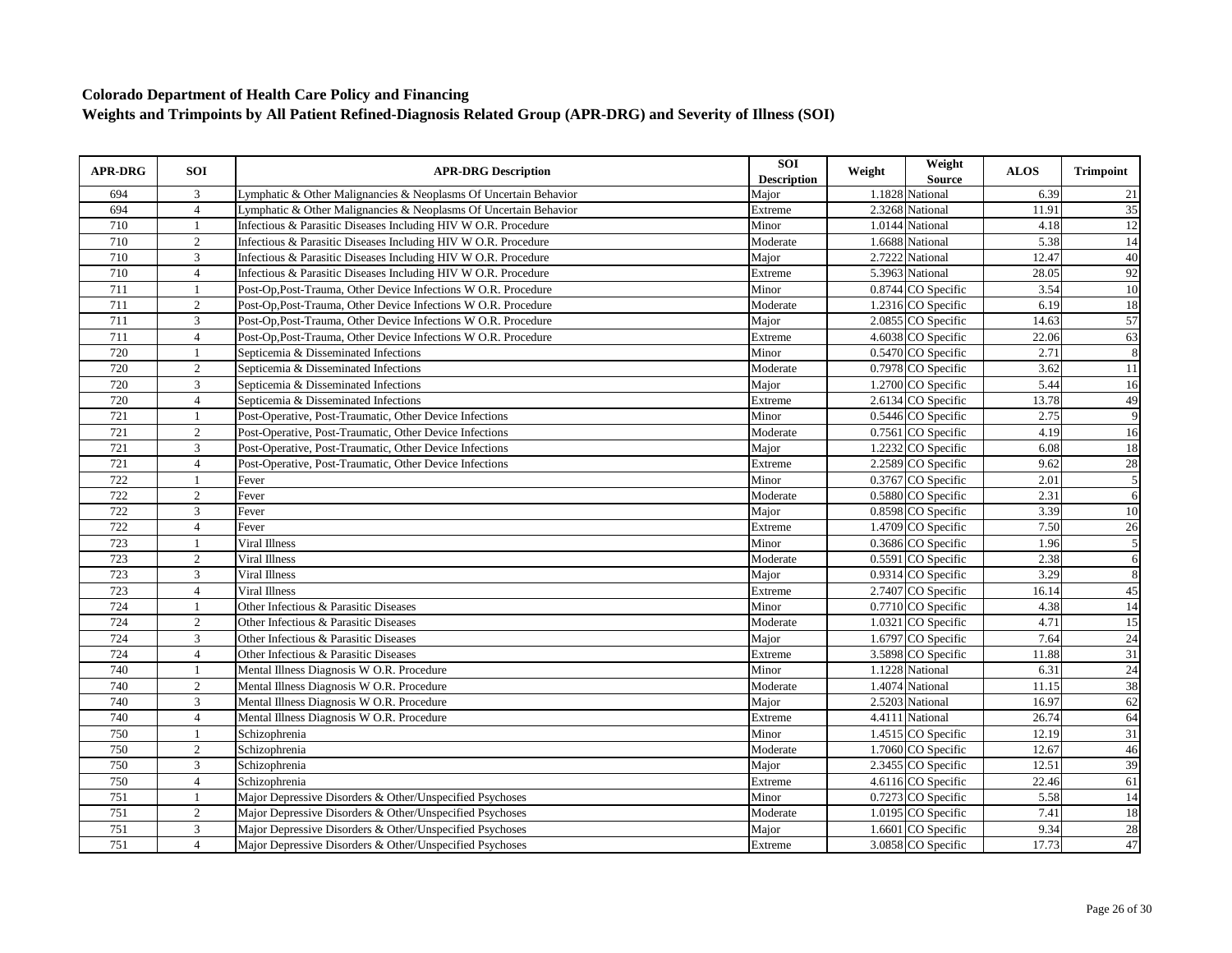| <b>APR-DRG</b> | SOI            | <b>APR-DRG Description</b>                                      | SOI<br><b>Description</b> | Weight | Weight<br><b>Source</b> | <b>ALOS</b> | <b>Trimpoint</b> |
|----------------|----------------|-----------------------------------------------------------------|---------------------------|--------|-------------------------|-------------|------------------|
| 752            | -1             | Disorders of Personality & Impulse Control                      | Minor                     |        | 0.3583 National         | 4.52        | 15               |
| 752            | $\overline{c}$ | Disorders of Personality & Impulse Control                      | Moderate                  |        | 0.4793 National         | 5.67        | 19               |
| 752            | 3              | Disorders of Personality & Impulse Control                      | Major                     |        | 0.7595 National         | 8.59        | $\overline{32}$  |
| 752            | $\overline{4}$ | Disorders of Personality & Impulse Control                      | Extreme                   |        | 1.1062 National         | 9.45        | 10               |
| 753            | $\overline{1}$ | <b>Bipolar Disorders</b>                                        | Minor                     |        | 0.7568 CO Specific      | 5.67        | $\overline{19}$  |
| 753            | $\sqrt{2}$     | <b>Bipolar Disorders</b>                                        | Moderate                  |        | 1.0200 CO Specific      | 7.25        | 25               |
| 753            | $\mathfrak{Z}$ | <b>Bipolar Disorders</b>                                        | Major                     |        | 1.5131 CO Specific      | 7.30        | 18               |
| 753            | $\overline{4}$ | <b>Bipolar Disorders</b>                                        | Extreme                   |        | 2.7378 CO Specific      | 17.36       | 47               |
| 754            | $\mathbf{1}$   | Depression Except Major Depressive Disorder                     | Minor                     |        | 0.3033 National         | 6.00        | $\overline{22}$  |
| 754            | 2              | Depression Except Major Depressive Disorder                     | Moderate                  |        | 0.4106 National         | 4.81        | 14               |
| 754            | $\mathbf{3}$   | Depression Except Major Depressive Disorder                     | Major                     |        | 0.6161 National         | 6.73        | 21               |
| 754            | $\overline{4}$ | Depression Except Major Depressive Disorder                     | Extreme                   |        | 1.2598 National         | 13.68       | 43               |
| 755            | $\mathbf{1}$   | Adjustment Disorders & Neuroses Except Depressive Diagnoses     | Minor                     |        | 0.3695 CO Specific      | 3.36        | 11               |
| 755            | $\overline{2}$ | Adjustment Disorders & Neuroses Except Depressive Diagnoses     | Moderate                  |        | 0.5801 CO Specific      | 5.19        | 16               |
| 755            | 3              | Adjustment Disorders & Neuroses Except Depressive Diagnoses     | Major                     |        | $0.8052$ CO Specific    | 7.24        | 23               |
| 755            | $\overline{4}$ | Adjustment Disorders & Neuroses Except Depressive Diagnoses     | Extreme                   |        | 1.1112 CO Specific      | 8.60        | $\overline{24}$  |
| 756            |                | Acute Anxiety & Delirium States                                 | Minor                     |        | 0.4255 National         | 7.20        | 42               |
| 756            | 2              | Acute Anxiety & Delirium States                                 | Moderate                  |        | 0.5457 National         | 3.42        | $\overline{11}$  |
| 756            | 3              | Acute Anxiety & Delirium States                                 | Major                     |        | 0.6283 National         | 4.01        | 13               |
| 756            | $\overline{4}$ | Acute Anxiety & Delirium States                                 | Extreme                   |        | 1.6721 National         | 8.54        | 25               |
| 757            |                | Organic Mental Health Disturbances                              | Minor                     |        | 0.6064 National         | 7.12        | 22               |
| 757            | 2              | Organic Mental Health Disturbances                              | Moderate                  |        | 0.7317 National         | 8.03        | 35               |
| 757            | 3              | Organic Mental Health Disturbances                              | Major                     |        | 0.9493 National         | 9.32        | 39               |
| 757            | $\overline{4}$ | Organic Mental Health Disturbances                              | Extreme                   |        | 1.6612 National         | 14.44       | 42               |
| 758            |                | <b>Childhood Behavioral Disorders</b>                           | Minor                     |        | 0.4142 National         | 5.82        | 19               |
| 758            | $\overline{2}$ | <b>Childhood Behavioral Disorders</b>                           | Moderate                  |        | 0.5307 National         | 7.58        | 27               |
| 758            | 3              | <b>Childhood Behavioral Disorders</b>                           | Major                     |        | 0.6779 National         | 9.72        | 39               |
| 758            | $\overline{4}$ | Childhood Behavioral Disorders                                  | Extreme                   |        | 0.8394 National         | 8.00        | $\overline{14}$  |
| 759            | -1             | <b>Eating Disorders</b>                                         | Minor                     |        | 0.6253 National         | 9.45        | 29               |
| 759            | $\overline{2}$ | <b>Eating Disorders</b>                                         | Moderate                  |        | 0.7790 National         | 11.30       | 34               |
| 759            | 3              | <b>Eating Disorders</b>                                         | Major                     |        | 0.9854 National         | 12.09       | 39               |
| 759            | $\overline{4}$ | <b>Eating Disorders</b>                                         | Extreme                   |        | 1.7487 National         | 18.18       | 62               |
| 760            |                | Other Mental Health Disorders                                   | Minor                     |        | 0.4611 National         | 5.66        | 20               |
| 760            | 2              | Other Mental Health Disorders                                   | Moderate                  |        | 0.6190 National         | 1.29        | $\overline{4}$   |
| 760            | 3              | Other Mental Health Disorders                                   | Major                     |        | 0.7746 National         | 6.95        | $\overline{24}$  |
| 760            | $\overline{4}$ | Other Mental Health Disorders                                   | Extreme                   |        | 1.4273 National         | 8.88        | $\overline{25}$  |
| 770            | -1             | Drug & Alcohol Abuse or Dependence, Left Against Medical Advice | Minor                     |        | 0.3478 CO Specific      | 2.00        | $\,8\,$          |
| 770            | $\overline{2}$ | Drug & Alcohol Abuse or Dependence, Left Against Medical Advice | Moderate                  |        | 0.4072 CO Specific      | 2.06        | 6                |
| 770            | 3              | Drug & Alcohol Abuse or Dependence, Left Against Medical Advice | Major                     |        | 0.8755 CO Specific      | 3.54        | $10\,$           |
| 770            | $\overline{4}$ | Drug & Alcohol Abuse or Dependence, Left Against Medical Advice | Extreme                   |        | 3.1002 CO Specific      | 7.87        | $\overline{22}$  |
| 772            |                | Alcohol & Drug Dependence w/ Rehab/Detox Therapy                | Minor                     |        | 2.6220 Policy Adjusted  | 38.96       | 61               |
| 772            | 2              | Alcohol & Drug Dependence w/ Rehab/Detox Therapy                | Moderate                  |        | 3.3141 Policy Adjusted  | 35.91       | 69               |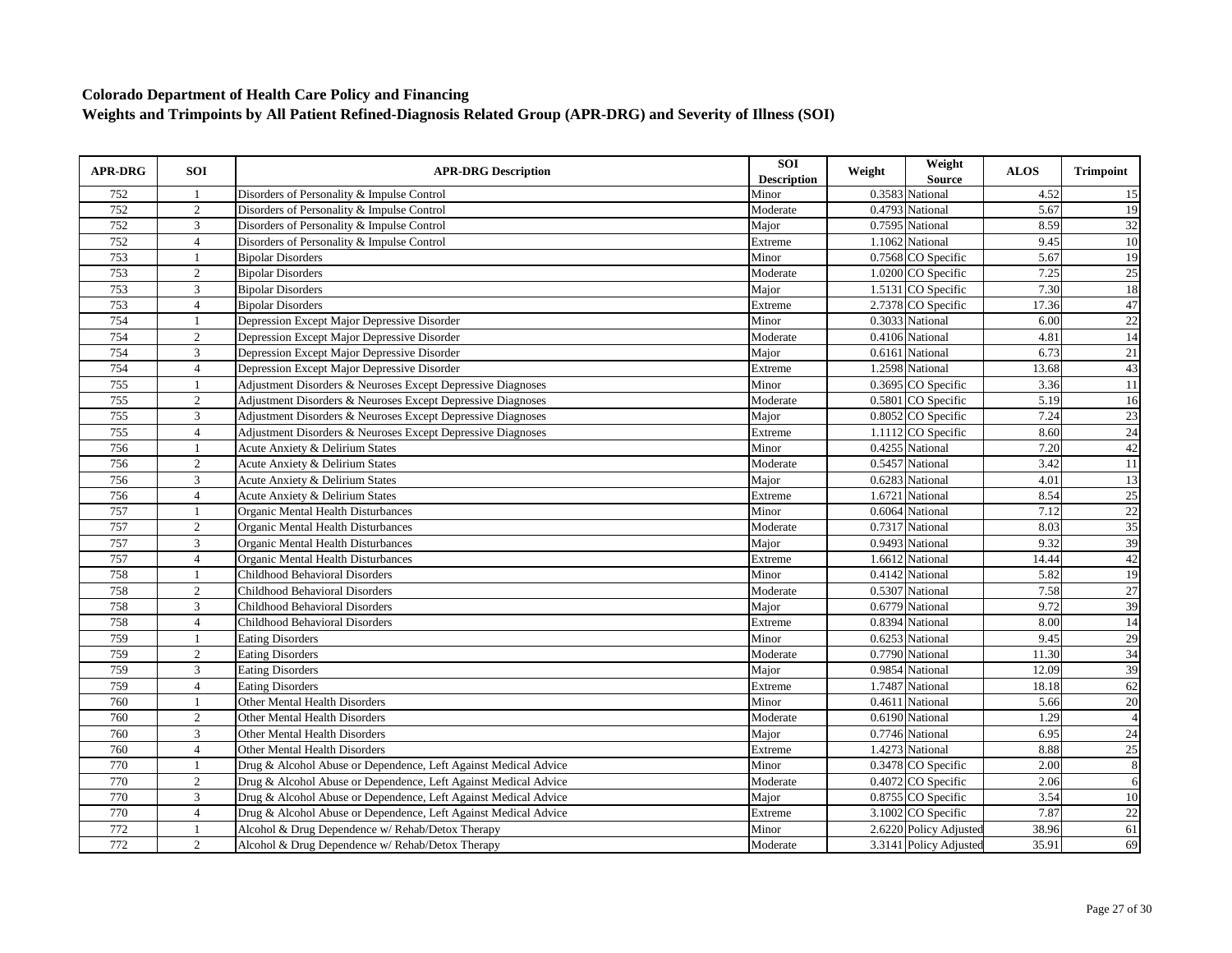| <b>APR-DRG</b> | SOI            | <b>APR-DRG Description</b>                          | SOI<br><b>Description</b> | Weight | Weight<br><b>Source</b> | <b>ALOS</b> | <b>Trimpoint</b> |
|----------------|----------------|-----------------------------------------------------|---------------------------|--------|-------------------------|-------------|------------------|
| 772            | 3              | Alcohol & Drug Dependence w/ Rehab/Detox Therapy    | Major                     |        | 3.6164 Policy Adjusted  | 36.11       | 68               |
| 772            | $\overline{4}$ | Alcohol & Drug Dependence w/ Rehab/Detox Therapy    | Extreme                   |        | 12.1239 Policy Adjusted | 18.57       | 63               |
| 773            | $\mathbf{1}$   | Opioid Abuse & Dependence                           | Minor                     |        | 0.4937 CO Specific      | 3.73        | $\,$ 8 $\,$      |
| 773            | $\overline{2}$ | Opioid Abuse & Dependence                           | Moderate                  |        | 0.6402 CO Specific      | 3.53        | 9                |
| 773            | 3              | Opioid Abuse & Dependence                           | Major                     |        | 1.1591 CO Specific      | 5.45        | 18               |
| 773            | $\overline{4}$ | Opioid Abuse & Dependence                           | Extreme                   |        | 3.4605 CO Specific      | 8.73        | 23               |
| 774            |                | Cocaine Abuse & Dependence                          | Minor                     |        | 0.3034 National         | 2.89        | $\,$ 8 $\,$      |
| 774            | $\overline{2}$ | Cocaine Abuse & Dependence                          | Moderate                  |        | 0.3434 National         | 3.13        | 14               |
| 774            | 3              | Cocaine Abuse & Dependence                          | Major                     |        | 0.6527 National         | 4.36        | $\overline{12}$  |
| 774            | $\overline{4}$ | Cocaine Abuse & Dependence                          | Extreme                   |        | 2.1895 National         | 9.46        | 28               |
| 775            | $\mathbf{1}$   | Alcohol Abuse & Dependence                          | Minor                     |        | 0.4641 CO Specific      | 2.66        | $\overline{8}$   |
| 775            | $\sqrt{2}$     | Alcohol Abuse & Dependence                          | Moderate                  | 0.6681 | CO Specific             | 3.50        | 13               |
| 775            | $\overline{3}$ | Alcohol Abuse & Dependence                          | Major                     |        | 1.2742 CO Specific      | 6.46        | 24               |
| 775            | $\overline{4}$ | Alcohol Abuse & Dependence                          | Extreme                   |        | 3.8528 CO Specific      | 16.94       | 62               |
| 776            |                | Other Drug Abuse & Dependence                       | Minor                     |        | 0.4503 CO Specific      | 2.29        | 6                |
| 776            | $\overline{2}$ | Other Drug Abuse & Dependence                       | Moderate                  |        | 0.6582 CO Specific      | 2.91        | $\overline{10}$  |
| 776            | 3              | Other Drug Abuse & Dependence                       | Major                     |        | 1.1362 CO Specific      | 3.33        | 12               |
| 776            | $\overline{4}$ | Other Drug Abuse & Dependence                       | Extreme                   |        | 2.2085 CO Specific      | 8.48        | 25               |
| 791            | 1              | O.R. Procedure For Other Complications Of Treatment | Minor                     |        | 0.8406 CO Specific      | 2.76        | $\overline{9}$   |
| 791            | $\overline{2}$ | O.R. Procedure For Other Complications Of Treatment | Moderate                  |        | 1.2717 CO Specific      | 3.91        | 11               |
| 791            | 3              | O.R. Procedure For Other Complications Of Treatment | Major                     |        | 2.1979 CO Specific      | 5.85        | 23               |
| 791            | $\overline{4}$ | O.R. Procedure For Other Complications Of Treatment | Extreme                   |        | 5.1106 CO Specific      | 15.58       | 48               |
| 811            | $\mathbf{1}$   | <b>Allergic Reactions</b>                           | Minor                     |        | 0.3410 CO Specific      | 1.32        | $\overline{4}$   |
| 811            | 2              | <b>Allergic Reactions</b>                           | Moderate                  |        | 0.4785 CO Specific      | 1.79        | $\overline{4}$   |
| 811            | $\overline{3}$ | <b>Allergic Reactions</b>                           | Major                     |        | 1.0310 CO Specific      | 3.32        | 9                |
| 811            | $\overline{4}$ | <b>Allergic Reactions</b>                           | Extreme                   |        | 2.6776 CO Specific      | 8.59        | 24               |
| 812            |                | Poisoning Of Medicinal Agents                       | Minor                     |        | 0.4072 CO Specific      | 1.44        | $\overline{5}$   |
| 812            | 2              | Poisoning Of Medicinal Agents                       | Moderate                  |        | 0.5119 CO Specific      | 1.89        | 6                |
| 812            | 3              | Poisoning Of Medicinal Agents                       | Major                     |        | 0.9297 CO Specific      | 3.17        | 10               |
| 812            | $\overline{4}$ | Poisoning Of Medicinal Agents                       | Extreme                   |        | 2.1364 CO Specific      | 7.08        | $\overline{27}$  |
| 813            | $\mathbf{1}$   | <b>Other Complications of Treatment</b>             | Minor                     |        | $0.4572$ CO Specific    | 2.11        | 6                |
| 813            | $\sqrt{2}$     | <b>Other Complications of Treatment</b>             | Moderate                  |        | 0.6385 CO Specific      | 2.83        | $\overline{10}$  |
| 813            | $\overline{3}$ | Other Complications of Treatment                    | Maior                     |        | 1.0194 CO Specific      | 6.30        | 27               |
| 813            | $\overline{4}$ | Other Complications of Treatment                    | Extreme                   |        | 2.1620 CO Specific      | 17.14       | 75               |
| 815            | $\overline{1}$ | Other Injury, Poisoning & Toxic Effect Diagnoses    | Minor                     |        | 0.3701 CO Specific      | 1.33        | $\overline{4}$   |
| 815            | 2              | Other Injury, Poisoning & Toxic Effect Diagnoses    | Moderate                  |        | 0.4340 CO Specific      | 3.03        | 12               |
| 815            | $\mathfrak{Z}$ | Other Injury, Poisoning & Toxic Effect Diagnoses    | Major                     |        | 0.7091 CO Specific      | 7.29        | 29               |
| 815            | $\overline{4}$ | Other Injury, Poisoning & Toxic Effect Diagnoses    | Extreme                   |        | 2.1647 CO Specific      | 13.42       | 50               |
| 816            | $\mathbf{1}$   | <b>Toxic Effects Of Non-Medicinal Substances</b>    | Minor                     |        | 0.3851 CO Specific      | 1.21        | $\overline{4}$   |
| 816            | 2              | <b>Toxic Effects Of Non-Medicinal Substances</b>    | Moderate                  |        | 0.4581 CO Specific      | 1.94        | 6                |
| 816            | 3              | <b>Toxic Effects Of Non-Medicinal Substances</b>    | Major                     |        | 0.7613 CO Specific      | 3.07        | $\overline{12}$  |
| 816            | $\overline{4}$ | <b>Toxic Effects Of Non-Medicinal Substances</b>    | Extreme                   |        | 1.7540 CO Specific      | 6.69        | $\overline{23}$  |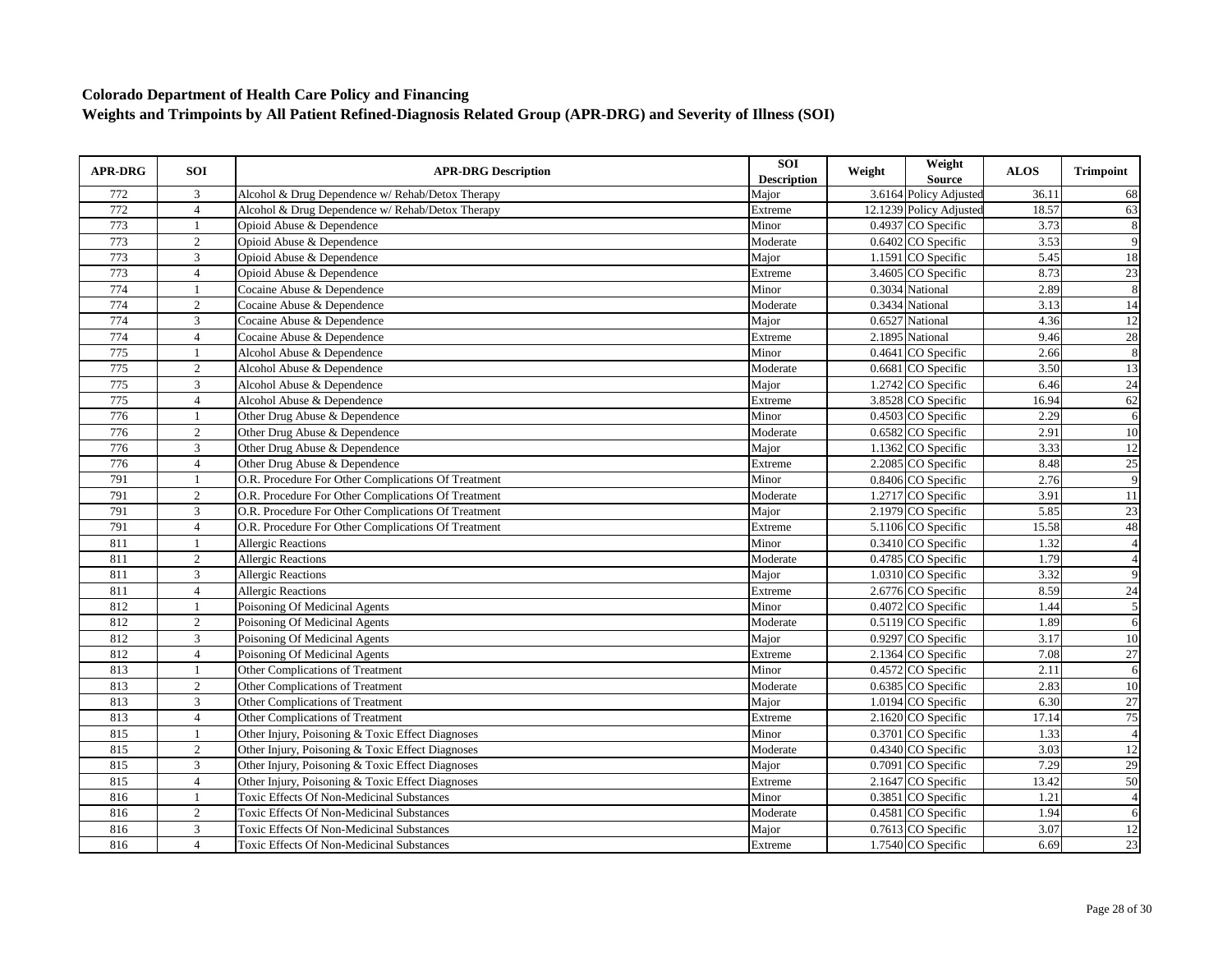| <b>APR-DRG</b> | <b>SOI</b>     | <b>APR-DRG Description</b>                                           | <b>SOI</b><br><b>Description</b> | Weight | Weight<br><b>Source</b> | <b>ALOS</b> | <b>Trimpoint</b> |
|----------------|----------------|----------------------------------------------------------------------|----------------------------------|--------|-------------------------|-------------|------------------|
| 841            |                | Extensive 3rd Degree Burns W Skin Graft                              | Minor                            |        | 2.3073 National         | 8.10        | 9                |
| 841            | $\overline{2}$ | Extensive 3rd Degree Burns W Skin Graft                              | Moderate                         |        | 3.5549 National         | 9.00        | 9                |
| 841            | $\mathbf{3}$   | Extensive 3rd Degree Burns W Skin Graft                              | Major                            |        | 6.7513 National         | 22.41       | 56               |
| 841            | $\overline{4}$ | Extensive 3rd Degree Burns W Skin Graft                              | Extreme                          |        | 19.5091 National        | 44.61       | 110              |
| 842            |                | Full Thickness Burns W Skin Graft                                    | Minor                            |        | 1.4438 National         | 6.70        | 19               |
| 842            | 2              | Full Thickness Burns W Skin Graft                                    | Moderate                         |        | 2.2220 National         | 7.47        | 25               |
| 842            | 3              | Full Thickness Burns W Skin Graft                                    | Major                            |        | 3.9521 National         | 17.31       | 40               |
| 842            | $\overline{4}$ | Full Thickness Burns W Skin Graft                                    | Extreme                          |        | 10.4546 National        | 27.96       | 66               |
| 843            | -1             | Extensive 3rd Degree Or Full Thickness Burns W/O Skin Graft          | Minor                            |        | 0.3610 CO Specific      | 3.10        | 10               |
| 843            | 2              | Extensive 3rd Degree Or Full Thickness Burns W/O Skin Graft          | Moderate                         |        | 0.4807 CO Specific      | 2.90        | 6                |
| 843            | 3              | Extensive 3rd Degree Or Full Thickness Burns W/O Skin Graft          | Major                            |        | 0.8807 CO Specific      | 7.43        | 23               |
| 843            | $\overline{4}$ | Extensive 3rd Degree Or Full Thickness Burns W/O Skin Graft          | Extreme                          |        | 3.6578 CO Specific      | 57.29       | 165              |
| 844            | $\mathbf{1}$   | Partial Thickness Burns W Or W/O Skin Graft                          | Minor                            |        | 0.4568 CO Specific      | 2.27        | 9                |
| 844            | 2              | Partial Thickness Burns W Or W/O Skin Graft                          | Moderate                         |        | 0.7520 CO Specific      | 3.71        | 18               |
| 844            | 3              | Partial Thickness Burns W Or W/O Skin Graft                          | Major                            |        | 1.4223 CO Specific      | 7.36        | 23               |
| 844            | $\overline{4}$ | Partial Thickness Burns W Or W/O Skin Graft                          | Extreme                          |        | 5.7092 CO Specific      | 19.56       | 53               |
| 850            | $\mathbf{1}$   | Procedure W Diag Of Rehab, Aftercare Or Oth Contact W Health Service | Minor                            |        | 1.1118 National         | 2.21        | $\overline{7}$   |
| 850            | 2              | Procedure W Diag Of Rehab, Aftercare Or Oth Contact W Health Service | Moderate                         |        | 1.3586 National         | 4.88        | 21               |
| 850            | 3              | Procedure W Diag Of Rehab, Aftercare Or Oth Contact W Health Service | Major                            |        | 2.5680 National         | 33.03       | 123              |
| 850            | $\overline{4}$ | Procedure W Diag Of Rehab, Aftercare Or Oth Contact W Health Service | Extreme                          |        | 4.8982 National         | 75.44       | 188              |
| 860            | $\mathbf{1}$   | Rehabilitation                                                       | Minor                            |        | 1.3570 CO Specific      | 9.78        | 23               |
| 860            | $\overline{c}$ | Rehabilitation                                                       | Moderate                         |        | 1.9262 CO Specific      | 12.00       | 28               |
| 860            | 3              | Rehabilitation                                                       | Major                            |        | 2.8378 CO Specific      | 19.34       | 54               |
| 860            | $\overline{4}$ | Rehabilitation                                                       | Extreme                          |        | 3.8089 CO Specific      | 40.40       | 116              |
| 861            |                | Signs, Symptoms & Other Factors Influencing Health Status            | Minor                            |        | 0.4543 CO Specific      | 2.16        | $\overline{7}$   |
| 861            | 2              | Signs, Symptoms & Other Factors Influencing Health Status            | Moderate                         |        | 0.7414 CO Specific      | 2.93        | $\overline{10}$  |
| 861            | 3              | Signs, Symptoms & Other Factors Influencing Health Status            | Major                            |        | 1.0884 CO Specific      | 3.98        | 13               |
| 861            | $\overline{4}$ | Signs, Symptoms & Other Factors Influencing Health Status            | Extreme                          |        | 2.2395 CO Specific      | 9.08        | 39               |
| 862            | $\mathbf{1}$   | Other Aftercare & Convalescence                                      | Minor                            |        | 0.2996 National         | 5.46        | 20               |
| 862            | 2              | Other Aftercare & Convalescence                                      | Moderate                         |        | 0.5737 National         | 10.60       | 51               |
| 862            | 3              | Other Aftercare & Convalescence                                      | Major                            |        | 0.7863 National         | 20.91       | 123              |
| 862            | $\overline{4}$ | Other Aftercare & Convalescence                                      | Extreme                          |        | 1.0853 National         | 11.00       | 37               |
| 863            | $\mathbf{1}$   | <b>Neonatal Aftercare</b>                                            | Minor                            |        | 0.6149 National         | 9.46        | 28               |
| 863            | 2              | <b>Neonatal Aftercare</b>                                            | Moderate                         |        | 1.7236 National         | 19.95       | 55               |
| 863            | 3              | Neonatal Aftercare                                                   | Major                            |        | 3.0184 National         | 26.95       | 66               |
| 863            | $\overline{4}$ | <b>Neonatal Aftercare</b>                                            | Extreme                          |        | 6.1953 National         | 46.34       | 120              |
| 890            | $\mathbf{1}$   | HIV W Multiple Major HIV Related Conditions                          | Minor                            |        | 0.5996 National         | 3.00        | 11               |
| 890            | 2              | HIV W Multiple Major HIV Related Conditions                          | Moderate                         |        | 1.1382 National         | 6.51        | 19               |
| 890            | $\overline{3}$ | HIV W Multiple Major HIV Related Conditions                          | Major                            |        | 1.6166 National         | 7.59        | 22               |
| 890            | $\overline{4}$ | HIV W Multiple Major HIV Related Conditions                          | Extreme                          |        | 3.2116 National         | 24.08       | 84               |
| 892            | $\mathbf{1}$   | HIV W Major HIV Related Condition                                    | Minor                            |        | 0.5438 National         | 5.38        | $\overline{18}$  |
| 892            | $\overline{2}$ | HIV W Major HIV Related Condition                                    | Moderate                         |        | 0.8464 National         | 2.87        | 10               |